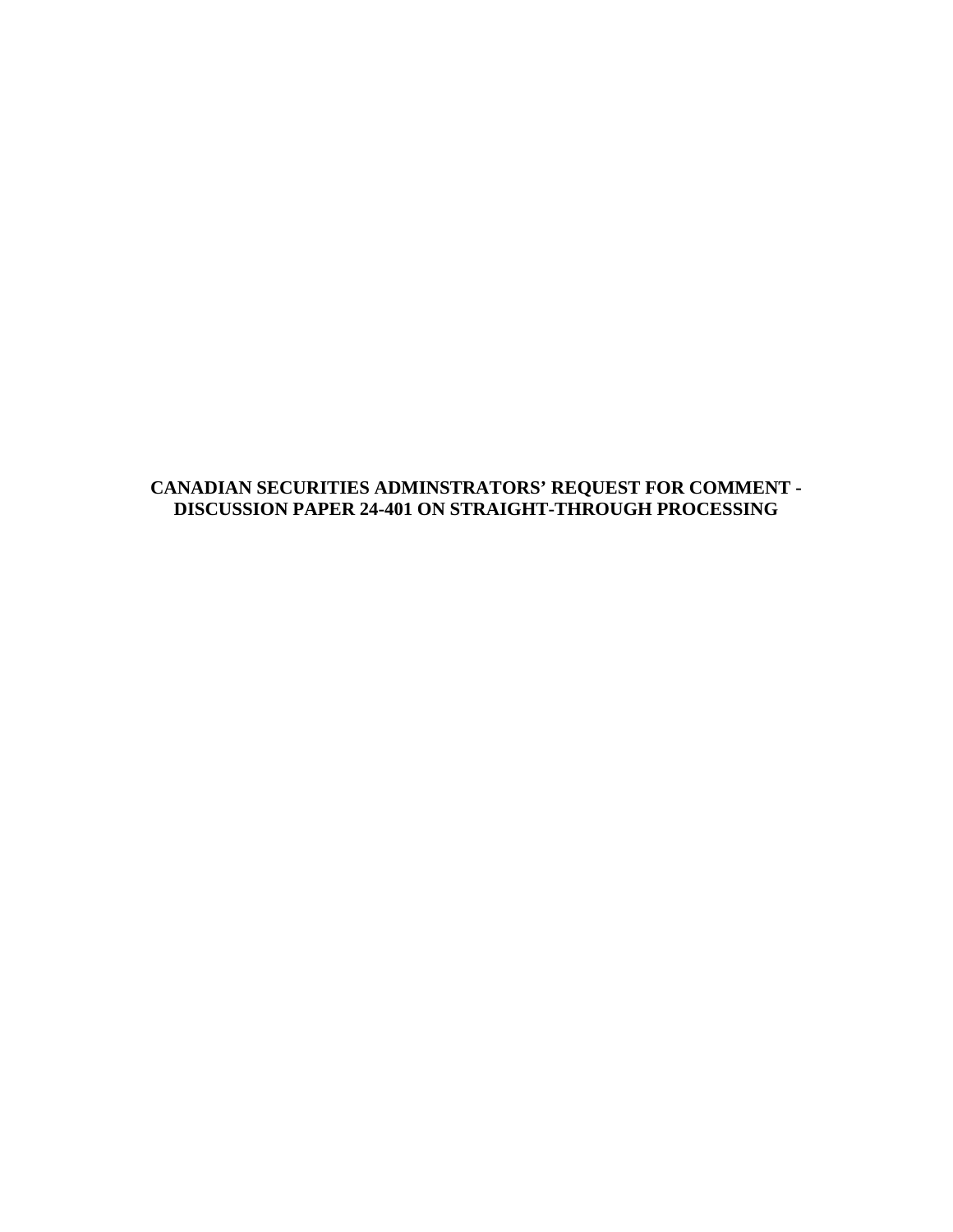### **Table of Contents**

### **EXECUTIVE SUMMARY**

### **PART I: THE CANADIAN SECURITIES CLEARING AND SETTLEMENT SYSTEM AND STRAIGHT-THROUGH PROCESSING**

- A. Nature and Importance of the Securities Clearing and Settlement System
	- 1. Nature of a securities clearing and settlement system
	- 2. Importance of the securities clearing and settlement process to efficiency and financial safety of market
- B. What is Straight-through Processing?
- C. Why is STP Important to the Canadian Capital Markets?
	- 1. Competitiveness of the Canadian capital markets
	- 2. Reducing risk and enhancing operational efficiency
	- 3. International efforts to reduce risk in clearing and settlement

### **PART II: THE CANADIAN INDUSTRY'S ROLE IN ADDRESSING STP AND CSA OBSERVATIONS ON INDUSTRY EFFORTS**

- A. The Canadian Industry's Commitment to and Role in Addressing Straight-through Processing
- B. Leadership Role of Industry in Identifying Issues, Solutions and Critical Path for Implementation
- C. Formation of the Canadian Capital Markets Association
- D. CCMA's Work
	- 1. ITPWG White Papers
	- 2. LRWG White Paper
	- 3. CAWG White Paper
	- 4. DWG White Paper
	- 5. RTPWG White Papers
	- 6. SLWG White Paper
- E. CSA Surveys of Market Participants
- F. Benchmarking the Canadian Industry's Efforts

#### **PART III: MANDATING REQUIREMENTS – CSA RESPONSE TO INDUSTRY**

- A. Introduction Legal and Regulatory Barriers to STP
- B. Institutional Trade Matching on Trade Date
	- 1. Current problems with institutional trade processing
		- (i) inadequate technology
		- (ii) timing of activities
		- (iii)data integrity and accounting issues
	- 2. CCMA request to mandate matching on T
	- 3. CSA response: proposed National Instrument
		- (i) mandating trade matching
		- (ii) trade-matching compliance agreement
		- (iii)matching service utility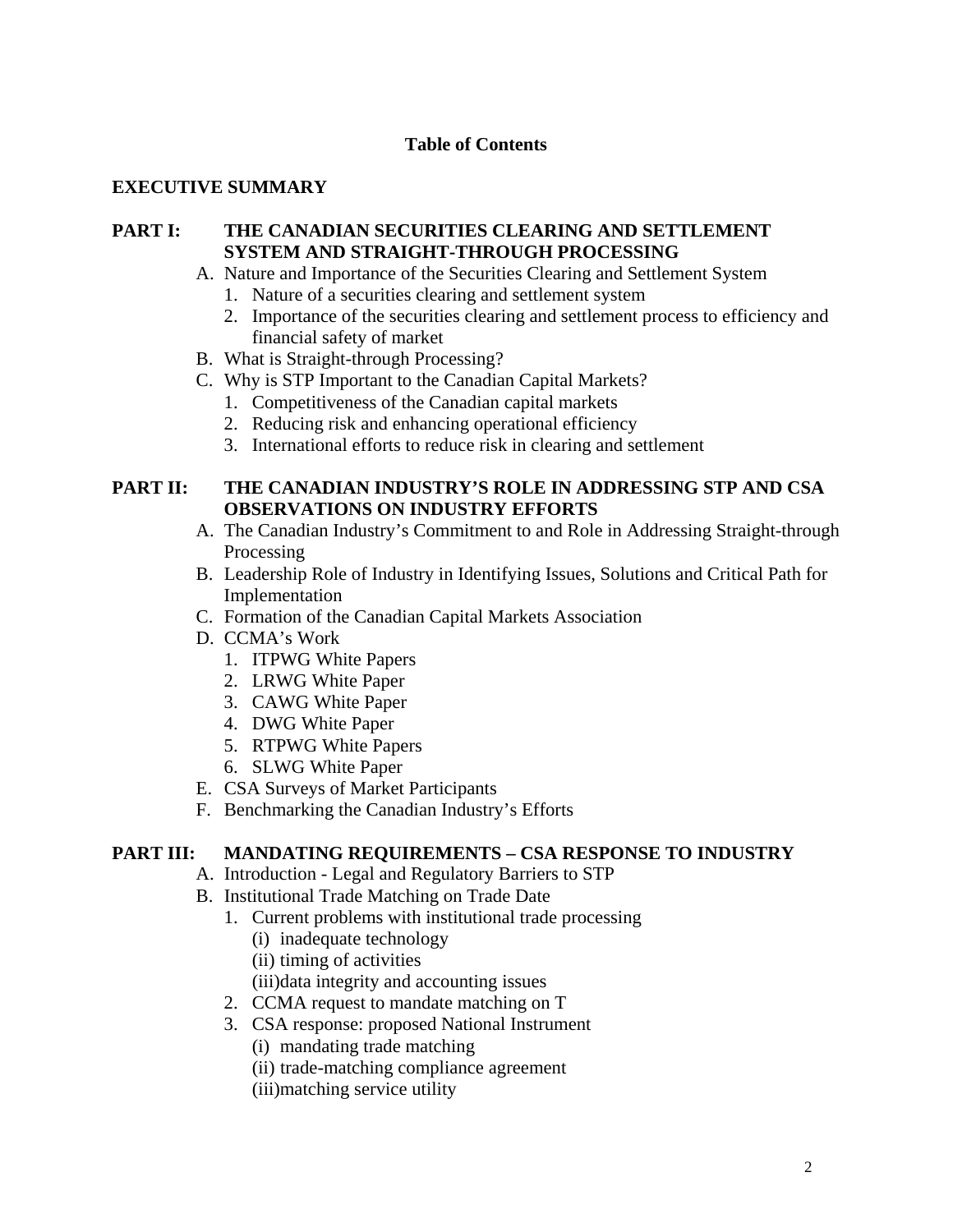(iv) regulating matching service utilities

- C. Trade Settlement
	- 1. Mandating T+3
	- 2. Mandating good delivery
- D. Reporting of Entitlement Events (Corporate Actions) Into a Central Hub
	- 1. CCMA request for regulatory action
	- 2. CSA response
- E. Payment of Entitlements Through the Large Value Transfer System
	- 1. CCMA request for regulatory action
	- 2. CSA response
- F. Modifying Investment Fund Transaction Processing Rules
	- 1. CCMA request for regulatory action
		- (i) client name issues
		- (ii) electronic standards
			- (a) altering the definition of security
			- (b) avoiding reliance on physical certificates
			- (c) removing delivery requirements
		- (iii)money movement
	- 2. CSA response
- G. Immobilization and Dematerialization of Physical Securities
	- 1. CCMA request
	- 2. CSA response
	- 3. CSA USTA project
- H. Securities Lending
	- 1. CCMA's request
	- 2. CSA response
- I. Protection of Customer Assets in the Indirect Holding System

# **PART IV: CONCLUSION AND REQUEST FOR COMMENTS**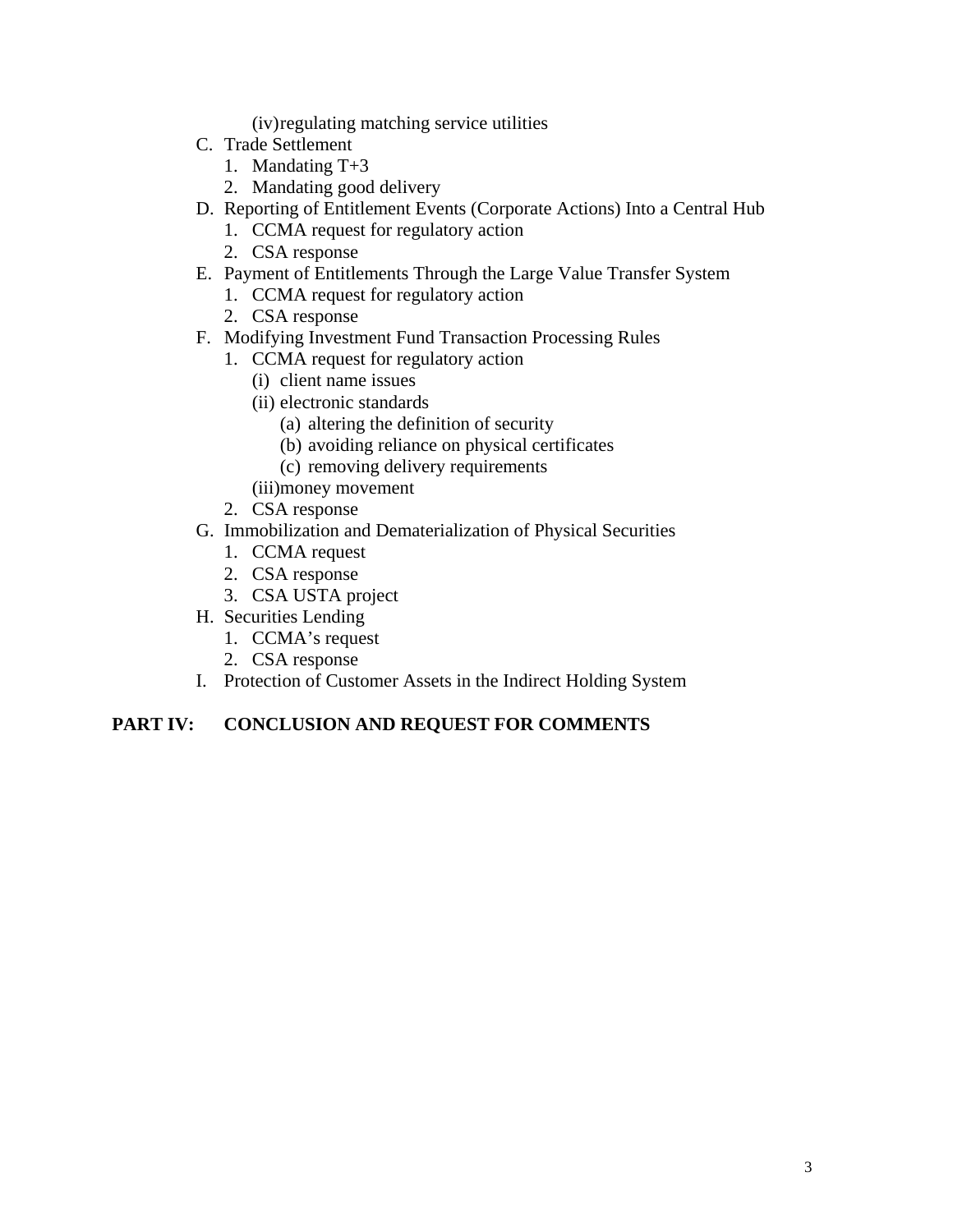#### **EXECUTIVE SUMMARY**

The continued success of Canada's capital markets depends on the ability of our markets to compete with global markets. This Discussion Paper and Request for Comments (Paper) discusses the importance of straight-through processing (STP) to the securities clearing and settlement system and the efficiency and global competitiveness of Canada's capital markets. The Canadian Securities Administrators (CSA or we) raise concerns about the risks of not achieving STP objectives in Canada on an industry-wide basis at the same time as the United States (U.S.) and seek comment on regulatory approaches to address these objectives. The Paper is organized into four parts.

*I. Importance of an efficient clearing and settlement system to competitiveness of Canadian capital markets:* Part I discusses the importance of the securities clearing and settlement system and STP to the Canadian capital markets.

The clearing and settlement process is a critical component of the financial market infrastructure. The process involves many market participants: central securities depositories, banks, custodians, dealers, issuers, transfer agents, investment advisers, investors and service providers.

Implementing straight-through processing will enable the direct capture of trade details from order taking at the front-end of trading systems to the complete automated processing of confirmation and settlement instructions without the need for the re-keying of data. A key reason for achieving industry-wide STP is to position the industry and market participants for future growth and to maintain the global competitive position of the Canadian capital markets. STP will reduce firm and systemic risk while enhancing operational efficiency.

*II. Monitoring industry efforts:* Part II sets out the industry's role in addressing STP and the CSA's observations of industry efforts.

Implementing STP throughout the industry requires changing business processes, identifying common technology, setting standards, and building interfaces and utilities. The solutions to implementing industry-wide STP must accommodate the complexity of the industry, particularly the significant differences in type and size of market participants. It is appropriate for the industry to identify the issues, the solutions and the critical path to achieving those solutions. The Canadian Capital Markets Association (CCMA) was founded in 2000 by the industry to provide the necessary leadership to achieve STP in Canada. The CSA have largely been depending on the CCMA to identify what needs to be achieved to implement STP across the industry and how to implement the various steps.

The CSA have been monitoring the CCMA efforts in their observer role in the CCMA committees as well as through industry surveys. The surveys raised concerns about the degree of STP preparation and readiness of market participants. Also, the CCMA has not responded to date to staff's request for information on the critical path to implement key STP goals and how the Canadian industry's efforts compare to U.S. industry efforts. The CSA believe this raises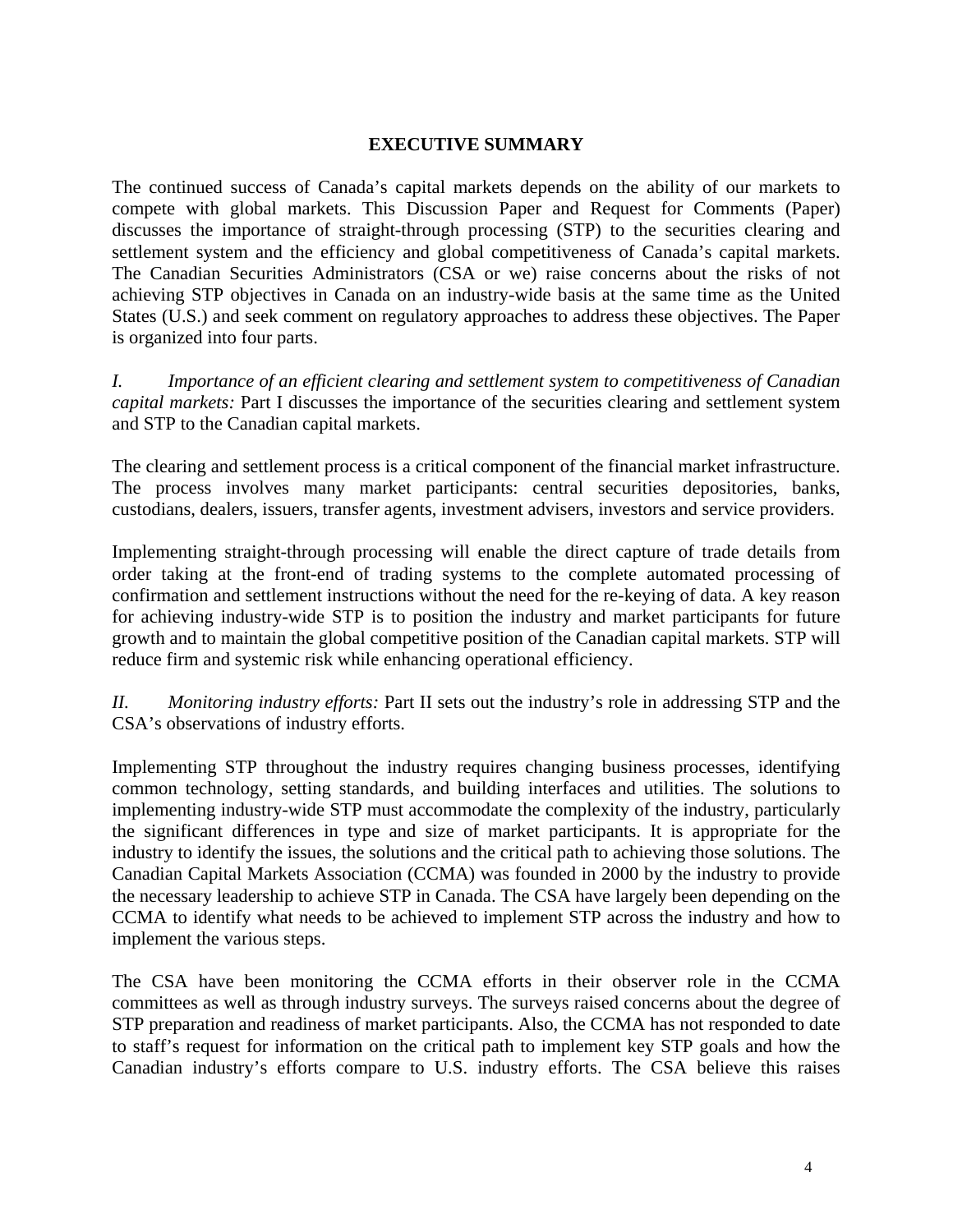concerns about the industry's efforts to achieve industry-wide STP by June 2005, and increases risks to the competitiveness of the Canadian capital markets.

*III. Mandating requirements – proposed institutional trade processing rule:* Part III describes the CCMA's requests for regulatory action from the CSA, and the CSA's responses, in the context of the following key STP initiatives of the CCMA:

- 1. *Trade comparison and matching* Improving the post-trade, pre-settlement processing of institutional trades in Canada, particularly the confirmation and affirmation process, whereby the details (including terms of settlement) of a securities trade executed on behalf of an institutional investor are agreed upon by all relevant parties on the date the trade is executed (or T).
- 2. *Corporate actions reporting* Improving the process in Canada of disseminating entitlement (also known as *corporate actions*) information on publicly traded securities in a standardized or data-defined format received from issuers or offerors.
- 3. *Using the Large Value Transfer System for corporate entitlement payments* Requiring issuers and offerors to make their entitlement payments (such as dividend, interest, redemption, repurchase or take-over bid payments) in funds transmitted by the *Large Value Transfer System (LVTS).*
- 4. *Addressing processing issues relating to client name model for investment funds*  Improving the post-trade processing of investment fund transactions in the context of the *client name* business model as compared to the *nominee name* business model.
- 5. *Furthering immobilization and dematerialization of securities* Reducing the physical movement of securities certificates in connection with the settlement of transactions in publicly traded securities among market participants.
- 6. *Improving the processing of securities lending transactions*  Introducing electronic functionality for recalling loaned securities.

The CCMA has identified specific regulatory and legal measures that the industry believes are necessary to implement STP and improve the efficiency and soundness of the Canadian securities clearing and settlement system. In particular, the CCMA has identified the need for the CSA to mandate market participants to complete confirmation and affirmation, or matching, of institutional trades on T as the most important regulatory initiative to support the industry's STP milestones. The CSA agree that it is necessary to take regulatory action and propose to mandate a requirement that institutional trades be matched as soon as practicable after a trade is executed and in any event no later than the close of business on T. The CSA also propose to adopt general T+3 settlement cycle and *good delivery* rules.

Consequently, the CSA are publishing for comment, together with the Paper, proposed *National Instrument 24-101 — Post-Trade Matching and Settlement* (the Proposed Instrument) and Companion Policy 24-101CP — To National Instrument 24-101 — *Post-Trade Matching and*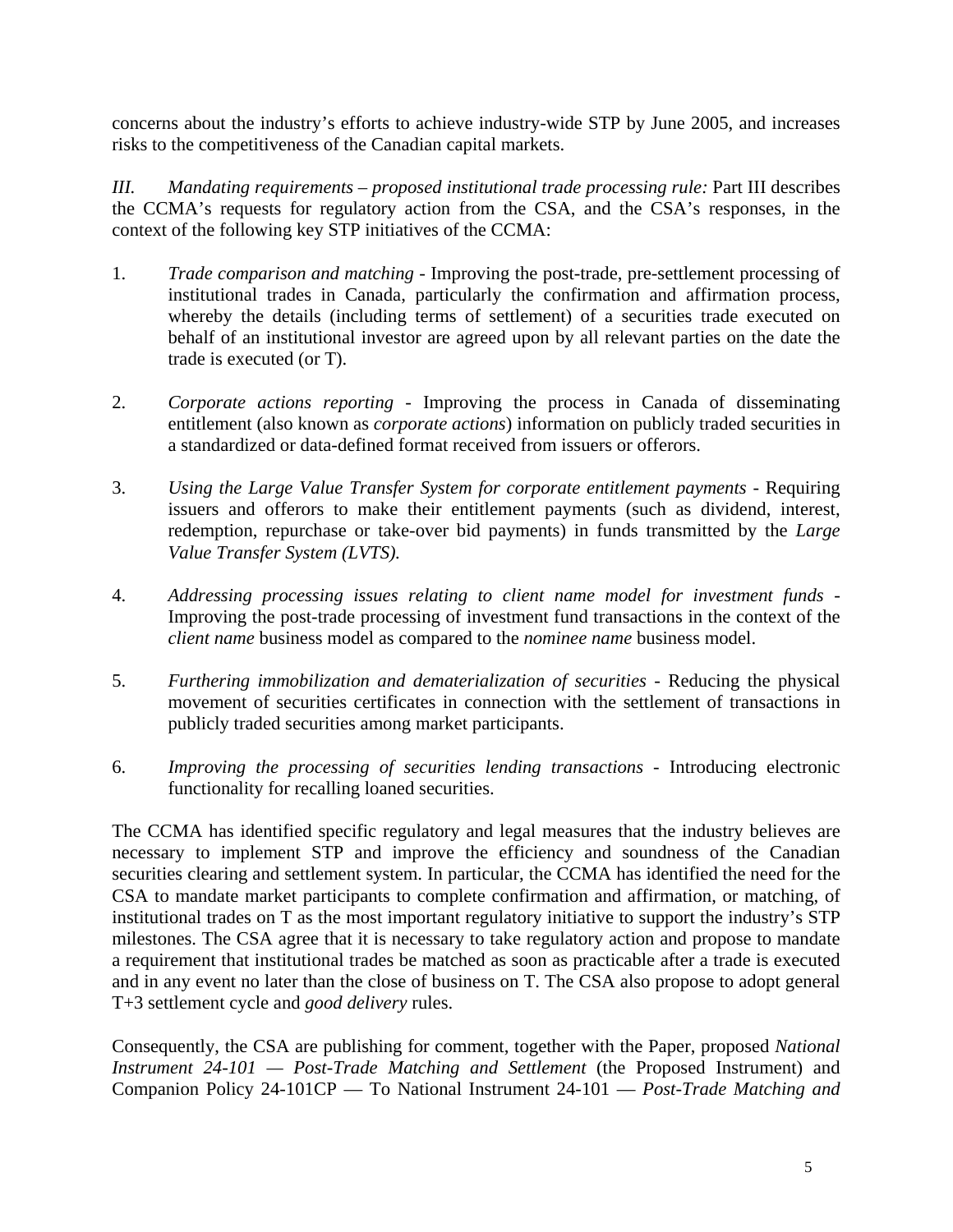*Settlement* (the Companion Policy). The Proposed Instrument mandates dealers and portfolio advisers to take all necessary steps to match trades in depository eligible securities as soon as practicable after the trade is executed and in any event no later than the close of business on T. Dealers would be required to enter into a *trade-matching compliance agreement* with their institutional clients before they can execute trades in depository eligible securities on behalf of their clients on a delivery-versus-payment (DVP) or receive-versus-payment (RVP) basis.

Today the trade confirmation and affirmation process, or trade comparison and matching process, is a sequential and largely manual process involving institutional investors, dealers and custodians. The requirement in the Proposed Instrument to complete this process before the close of business on T will mean that institutional investors, dealers and custodians must change their technology systems and business processes. While not mandatory, the Proposed Instrument contemplates the use of centralized facilities operated by a recognized clearing agency, a recognized exchange, a recognized quotation and trade reporting system, or a *matching service utility* to perform the trade comparison and matching process. To the extent a matching service utility offers its services in the Canadian capital markets, it will be required to comply with certain filing, reporting and other requirements under the Proposed Instrument. The CSA hope that the Proposed Instrument will facilitate adoption of industry best practices and standards for institutional trade comparison and matching and encourage industry-wide inter-operability. Finally, the Proposed Instrument requires dealers to take all necessary steps to settle trades in depository eligible securities no later than the end of T+3 and permits dealers to settle client trades in depository eligible securities on a DVP/RVP basis only through the facilities of a recognized clearing agency.

In addition to the above, the CSA anticipate publishing for comment in the near future proposed technical amendments to National Instrument 81-102 — *Mutual Funds* (NI 81-102) and Companion Policy 81-102CP — To National Instrument 81-102 — *Mutual Funds* (CP 81- 102CP) to facilitate the processing of investment fund transactions on a STP basis. Also, concurrent with those amendments, the Ontario and Alberta securities commissions (respectively, OSC and ASC) will propose amending OSC Policies 5.3 and 5.4 and ASC Policies 4.3 and 4.4 to remove the requirement for certain unincorporated closed-end investment funds to issue certificates to their security holders.

*IV. Conclusion and requests for comments:* Part IV summarizes the main points of the Paper, and reproduces the specific requests for comments set forth below. Certain capitalized terms used below have been defined in the National Instrument or this Paper.

Question 1: If the CSA were to implement mandatory STP readiness certificates, what should be the subject matter of such certificates?

Question 2: Is it important to the competitiveness of the Canadian capital markets to reach STP at the same time as the U.S.? Please provide reasons for your answer. Are there any factors or challenges unique to the Canadian capital markets?

Question 3: Should it be one of the CCMA's tasks to identify the critical path to reach specific STP goals? If so, what steps and goals should be included?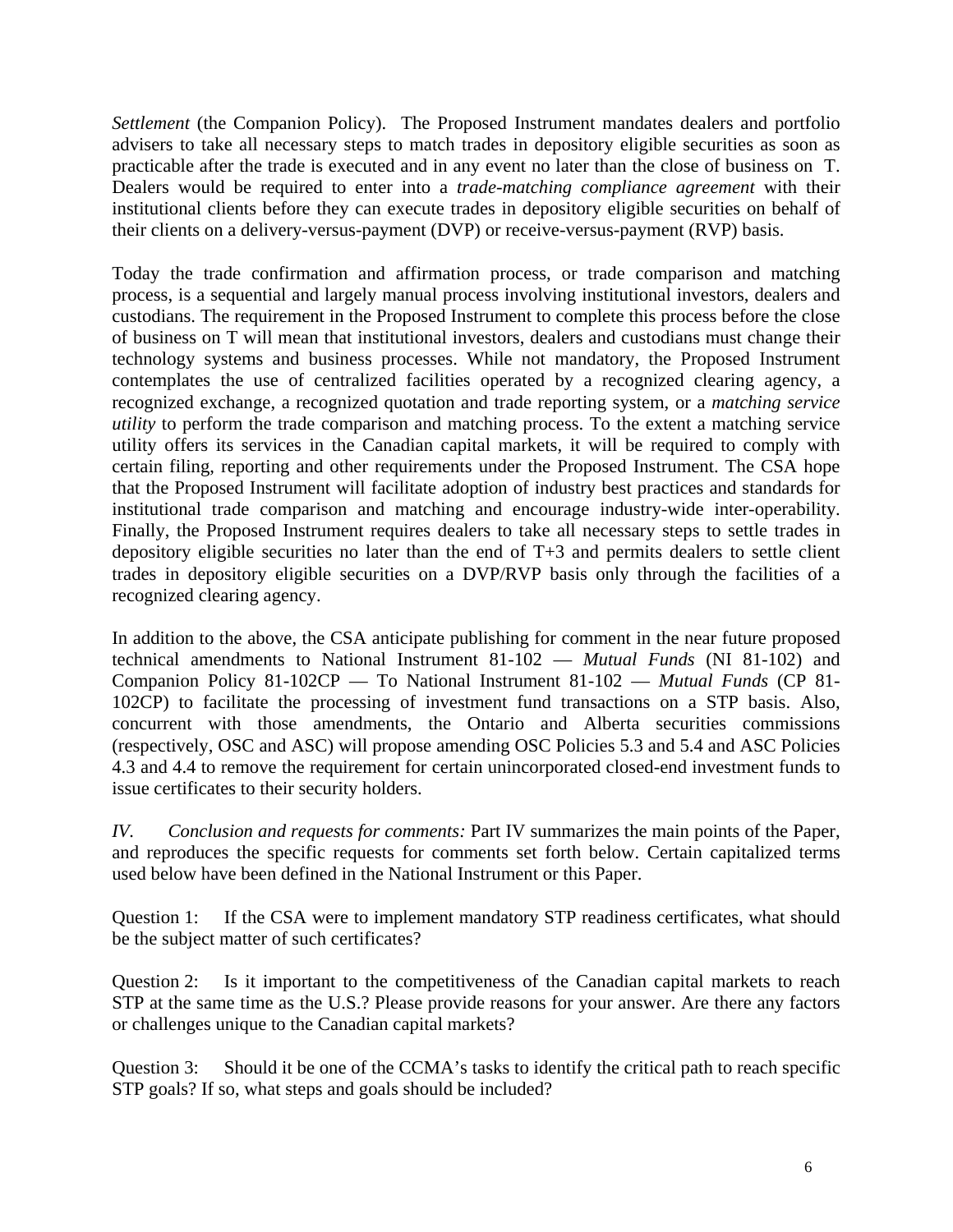Question 4: Should the CSA require market participants to match institutional trades on trade date? Would amending SRO rules to require trade matching on T be more effective than the Proposed Instrument? Is the effective date of July 1, 2005 achievable?

Question 5: Is a close of business definition required? If so, what time should be designated as close of business?

Question 6: Should the Proposed Instrument expressly identify and require matching of each trade data element, or is it sufficient for the Proposed Instrument to impose a general requirement to match on T and rely on industry best practices and standards to address the details?

Question 7: Should the CSA rely on the best practices and standards established by the CCMA ITPWG?

Question 8: The CSA seek comments on the scope of the Proposed Instrument. Have we captured the appropriate transactions and types of securities that should be governed by requirements to effect trade comparison and matching by the end of T and settlement by the end of T+3? Have we appropriately limited the rule to *public* secondary market trades?

Question 9: Is the contractual method the most feasible way to ensure that all or substantially all of the *buy side* of the industry will match their trades by the end of T?

Question 10: Should an exception to the requirement to match a trade on T be allowed when parties are unable to agree to trade details before the end of T and are required, as a result, to correct the trade data elements before matching?

Question 11: Should registrants be required to report all exceptions from matching by the close of business on T? If so, who should receive the report (e.g. recognized clearing agency, SROs, and/or securities regulatory authorities)?

Question 12: Is it necessary to mandate the use of a *matching service utility* in Canada? If so, how would the appropriate centralized trade matching system be identified? Are there institutional investors or investment managers that may not benefit from being forced into an automated centralized trade matching system? Can STP trade matching be achieved without a matching service utility?

Question 13: Should the scope of functions of a matching service utility be broader?

Question 14: Are the filing and reporting requirements set out in the Proposed Instrument for a matching service utility sufficient, or should a matching service utility be required to be recognized as a clearing agency under provincial securities legislation?

Question 15: Can the Canadian capital markets support more than one matching service utility? If so, what should be the inter-operability requirements?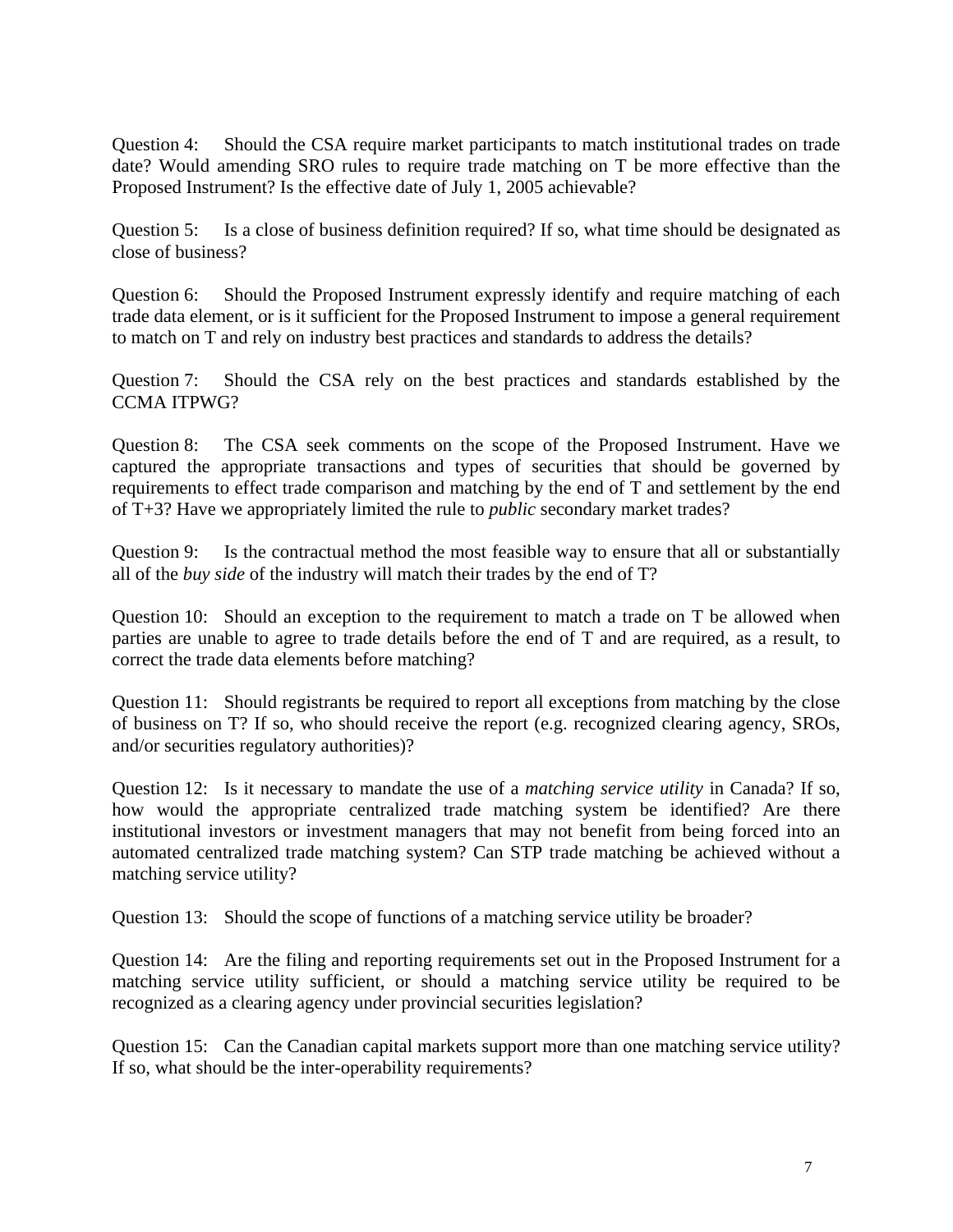Question 16: Should the CSA mandate a T+3 settlement cycle? Should the CSA mandate a T+1 settlement cycle when the U.S. moves to T+1 and the SEC amends its T+3 Rule?

Question 17: Should the CSA require the reporting of corporate actions into a centralized *hub*? If not, is it more appropriate for exchanges and other marketplaces to impose this requirement through listing or other requirements? Who should pay for the development and maintenance of the central *hub*?

Question 18: Should the CSA wait until a *hub* has been developed by the industry before it imposes any requirements?

Question 19: Should the CSA require issuers and offerors to make their entitlement payments by means of the LVTS?

Question 20: If there is a CSA requirement to make entitlement payments in LVTS funds, should the requirement apply only to payments in excess of a certain minimum value? If so, what should that minimum value be?

Question 21: Should the CSA consider implementing any additional rules to encourage and facilitate the investment funds industry to move towards an STP business model? If so, what issues should be addressed by the CSA?

Question 22: Should the CSA develop rules that require the immobilization and, to the extent permitted by corporate and other law, dematerialization of publicly traded securities in Canada?

Question 23: To the extent DRS systems operate in Canada, should a securities regulatory authority regulate transfer agents that are operating or using such DRS systems?

Question 24: Should there be separate DRS systems and should they be required to be interoperable?

Question 25: Is it sufficient for the Canadian capital markets to rely solely on existing SRO segregation rules? Or, given the growing reliance on the indirect holding system, should the CSA consider an active role in developing comprehensive rules on segregation of customer assets?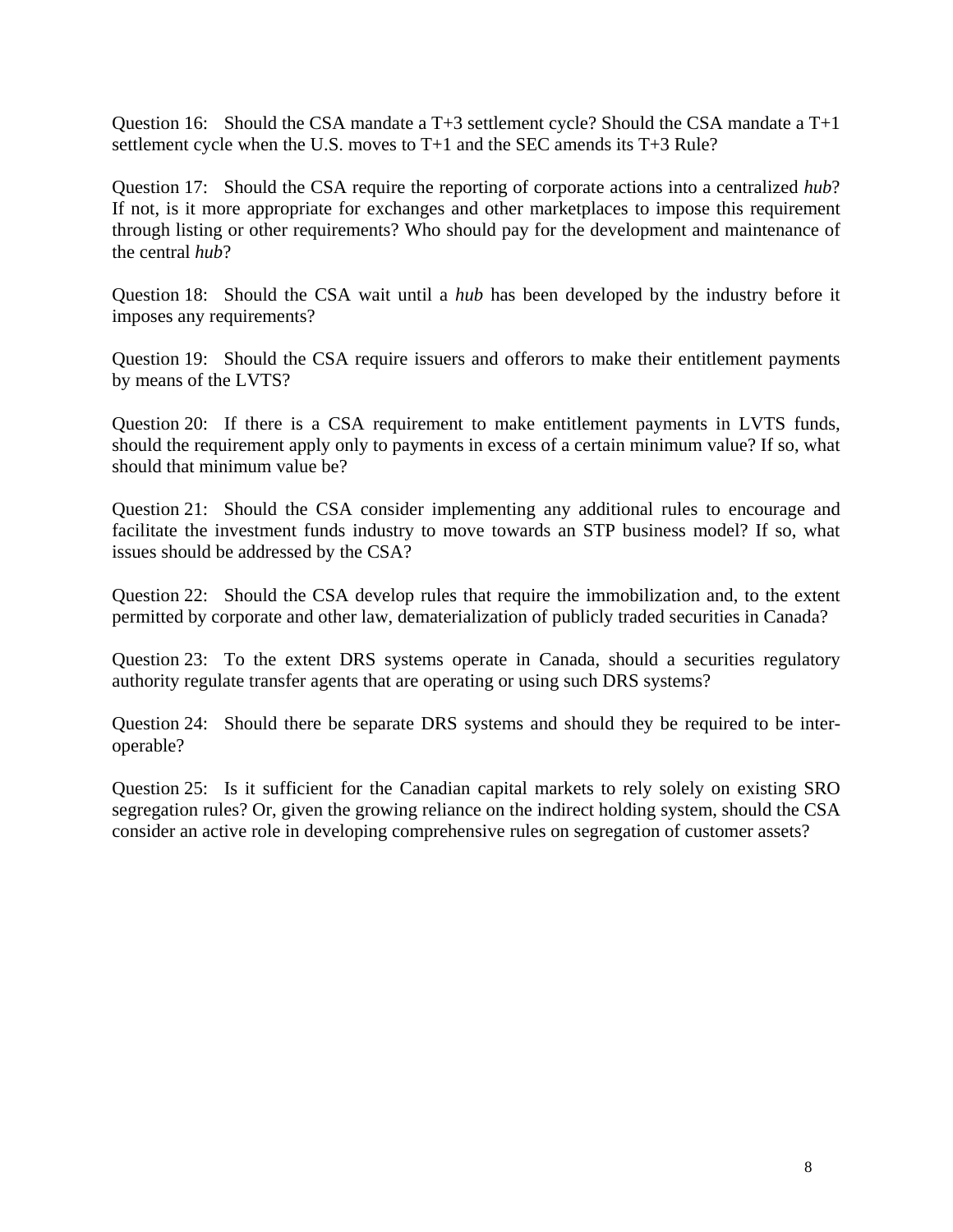### **PART I: THE CANADIAN SECURITIES CLEARING AND SETTLEMENT SYSTEM AND STRAIGHT-THROUGH PROCESSING**

### **A. Nature and Importance of the Securities Clearing and Settlement System**

### *1. Nature of a securities clearing and settlement system*

A *securities clearing and settlement system* comprises the spectrum of arrangements and activities in the capital markets for the confirmation, clearance and settlement of securities transactions, the safeguarding of securities and certain other *back-office* and *post settlement*  functions.<sup>[1](#page-8-0)</sup> The Group of Thirty (G-30) describes securities clearing and settlement as "a core financial function on which fundamental confidence in the financial markets depends"[.2](#page-8-1)

Clearing and settlement encompasses a process which commences immediately after a trade is executed and ends with the final transfer of the property interest in securities in exchange for the payment of a price between buyer and seller.<sup>3</sup> While it is generally recognized that the clearing and settlement process is central to all securities market activity, it rarely receives the same amount of attention as the front-office trade execution process, because the back-office processes of the markets are generally complex and invisible to the public.<sup>4</sup> The institutional arrangements that comprise a securities clearing and settlement system for a domestic market or a connected

<span id="page-8-0"></span> <sup>1</sup> The Committee on Payment and Settlement Systems (CPSS) defines *back-office* as the part of a firm that is responsible for post-trade activities. Depending upon the organizational structure of the firm, the back office can be a single department or multiple units (such as documentation, risk management, accounting or settlements). See Committee on Payment and Settlement Systems, *A glossary of terms used in payments and settlement systems*, January 2001, revised July 2001, Bank for International Settlements (the CPSS Glossary). The Canadian Capital Markets Association (CCMA) defines *post-settlement function* as the administrative functions connected with safekeeping securities, such as dividend payments; stock dividend, warrant, and bonus share processing; notification of warrants, rights and tender offers; and other corporate actions. See CCMA's *Canadian Securities Industry Glossary*, March 13, 2002, available on the CCMA's Web site at www.ccmaacma.ca (the CCMA Glossary). We note that our use of the expression *clearing and settlement system* in this Paper should not be confused with the specific definition given to this same expression in the federal *Payment Clearing and Settlement Act*, 1996 c. 6, sch. In this Paper, we use the expression in a broader context to generally describe the full set of institutional arrangements for confirmation, clearance and settlement of securities trades and safekeeping of securities (see *securities settlement systems* in the CPSS Glossary).<br><sup>2</sup> See *Clobal Classing and Settlement, A Plan of Action moont of the C 20 released on January 22, 2003* 

<span id="page-8-1"></span>See *Global Clearing and Settlement: A Plan of Action,* report of the G-30 released on January 23, 2003; at page 1 - Executive Summary (G-30 report).

<span id="page-8-2"></span>A *trade* executed on the facilities of a marketplace is merely the entering into a contract for the purchase and sale of securities. It is not the exchange of property for other property or money. The rules and customs of the marketplace will generally set the terms of the contracts that are formed through the trading of securities. For example, settlement of trades in most equity and long-term debt securities will usually occur on the third day after the date of the trade or *T+3*. See Rule 5-103 of the Toronto Stock Exchange (TSX) and Regulation 800.27 of the Investment Dealers Association of Canada (IDA). *Clearance* or *clearing* means the process of calculating the mutual obligations of market participants, usually on a net basis, for the exchange of securities and money. *Clearing* or *clearance* is also given a broader meaning to include the process of transmitting, reconciling and confirming payment orders or security transfer instructions prior to settlement, including the netting of instructions and the establishment of final positions for settlement. *Settlement* is the process by which the property right or entitlement to the securities is transferred finally and irrevocably from one investor to another, usually in exchange for a corresponding transfer of money. <sup>4</sup>

<span id="page-8-3"></span>G-30 report, at 2.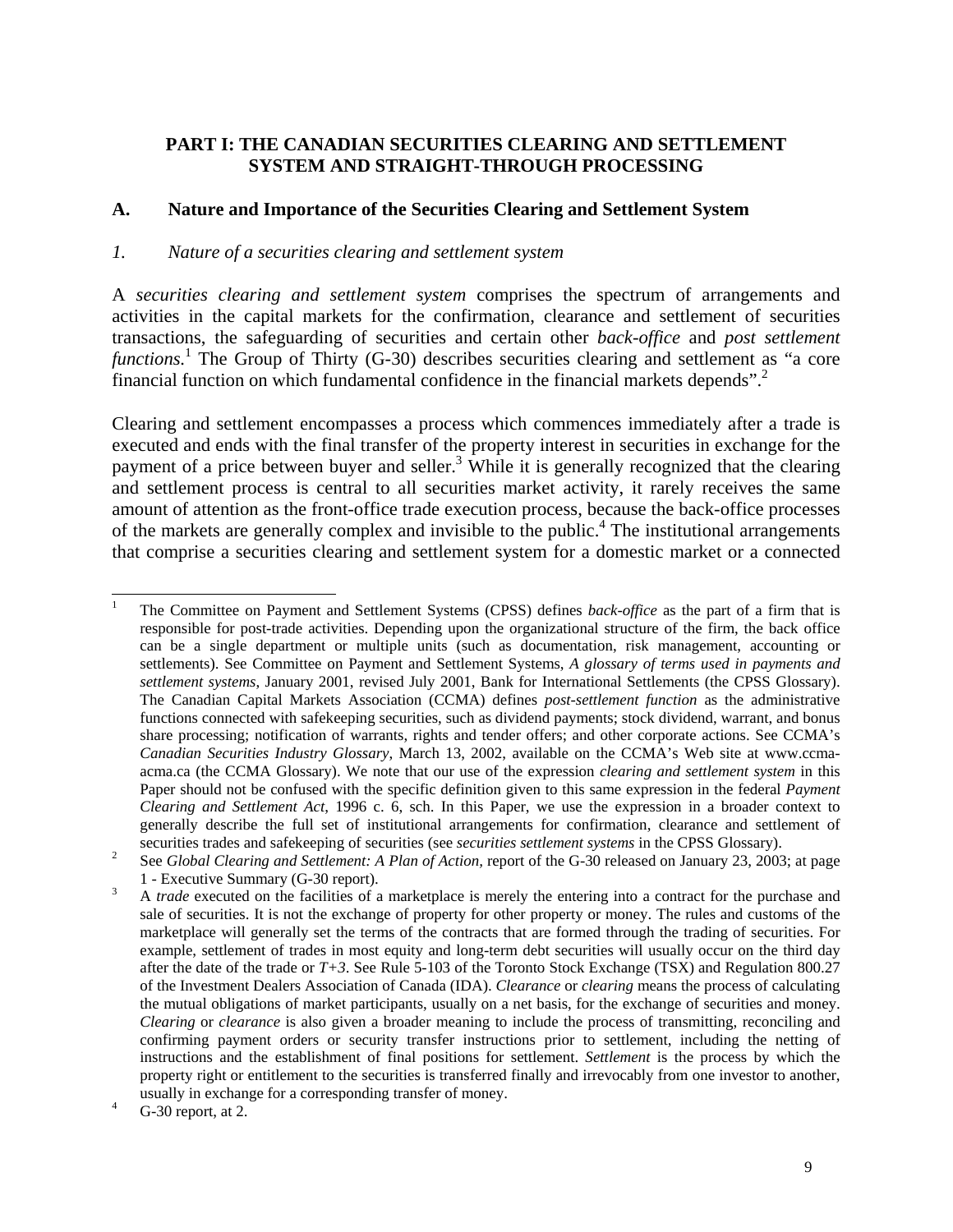group of markets involve many players: central securities depositories, central counterparties, banks, custodians, dealers, issuers, transfer agents, investment advisors, investors and service providers.

## *2. Importance of the securities clearing and settlement process to efficiency and financial safety of market*

The broad spectrum of functions and activities that comprise a securities clearing and settlement system are a "critical component of the infrastructure of global financial markets".<sup>[5](#page-9-0)</sup> They have become increasingly important to the efficiency and financial safety of the capital markets.

According to the Committee on Payment and Settlement Systems of the Group of Ten central banks (CPSS) and the Technical Committee of the International Organization of Securities Commissions (IOSCO), weaknesses in securities clearing and settlement systems can be a source of systemic disturbances to securities markets and to other components of a financial system. [6](#page-9-1) Indeed, a major reason why clearance and settlement has become an important global public policy topic in recent years is that inadequacies in the securities clearing and settlement system can be one of the main vehicles by which the consequences of the failure of a market participant, no matter where situated, spread to others around the globe.<sup>7</sup> Therefore, improvements in the clearance and settlement process, including improvements to operational systems and processes and reforms to applicable laws and regulations, are an important component in a larger general initiative to reduce systemic risk.<sup>[8](#page-9-3)</sup>

## **B. What is Straight-through Processing?**

STP is defined as the passing of information seamlessly and electronically among all participants involved in a securities transaction process.<sup>9</sup> Implementing STP will enable the direct capture of trade details from order taking at the front-end of trading systems and complete automated processing of confirmations and settlement instructions without the need for the re-keying or reformatting of data.<sup>10</sup> STP implies electronic rather than manual interfaces between market participants, market infrastructure entities and service providers.<sup>11</sup> Achieving STP can affect the entire life cycle of a trade, and will largely involve changes to processes and systems from the front offices to the back offices of market participants.

Achieving STP also means achieving *inter-operability* in the marketplace. Inter-operability in the marketplace means the ability of entities along the clearing and settlement chain to communicate

<span id="page-9-0"></span> <sup>5</sup> See *Recommendations for securities settlement systems - Report of the Committee on Payment and Settlement Systems and Technical Committee of the International Organization of Securities Commissions (Joint Task Force) on securities settlement systems*, dated November 2001, at para. 1.1 (the CPSS-IOSCO report). CPSS-IOSCO report, at para. 1.2.

<span id="page-9-1"></span>

<span id="page-9-2"></span>See J.S. Rogers, "Policy Perspectives on Revised U.C.C. Article 8", (1996) 43 U.C.L.A. Rev. 1431, at page 1437.

<span id="page-9-3"></span> $\frac{8}{9}$  *Ibid.* 

<span id="page-9-4"></span>CCMA, *Straight-through Processing (STP) is Everyone's Business,* November 2002, (STP is Everyone's Business), at 2, available on the CCMA's Web site at www.ccma-acma.ca.<br><sup>10</sup> See CPSS Glossary.<br><sup>11</sup> STP is Everyone's Business, at 2.

<span id="page-9-5"></span>

<span id="page-9-6"></span>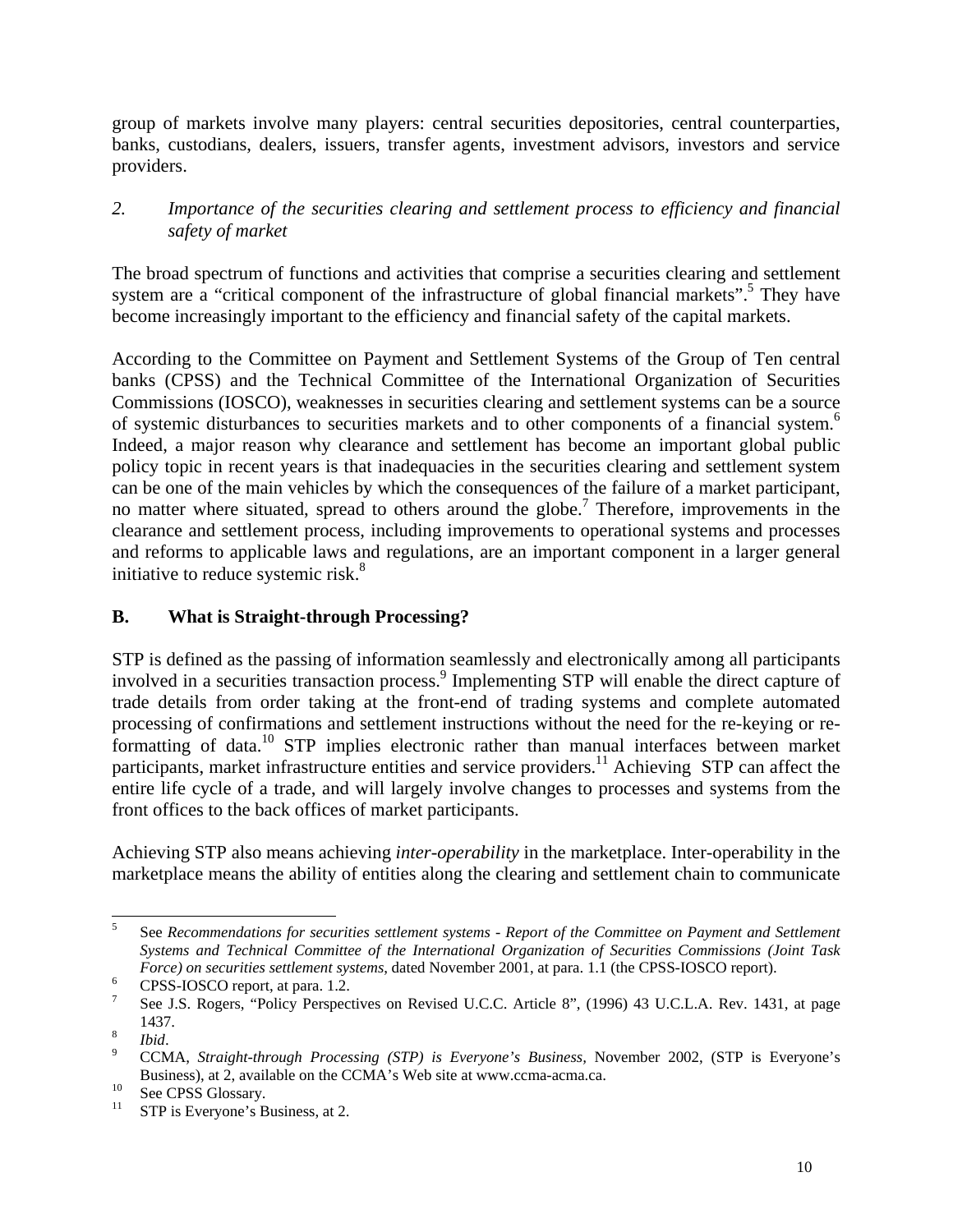and work with other entities without special effort on the part of users.<sup>12</sup> Inter-operability involves ensuring throughout the industry technical compatibility of systems (such as standardized communication, messaging, data, and timing) and compatible processes, business practices, controls, technologies, products, fee structures, and the like.<sup>[13](#page-10-1)</sup>

## **C. Why is STP Important to the Canadian Capital Markets?**

### *1. Competitiveness of the Canadian capital markets*

A key reason for achieving industry-wide STP is to position the industry and market participants for future growth and maintain the global competitiveness of the Canadian capital markets.<sup>14</sup> The same conditions leading to the 1989 G-30 recommendations<sup>15</sup> and implementation in 1995 of a North American settlement cycle period of three days after the date of trade (T+3) were noted in 2000—that is, significantly increasing securities trading volumes, market volatility, and crossborder trading activity.<sup>16</sup> Although the decision to move to a settlement cycle period of one day after the date of trade (T+1) has been deferred, and T+1 initiatives have been generally replaced with STP initiatives,<sup>17</sup> we expect that the move to a T+1 settlement cycle period will again become the main focal point for efforts to reduce systemic risk in the financial system and improve the overall soundness of the securities clearing and settlement system.

In 2000, Charles River Associates released an economic analysis of the consequences for Canada of not moving to T+1 in a coordinated manner with the United States. The analysis demonstrated that, if Canada were to remain at T+3 while the U.S. moves to T+1, our markets would become uncompetitive vis-à-vis the U.S. markets and would suffer harm. [18](#page-10-6) Canadian T+1 and STP initiatives have attempted to follow similar U.S. industry efforts because market practices in both countries are generally the same, and the securities clearing and settlement systems in both

<span id="page-10-0"></span>

<span id="page-10-2"></span><span id="page-10-1"></span>

<sup>12</sup> G-30 report, at 27.<br>
13 *Ibid.*<br>
14 See *Canadian Securities Marketplace Best Practices and Standards: Institutional Trade Processing, Entitlements and Securities Lending*; June 9, 2003, Canadian Capital Markets Association, at p. i (the CCMA Best Practices and Standards White Paper). On December 12, 2003, the CCMA released the final version of the CCMA Best Practices and Standards White Paper. The proposed best practices and standards are minimum requirements that Canadian participants must meet to achieve cross-industry STP in the areas of institutional trade processing, entitlements/corporate actions, and securities lending activities. A final version of the CCMA Best Practices and Standards White Paper dated December 2003 is available on the CCMA Web site at www.ccma-acmc.ca. 15 Group of Thirty, *Clearance and Settlement Systems in the World's Securities Markets* (New York: Group of

<span id="page-10-3"></span>Thirty, March 1989) (1989 G-30 report). 16 See CCMA Institutional Trade Processing Working Committee*, Institutional Trade Processing T+1 White*

<span id="page-10-4"></span>*Paper*, March 8, 2001 (the ITPWG White Paper) at 3.<br><sup>17</sup> In July 2002, the securities industries in the United States and Canada announced that they would focus on

<span id="page-10-5"></span>

<span id="page-10-6"></span>straight-through processing in 2003 and 2004, rather than move to a T+1 trade settlement period in 2005.<br>Charles River Associates, *Free Riding, Under-investment and Competition: the Economic Case for Canada to Move to T+1: Executive Summary*, November 10, 2000, available on the Web site of the CCMA (www.ccmaacmc.ca). See also letter from David Brown, Q.C., Chair, Ontario Securities Commission, dated July 27, 2001, to Ontario registrant firms in connection with the need to move to T+1, available at http://www.osc.gov.on.ca/en/HotTopics/currentinfo/tplus1\_nlttrfaq\_011105.html.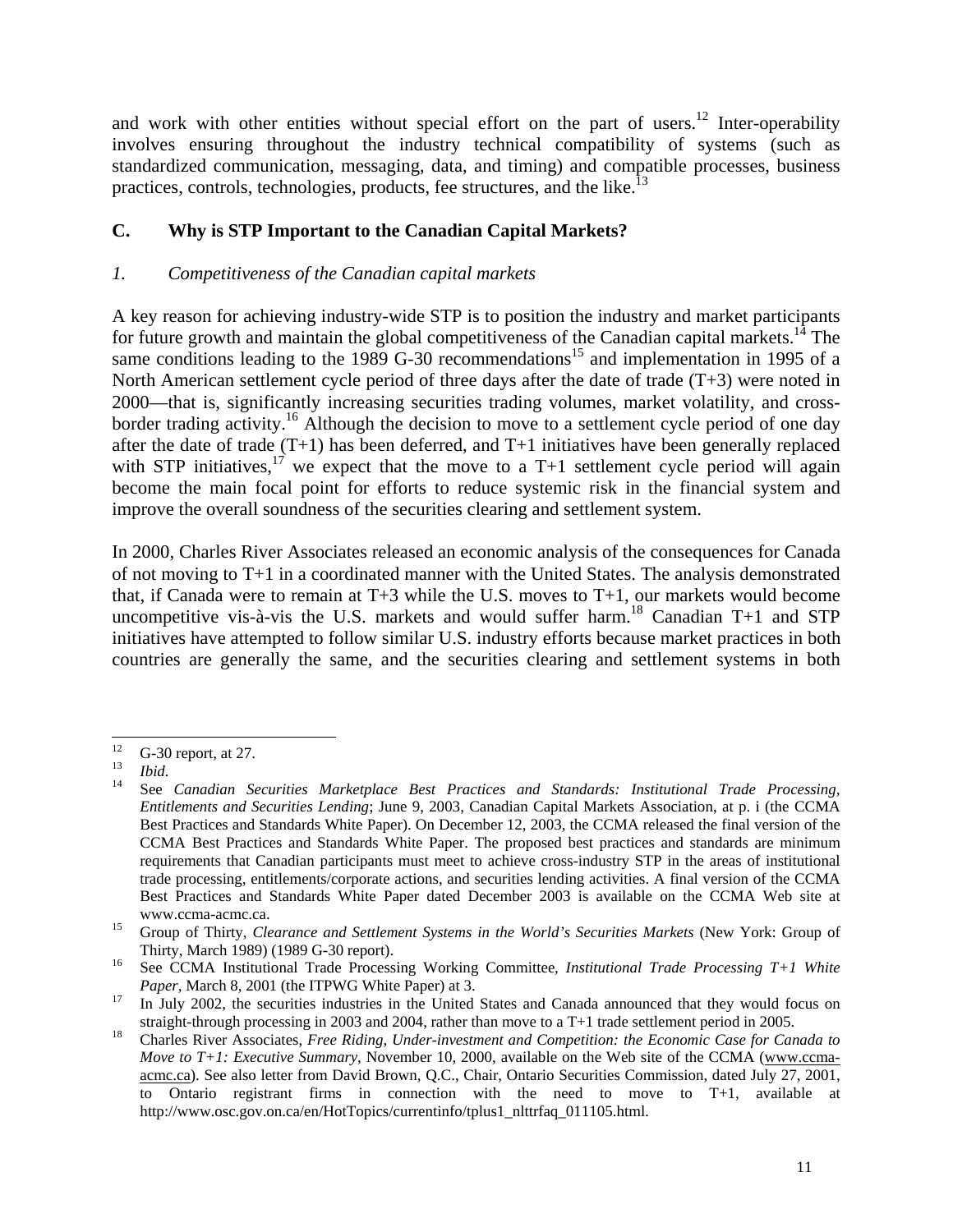countries are closely integrated.<sup>19</sup> The Securities and Exchange Commission (SEC) has recently sought comment on the current operation of its T+3 rule and the costs and benefits of implementing a settlement cycle shorter than  $T+3.^{20}$ 

## *2. Reducing risk and enhancing operational efficiency*

More importantly, however, is the fact that STP will achieve the key objectives of reducing firm and systemic risk as well as enhancing the operational efficiency of our securities clearing and settlement system.

Systemic risk is defined as the risk that the failure of one participant in a transfer system, or in financial markets generally, to meet its required obligations will cause other participants or financial institutions to be unable to meet their obligations (including settlement obligations in a transfer system) when due. $^{21}$ 

A key to managing risk in the securities trading business is the effort to reduce the inevitable lag between contract formation and contract performance. A longer period between trade date and settlement means a greater volume and value of unsettled transactions.<sup>22</sup> A shorter period will reduce the risks inherent in settling securities transactions because it will reduce the number of unsettled trades in the clearance and settlement system at any give time.<sup>[23](#page-11-4)</sup>

Another critical objective of STP and shortening trade settlement periods is to ensure that details of a trade are verified as soon as possible after the trade is executed (this objective is a subset of the broader objective to reduce risk in the securities clearing and settlement system). Mismatched trades or trades with incorrect or missing information result in human remediation. In high volume or market stress circumstances, this increases the probability of settlement risk because firms have only a limited number of staff who can remediate unmatched trades. Moreover, firms without effective STP processing are at higher risk for multiple trade settlement fails.

### *3. International efforts to reduce risk in clearing and settlement*

<span id="page-11-0"></span><sup>&</sup>lt;sup>19</sup> The links between the Canadian and U.S. clearing agencies for processing cross-border transactions are the most extensive bilateral links among clearing agencies in the world. See Canadian Securities Administrators' Uniform Securities Transfer Act Task Force *Proposal for a Modernized Uniform Law in Canada Governing the Holding, Transfer and Pledging of Securities*, August 1, 2003, (CSA USTA Consultation Paper), at 22-23. The CSA USTA Consultation Paper is available on the Web site of the Ontario Securities Commission at

<span id="page-11-1"></span>http://www.osc.gov.on.ca/en/HotTopics/usta.html#open.<br><sup>20</sup> Concept Release: Securities Transactions Settlement; Securities and Exchange Commission; 17 CFR Part 240 [Release No. 33-8398; 3449405; IC-26384; File No. s7-13-04] (SEC Concept Release). We briefly discuss the SEC Concept Release below.<br><sup>21</sup> See CPSS Glossary.<br><sup>22</sup> See Bachmann Task Force, *Report of the Bachmann Task Force on Clearance and Settlement Reform in U.S.* 

<span id="page-11-2"></span>

<span id="page-11-3"></span>*Securities Markets,* U.S. Securities and Exchange Commission, File No. S7-14-92, Release No. 34-30802, 17 CFR Part 240, June 15, 1992. The report stated: "The equation TIME = RISK became an inescapable truth as

<span id="page-11-4"></span>we processed the information".<br><sup>23</sup> Although T+1 is often the norm for transactions in government securities and commercial paper, T+3 remains largely the standard today in North America for equity and long-term corporate debt securities.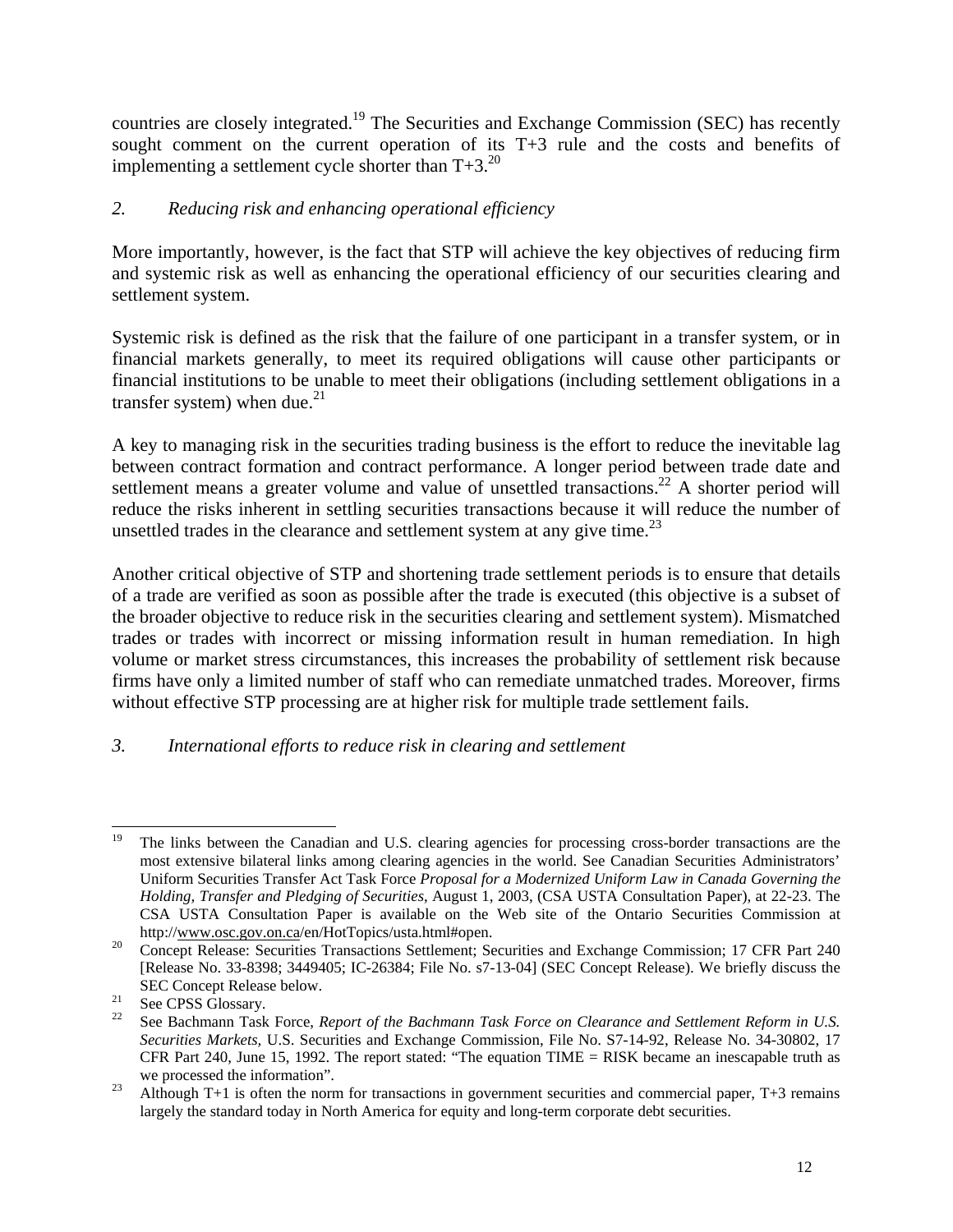Global efforts to reduce risk and increase efficiency in securities clearing and settlement systems, including concerns about the adequacy of the legal and regulatory frameworks that support such systems, have spawned a number of important international reports and industry and governmental initiatives.[24](#page-12-0) A joint task force of the CPSS and IOSCO issued a report in November 2001 containing 19 recommendations that establish minimum standards for securities settlement systems operating in all markets.<sup>25</sup> The CPSS-IOSCO report was supplemented by a follow-up report of the CPSS-IOSCO joint task force in November 2002,<sup>26</sup> which provides a methodology for assessing whether jurisdictions are in compliance with the standards set out in the first report. These reports were soon followed by another important report released by the G-30 in January 2003, entitled *Global Clearing and Settlement: A Plan of Action[.27](#page-12-3)* The G-30 report makes 20 wide-ranging recommendations that establish best practices for clearing and settlement in the major mature markets, including creation of global standards in technological and operational areas, improvements in risk management practices, further harmonization of global legal and regulatory environments, and improved corporate governance for providers of clearing and settlement services. Within the European Union (EU), the problems with securities clearing and settlement have been described and addressed by two reports of the Giovannini Group.<sup>28</sup> A report issued in 2001 identified 15 barriers to efficient cross-border clearing and settlement in the EU, while a report released in 2003 recommends the actions to be taken to resolve those barriers. The 2003 report advocates harmonization in this area consistent with the G-30 and CPSS-IOSCO recommendations.

In the United States, the SEC released last month a Concept Release entitled *Securities Transactions Settlement* that seeks comment on methods to improve the safety and operational efficiency of the U.S. clearance and settlement system and to help the U.S. securities industry

<span id="page-12-0"></span><sup>&</sup>lt;sup>24</sup> Efforts in Canada to improve the legal and regulatory frameworks that underpin the clearing and settlement process include the federal *Payment Clearing and Settlement Act*, 1996 c. 6, sch., which gives the Bank of Canada regulatory authority over designated clearing and settlement systems; the proposed provincial *Uniform Securities Transfer Act* (USTA), modeled on Revised Article 8 of the U.S. Uniform Commercial Code (see the discussion of the USTA in Part III of this Paper); and the Proposed Instrument discussed in Part III of this Paper. International efforts to improve and harmonize legal frameworks on a global scale include the completion and signing in December 2002 of the Hague Conference on Private International Law, Convention #36—*Convention On The Law Applicable To Certain Rights In Respect Of Securities Held With An Intermediary* and a UNIDROIT Study Group proposal to develop harmonised substantive rules regarding indirectly held securities. See the Web sites of the Hague Conference (http://www.hcch.net/e/conventions/text36e.html) and UNIDROIT

<span id="page-12-2"></span><span id="page-12-1"></span>

<sup>25 (</sup>http://www.unidroit.org/english/workprogramme/study078/item1/studygroup/poisitionpaper-2003-08.pdf).<br>
26 See the CPSS-IOSCO report.<br>
26 See Assessment methodology for "Recommendations for securities settlement systems" the CPSS-IOSCO report and the follow-up assessment methodology report are available on the IOSCO Web

<span id="page-12-3"></span>site at www.iosco.org and on the Web site of the Bank for International Settlements at www.bis.org.<br><sup>27</sup> See the G-30 report. The G-30 is a private organization sponsored by central banks and major commercial and investment banks that, over the years, has assembled a number of international task forces to study and report on the state of global clearing and settlement. For information on how to order G-30 reports and papers, see the G-30's Web site at www.group30.org. 28 See The Giovannini Group, *Cross-Border Clearing and Settlement Arrangements in the European Union*, (2001

<span id="page-12-4"></span>Report), Brussels, November 2001; The Giovannini Group, *Second Report on EU Clearing and Settlement Arrangements*, (2003 Report), Brussels, April 2003. Both these reports are available at http://www.europa.eu.int/comm/economy\_finance/giovannini/clearing\_settlement\_en.htm. The Giovannini Group was formed in 1996 to advise the European Commission on issues relating to EU financial integration and the efficiency of euro-denominated financial markets.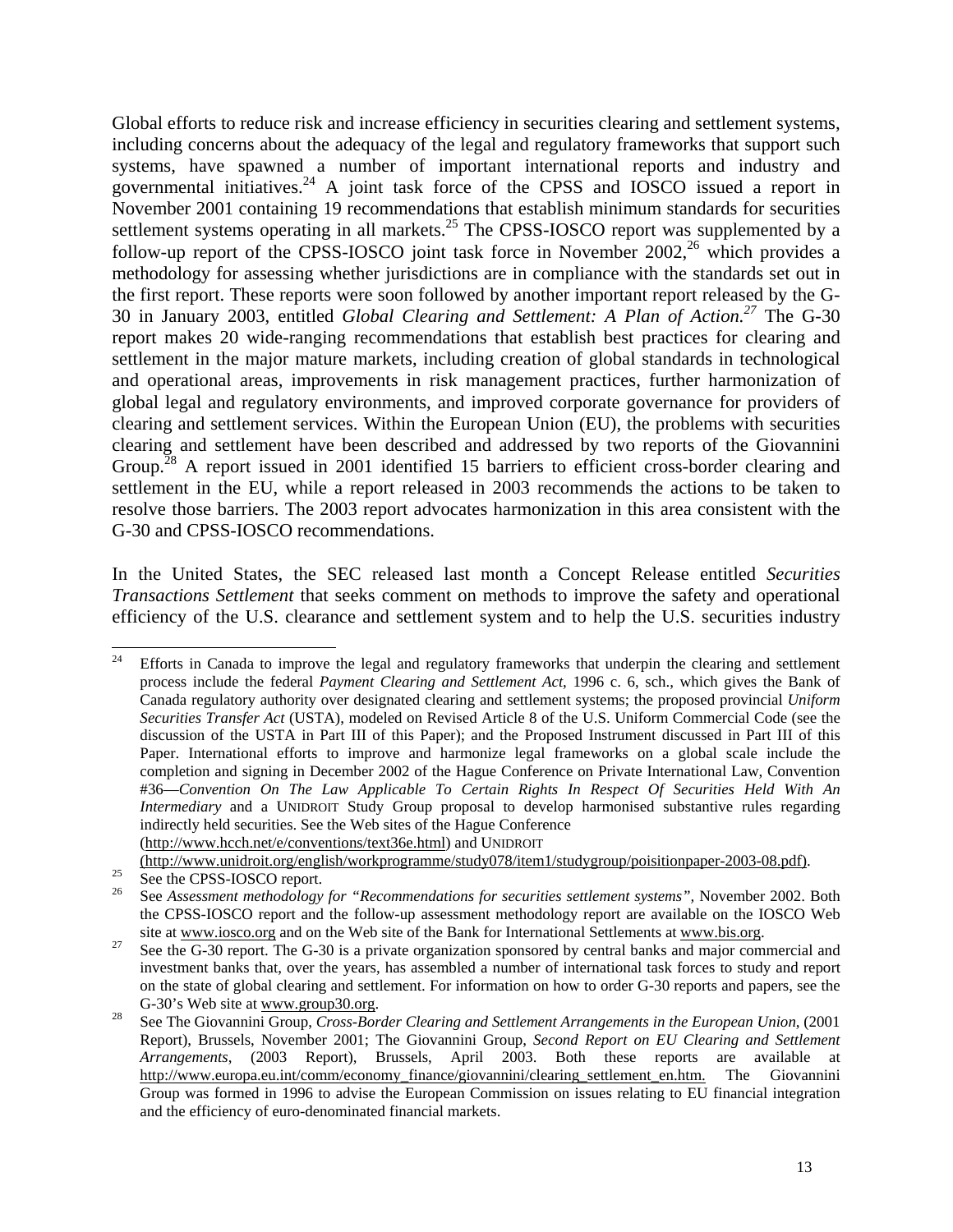achieve STP.<sup>29</sup> In particular, the SEC is seeking comment on whether it should adopt a new rule or U.S. self-regulatory organizations should be required to amend existing rules to require the completion of the confirmation and affirmation process on T when a broker-dealer provides DVP or RVP privileges to a customer. It is also seeking input on the benefits and costs associated with implementing a settlement cycle for most broker-dealer transactions that is shorter than T+3. Finally, the SEC is seeking comment on methods to reduce the use of physical securities.

<span id="page-13-0"></span><sup>&</sup>lt;sup>29</sup> SEC Concept release, at 1. The release is available on the SEC Web site at: http://www.sec.gov/rules/concept/33-8398.htm.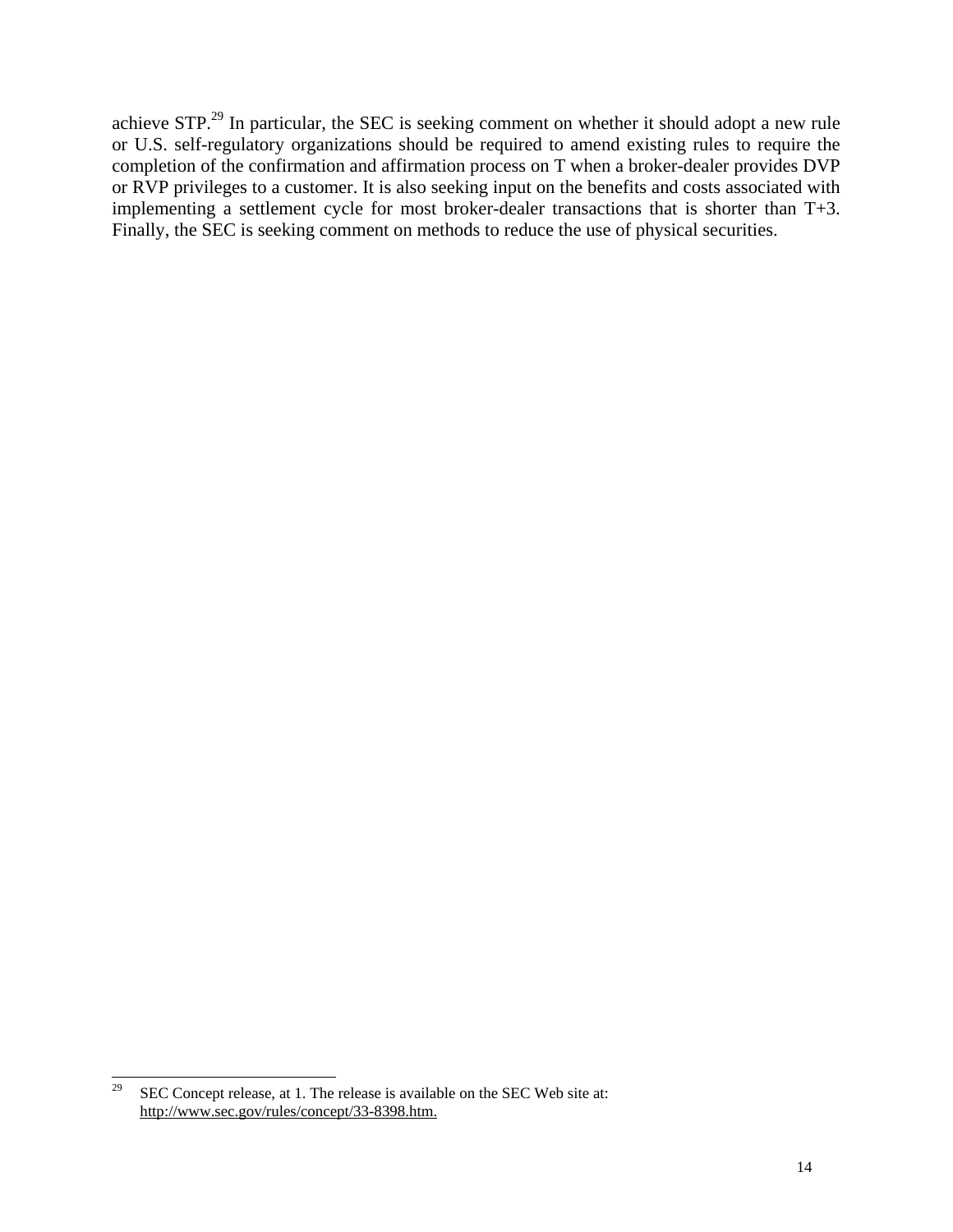## **PART II: THE CANADIAN INDUSTRY'S ROLE IN ADDRESSING STP AND CSA OBSERVATIONS ON INDUSTRY EFFORTS**

Each of the CSA jurisdictions has a mandate to promote investor protection and efficient capital markets. The clearance and settlement process is one of the core processes that underlies a securities market and determines, to a large extent, its efficiency and effectiveness.<sup>30</sup> The regulation of clearing and settlement processes, including the implementation of STP, is directly related to our mandate. With that in mind, the CSA established a staff committee (CSA STP Committee) to monitor industry STP efforts and make recommendations to the CSA jurisdictions on initiatives that would facilitate implementation of STP, remove any regulatory barriers, and develop rules where appropriate. We describe in this Part the industry's STP efforts and our observations of industry achievements as a result of our monitoring.

## **A. The Canadian Industry's Commitment to and Role in Addressing Straight-through Processing**

Since the early 1970's, many initiatives have been implemented by the Canadian securities industry to enhance the efficiency of the securities clearing and settlement process and reduce risk in our capital markets. These initiatives include developing and requiring the use of a central securities depository and central counterparty  $(CSD/CCP)$  utility,<sup>31</sup> encouraging the immobilization of securities and the use of *book-based* systems, and requiring that trades be settled within T+3. These initiatives have rendered the process of clearing and settlement of securities trades in Canada one of the most efficient and safest in the world. However, some aspects of securities clearing and settlement need to be improved, particularly outside the scope of operations of a CSD/CCP utility.

In the past decade, trade volumes and dollar values of securities traded in Canada and globally have grown substantially. The increasing volumes mean existing back-office systems and procedures of market participants are challenged to meet post-trade processing demands, exacerbating the risk that a transaction may not be completed or that one of the parties to a transaction may fail.

Implementing industry-wide STP will largely resolve these processing problems. However market participants are reluctant to invest in upgrading systems and improving processes without industry coordination because it is difficult to justify the investment solely on an individual return-on-investment basis. The decision to invest will only make sense if all market participants make a concerted effort to act together. As noted by the G-30:

The amount of change needed to achieve consistently safe and efficient performance on a global basis is substantial: the problem is extremely

<span id="page-14-0"></span> <sup>30</sup> See *Towards a Legal Framework for Clearing and Settlement in Emerging Markets*, Emerging Markets of the International Organization of Securities Commissions; IOSCO paper November 1997, at 1.<br><sup>31</sup> Canada's CSD/CCP utility for debt and equity securities is The Canadian Depository for Securities Limited

<span id="page-14-1"></span><sup>(</sup>CDS). CDS is subject to extensive regulation and oversight by the Bank of Canada, OSC and Autorité des marchés financiers (Québec). A CSD/CCP utility is generally known as a *clearing agency*, a defined term in certain provincial securities legislation.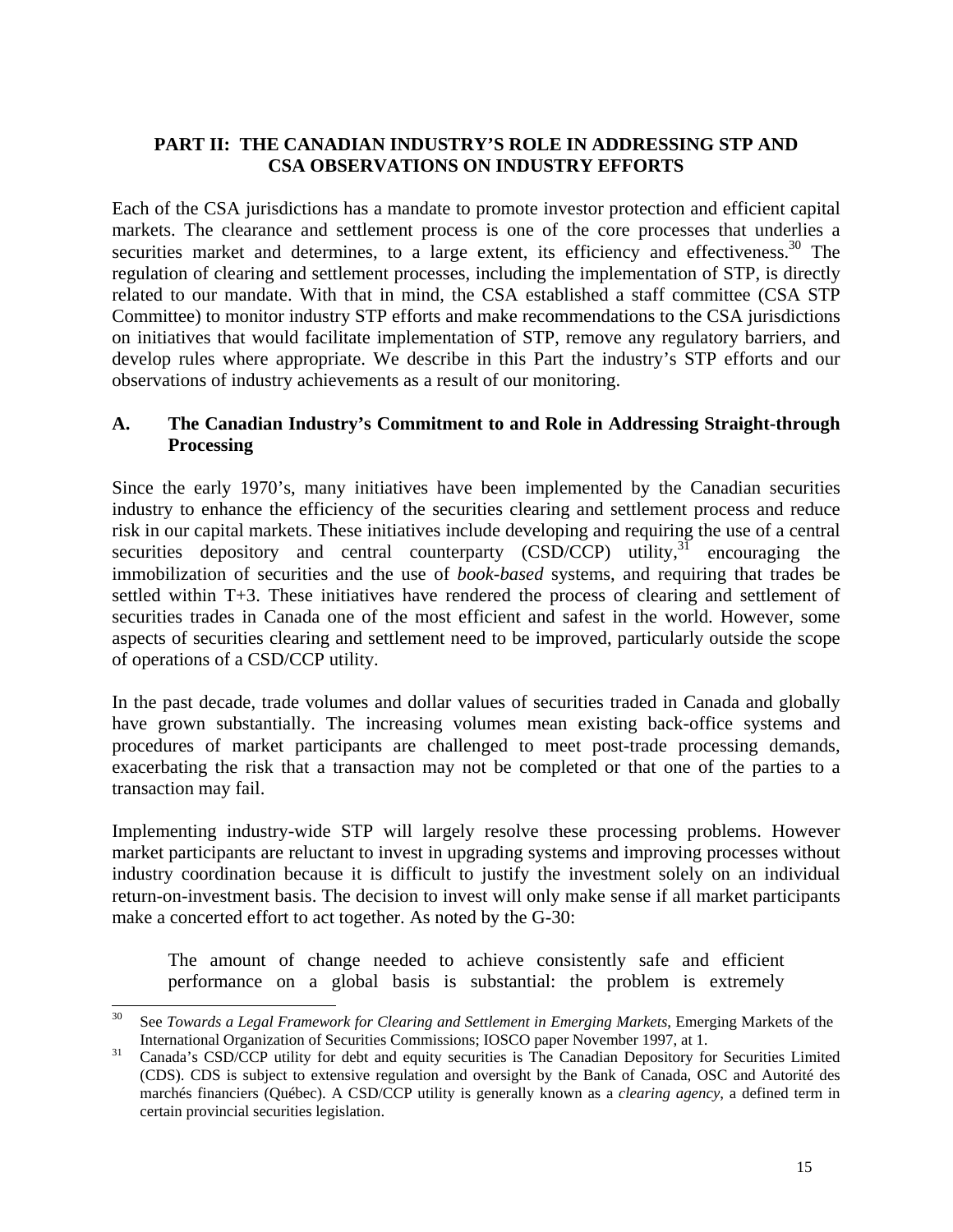complicated, and there are no simple fixes. Because change in one system or market segment will not yield the promised benefits unless all systems and segments change as well, the proposed changes must be pursued comprehensively. $32$ 

A coordinated and comprehensive effort to achieve STP on a market-wide basis has become a necessity.

## **B. Leadership Role of Industry in Identifying Issues, Solutions and Critical Path for Implementation**

Implementing STP throughout the industry requires changing business processes, identifying common technology, setting standards, and building interfaces and utilities. Although much of this work is done on an individual firm level, co-ordination is required because of the nature of the securities industry—a high level of integration and interaction is essential among different parties such as dealers, marketplaces, clearing agencies, banks, custodians, investors, investment advisers, issuers, transfer agents, and service providers.

The level of co-ordination must be balanced with the fact that market participants need to implement solutions tailored to their specific business needs. Due to wide differences in size and type of market participants, scope of business activities, and back office structures, it is unrealistic to suggest that there exists a one-size-fits-all solution to the issues. Because of this complexity, the industry as a whole agreed that it should take the lead in implementing STP. The CSA agree that it is appropriate for the industry to identify the issues, the solutions and the critical path to achieving those solutions.

# **C. Formation of the Canadian Capital Markets Association**

Industry leadership was established through the formation of the CCMA. The CCMA was founded in 2000 by industry groups and participants in the financial services industries to promote and lead STP initiatives. The CCMA's primary objectives in the STP initiatives are to lower operational, market and settlement risks and maintain the global competitiveness of the Canadian capital markets.

The CCMA has a wide range of industry members, including representatives of dealers, custodians, transfer agents, banks, credit unions, investment managers, clearing agencies, insurance companies and industry associations and self-regulatory organizations (SROs). The CCMA operates through a Steering Committee and has created a number of subcommittees or *working groups*. The working groups consist of (1) an Institutional Trade Processing Working Group; (2) a Corporate Actions Working Group; (3) a Retail Trade Processing Working Group; (4) a Dematerialization Working Group; (5) a Securities Lending Working Group; (6) a Legal and Regulatory Working Group; and (7) a Communications and Education Working Group. The CSA, Bank of Canada, Office of the Superintendent of Financial Institutions, Canadian Payments Association (CPA), and federal and Quebec ministries of finance participate as observers on the CCMA Steering Committee and some of its working groups.

<span id="page-15-0"></span> $32$  G-30 report, at 15.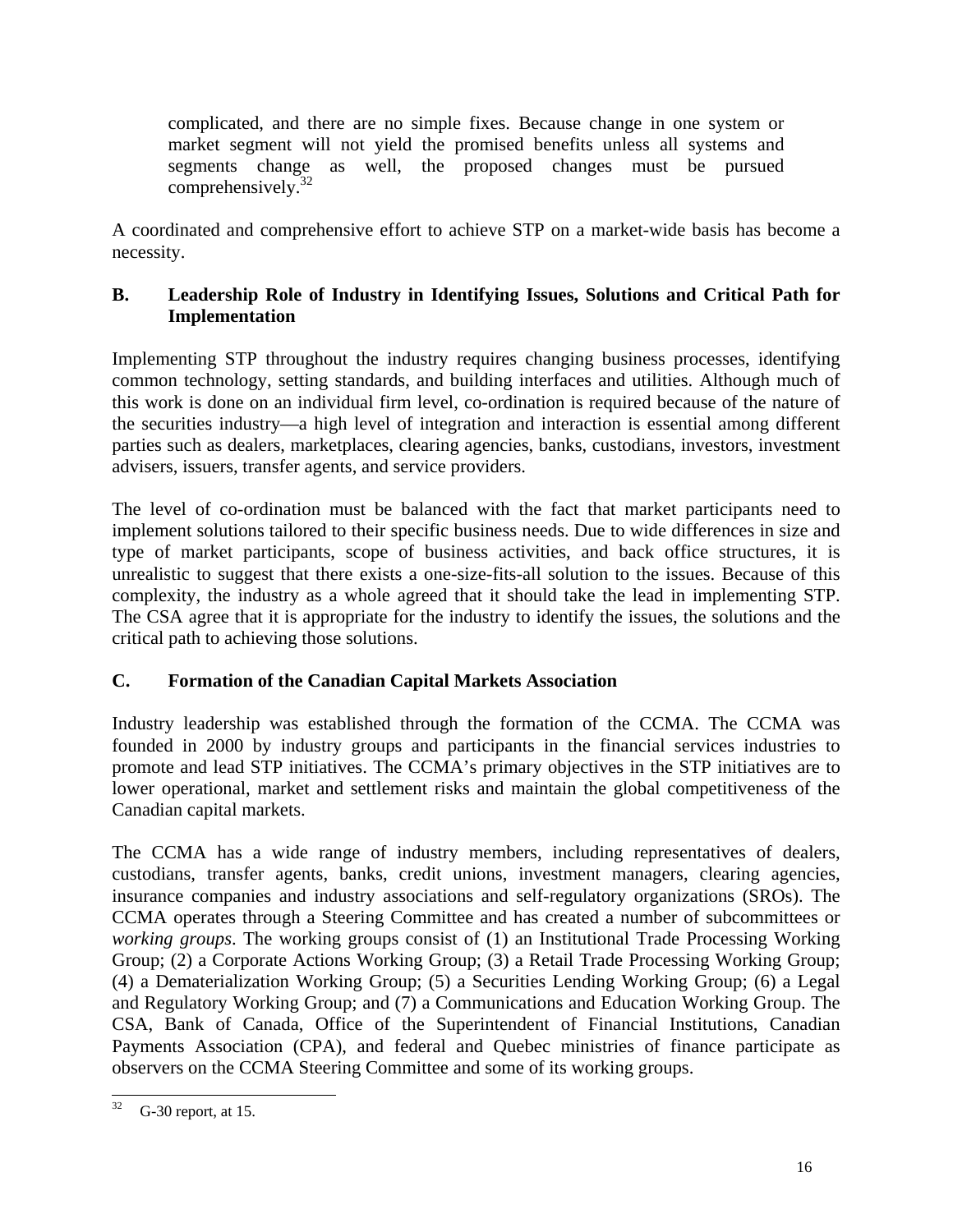## **D. CCMA's Work**

The CCMA and its working groups have prepared numerous white papers, newsletters, and other publications, made a number of submissions, and organized various conferences to alert the industry, government and government agencies to the STP efforts in Canada.<sup>33</sup>

## *1. ITPWG White Papers*

The CCMA released on June 9, 2003 for public comment a document entitled *Canadian Securities Marketplace Best Practices and Standards: Institutional Trade Processing, Entitlements and Securities Lending* (CCMA Best Practices and Standards White Paper) that sets out, among other things, best practices and standards for the processing for settlement of institutional trades. The document states that the ultimate goal is to achieve by June 2005 one hundred per-cent industry-wide electronic trade delivery rate for domestic trades and 99 per-cent industry-wide matching of domestic trades on  $T<sup>34</sup>$ . The institutional trade processing standards and best practices contained in the CCMA Best Practices and Standards White Paper are derived from a white paper and an addendum to the white paper published in 2001 and 2002, respectively, by the Institutional Trade Processing Working Group (ITPWG).<sup>[35](#page-16-2)</sup>

### *2. LRWG White Paper*

On December 19, 2002, the CCMA Legal and Regulatory Working Group (LRWG) released for public comment a list of proposed legal and regulatory measures, including amendments to existing CSA and SRO rules, required to facilitate STP in Canada.<sup>36</sup> The LRWG identified 107 specific amendments to or new measures for provincial and federal laws, regulations and policies and the by-laws, rules, standards and conventions of SROs, marketplaces and clearing agencies[.37](#page-16-4) 

<span id="page-16-0"></span><sup>&</sup>lt;sup>33</sup> All CCMA publications and other material referred to in this Paper are available on the CCMA Web site at www.ccma-acmc.ca. 34 See CCMA Best Practices and Standards White Paper at 1. 35 See the ITPWG White Paper and *Addendum to Institutional Trade Processing White Paper*, November 5, 2002

<span id="page-16-1"></span>

<span id="page-16-2"></span><sup>(</sup>the ITPWG White Paper Addendum). The ITPWG White Paper and ITPWG White Paper Addendum are available on the Web site of the CCMA at www.ccma-acmc.ca. See also CSA Notice 33-401 *Canadian Capital Markets Association T+1 White Paper*, (March 2001) 24 OSCB 2069. The CSA Notice is also available at http://www.osc.gov.on.ca/en/HotTopics/currentinfo/tplus1.<br>The LRWG originally released the *Legal/Regulatory White Paper: General Issues List – Legal* (GILL) and

<span id="page-16-3"></span>*Detailed Required Amendments List* (DRAL) on November 7, 2001. On December 19, 2002, the LRWG released a revised GILL, listing functional changes required to support STP; a revised DRAL, listing legal and regulatory changes required to support STP; and a list of DRAL Inactive/Deleted Items, listing legal and regulatory issues specific to T+1, items believed at this time to require no change and deleted items. The CSA assisted the LRWG in developing the DRAL and GILL. In 2002, the CSA provided a preliminary list of potential securities regulatory amendments to remove barriers to and facilitate the implementation of STP in Canada. 37 Proposed measures or amendments in the DRAL are listed by type of statute or regulation, and include rules or

<span id="page-16-4"></span>regulations of the CSA, IDA, Mutual Fund Dealers Association (MFDA), Toronto Stock Exchange/TSX Venture Exchange, Market Regulation Services Inc., Canadian Payments Association (CPA), and CDS.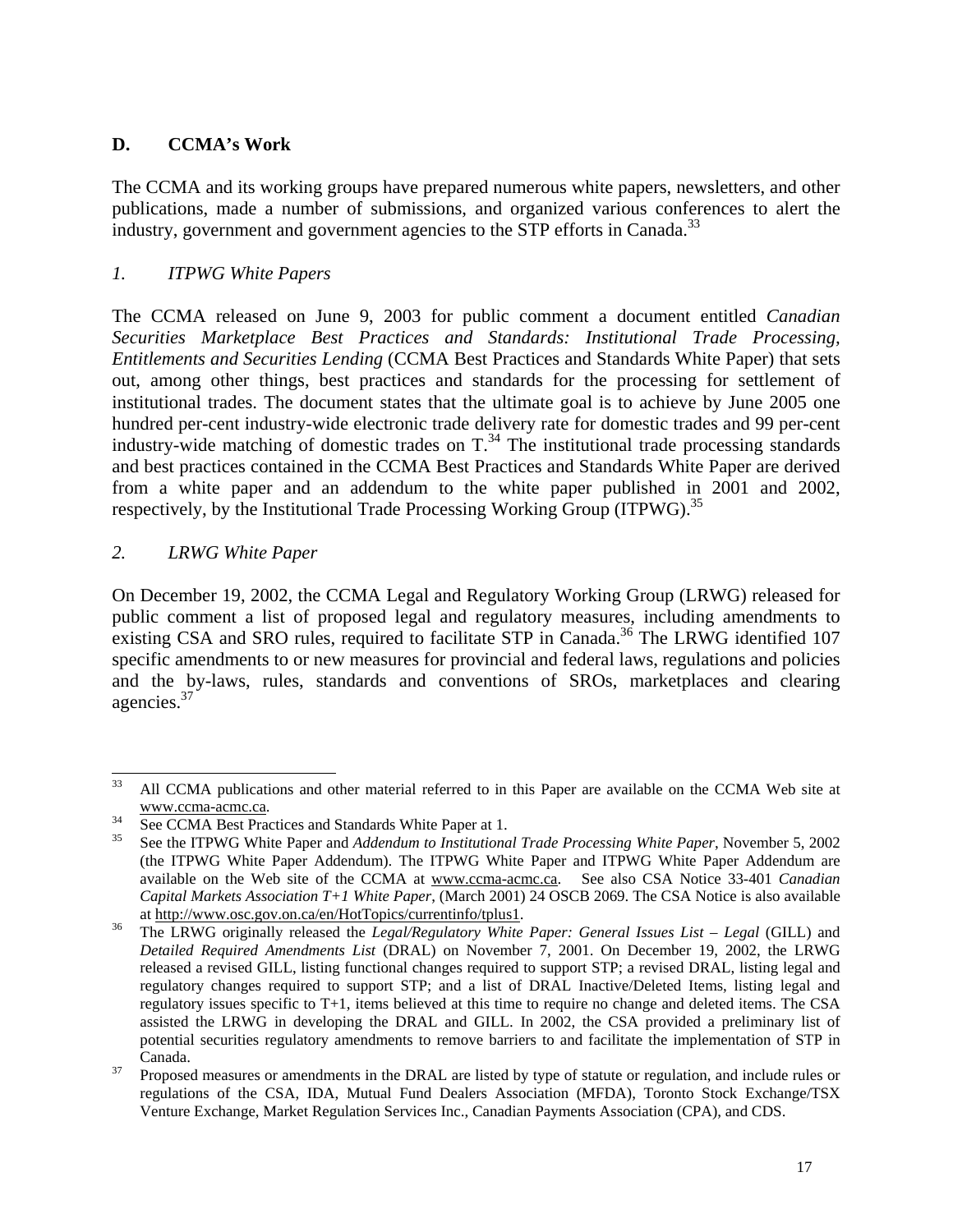### *3. CAWG White Paper*

The CCMA Corporate Actions Working Group (CAWG) published a white paper in 2002 and issued best practices and standards in 2003 in the CCMA Best Practices and Standards White Paper.<sup>38</sup> A major goal of the CAWG's best practices and standards is to facilitate the electronic distribution of entitlement and corporate action information from issuers to beneficial security holders, through the multi-tier level of securities intermediaries of the indirect holding system, by way of a *central hub*. [39](#page-17-1) Another important goal of the CAWG best practices and standards is to require all entitlement payments on securities immobilized with a central securities depository to be made in LVTS funds. $40$ 

### *4. DWG White Paper*

The Dematerialization Working Group (DWG) released for public comment on January 31, 2003 an addendum to a 2001 white paper (the DWG White Paper Addendum).<sup>41</sup> The DWG White Paper Addendum describes the need to reduce the physical movement of securities to achieve STP and sets out the following assumptions and objectives about securities ownership:

- The *immobilization* of securities, and consequential use of the *indirect holding system* and central securities depositories, continues to be the main choice of financial intermediaries and their clients for holding securities;  $42$
- The *dematerialization* of securities, and proposed use of Direct Registration Systems (DRS systems), are effective alternatives for investors wishing to hold their securities in a *direct book-entry* uncertificated form; and
- The right of an individual to request and receive a physical certificate should continue.<sup>[43](#page-17-5)</sup>

http://www/osc.gov.on.ca/en/Regulation/Rulemaking/Notices/csanotices/2002/csan\_51-

<span id="page-17-0"></span> <sup>38</sup> The CAWG released on October 22, 2002 the *Corporate Actions White Paper to Reduce Risk, Errors and Costs for Intermediaries and Investors.* See also *CSA Notice 51-305 Canadian Capital Markets Association – Corporate Actions and Other Entitlements White Paper* (October 2002) 25 OSCB 7971. The CSA Notice is also available on the OSC Web site at

<sup>305</sup>\_20021129\_ccma.htm. The CAWG also participated in the drafting of the CCMA Best Practices and Standards White Paper.

<span id="page-17-1"></span>

<span id="page-17-3"></span><span id="page-17-2"></span>

<sup>&</sup>lt;sup>39</sup> See CCMA Best Practices and Standards White Paper at 35.<br>
<sup>40</sup> *Ibid.* at 35.<br>
<sup>41</sup> The Dematerialization Working Group (DWG) (formerly Elimination of Certificates Working Group) released their *Dematerialization White Paper* on November 5, 2001(the DWG White Paper). This was followed by the release of *comments* from stakeholders on June 14, 2002 and later by an *Addendum* on January 31, 2003 (the DWG White Paper Addendum). <sup>42</sup> For a discussion of the *direct* and *indirect* holding systems, see the CSA USTA Consultation Paper, at 13-20. In

<span id="page-17-4"></span>the context of the indirect holding system, the expression *holding* of securities should be given a broad meaning to include an intermediary maintaining for an investor a securities account to which securities and other financial assets are credited, and which are backed by securities accounts maintained by a higher-tier intermediary on behalf of the lower-tier intermediary, and so on up the chain of the indirect holding system until some intermediary (usually a clearing agency) is the direct holder of the securities or financial assets. See the CSA USTA Consultation Paper at 13-20. 43 CCMA News Release, *CCMA Recommendations for Certificateless Securities Endorsed by Public* (February

<span id="page-17-5"></span><sup>13, 2003).</sup>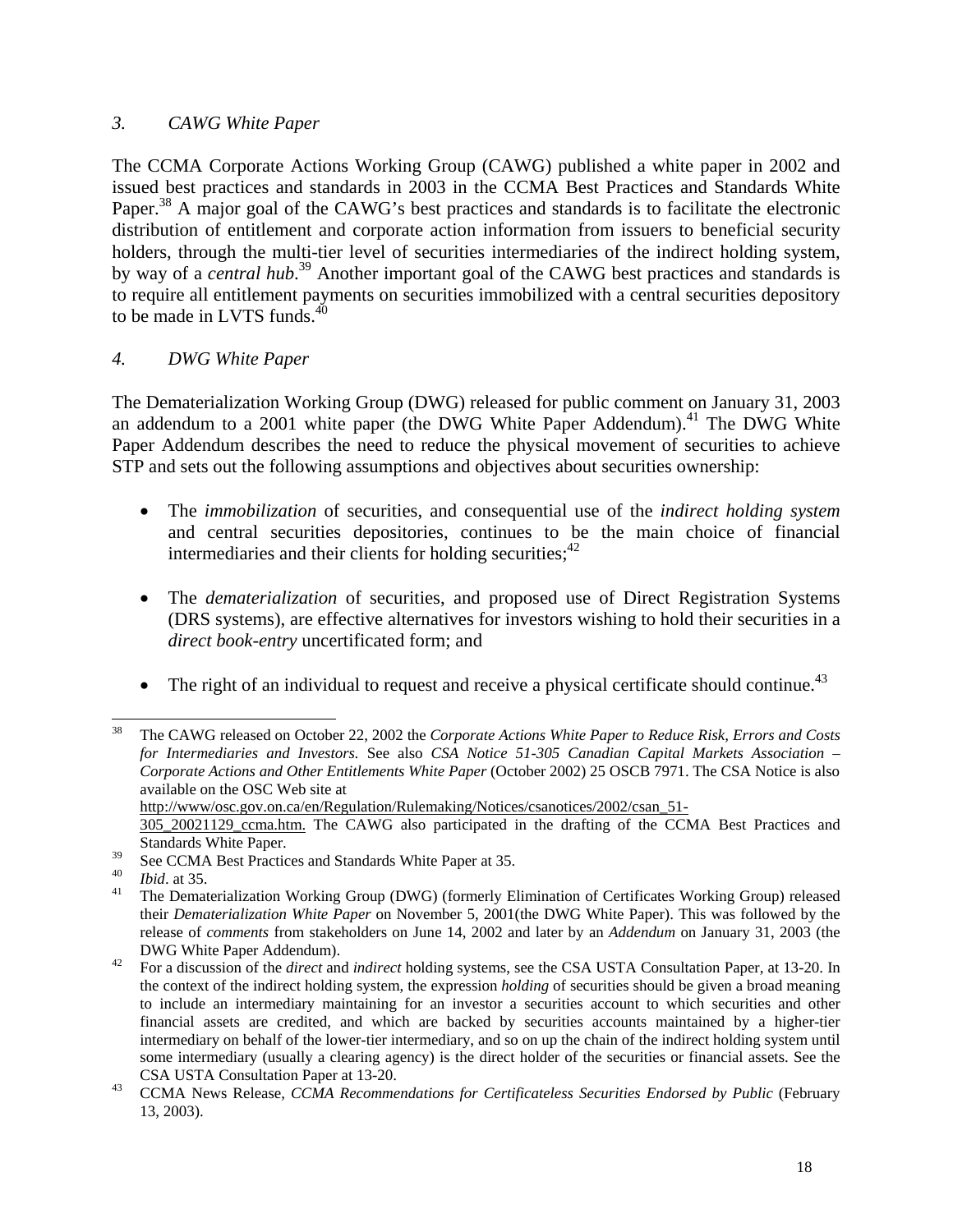## *5. RTPWG White Papers*

On September 16, 2003 the CCMA's Retail Trade Processing Working Group (RTPWG) published an addendum to a 2002 white paper.<sup>44</sup> The addendum focuses primarily on retail posttrade processing issues relating to investment funds rather than other typical retail products, such as debt and equity, because a significant portion of investment fund securities in Canada are held in *client name*. [45](#page-18-1) The RTPWG suggests retail transactions in debt and equity securities are processed mostly in the *nominee name* model, which is essentially already an STP model.<sup>46</sup> The *nominee name* model generally refers to the holding of securities in the *indirect holding system*, that is, through a securities account maintained with a securities intermediary. In contrast to this model, the *client name* model refers to holding securities in the *direct holding system*, where the security holder has a direct legal relationship with the issuer (whether holding securities in certificated or uncertificated form).

The addendum makes a number of recommendations to increase efficiency, minimize risks, reduce trade processing costs and improve customer service through STP in the context of *client name* business model. It outlines the following goals by June 2005:

- 100 per-cent industry participant compliance with industry best practices and standards
- 99 per-cent STP (electronic transaction processing)

The RTPWG has defined STP for retail investment fund products as the electronic processing of an investment fund transaction among the parties involved from the time a transaction is initiated with a dealer through to settlement, meeting industry timelines and data quality standards for completeness and accuracy. Like the other STP initiatives, the successful achievement of STP for investment fund transactions is considered a necessary prerequisite to moving to a T+1 settlement cycle period.

### *6. SLWG White Paper*

The CCMA Securities Lending Working Group (SLWG) released on January 31, 2003 a white paper recommending ways to allow for the STP of securities lending transactions<sup>47</sup> and proposed a number of best practices and standards in the CCMA Best Practices and Standards White Paper. The goal of the SLWG is to have all securities lending and borrowing transactions (specifically recalls and acknowledgements) processed electronically between the borrower, lender and central securities depository.<sup>[48](#page-18-4)</sup>

<span id="page-18-0"></span> <sup>44</sup> See CCMA *Retail Trade Processing Working Group White Paper*, April 16, 2002 (the RTPWG White Paper) and *Retail Trade Processing Working Group White Paper Addendum-Investment Funds and Other Products*,

<span id="page-18-1"></span>

<span id="page-18-3"></span><span id="page-18-2"></span>

September 16, 2003 (the RTPWG White Paper Addendum).<br>
<sup>45</sup> See the RTPWG White Paper Addendum, at 5.<br>
<sup>46</sup> RTPWG White Paper Addendum (Executive Summary) at i.<br>
<sup>47</sup> See CCMA *Securities Lending Working Group, Securities L* White Paper).<br><sup>48</sup> See CCMA Best Practices and Standards White Paper at 48.

<span id="page-18-4"></span>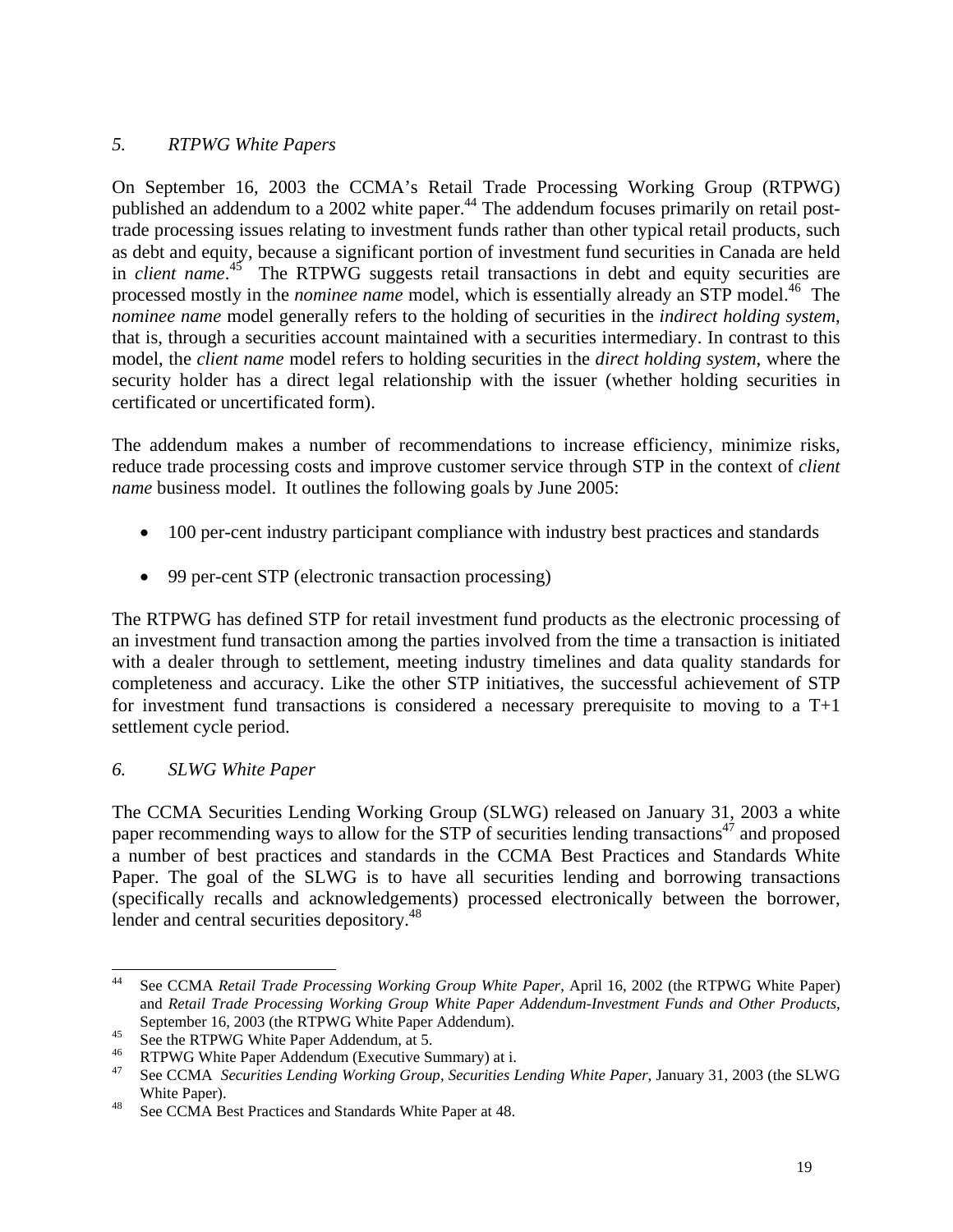### **E. CSA Surveys of Market Participants**

In May 2003, the CSA asked approximately one thousand Canadian registrant firms and certain other market participants to complete a *STP Readiness Assessment Survey* to assess the preparedness of the industry in Canada for STP.<sup>49</sup> Of these, 732 responded to and completed the survey. While some 52 per cent of survey respondents reported that they feel their organization is prepared or somewhat prepared for STP, their assessment is not supported by the responses to many of the specific quantitative *progress* questions. In other words, a large number of organizations believe they are further ahead than they actually are. There is some concern with the apparent disconnect between firms' self-assessments of their readiness, and the actual amount of preparations they have underway. Achieving industry-wide STP by mid 2005 is a lengthy and complex undertaking that will likely be unsuccessful unless firms are already expending time and effort.

The CSA will undertake a second survey later this year of the same group to determine the progress made by market participants towards achieving STP.

The CSA also conducted a separate survey with twenty key *infrastructure* participants, consisting of custodians, transfer agents, exchanges, third party service providers and clearing agencies. The objectives of the survey were to identify the relative significance of the issues from the perspective of the infrastructure of the Canadian capital markets that need to be addressed to achieve STP, and assess the current commitment of the infrastructure resources to STP. The results of the infrastructure survey show that infrastructure participants are well ahead of the overall industry in achieving STP compliance. However, this gap is significantly reduced if only large industry respondents are considered.<sup>50</sup> We also conducted follow-up interviews with ten infrastructure companies. These participants said that their current internal operations and systems are either compliant or almost compliant, or they have major projects underway to become compliant.

During the late 1990's, the Canadian securities industry went through a similar effort as it prepared technology systems for the transition to Year 2000. In order to monitor progress and encourage firms to commit resources to preparing for Y2K, the CSA implemented a requirement for all registrant firms to file a certificate of preparedness for the Year  $2000$ .<sup>51</sup> Those certificates were mandatory and required the signature of the chief executive officer of the registrant firm. The CSA are considering whether a similar approach should be used for STP.

<span id="page-19-0"></span> <sup>49</sup> See OSC Staff Notice 33-371*-CSA/OSC STP Readiness Assessment Survey,* (February 21, 2003) 26 OSCB 1568; CSA News Release*-Regulators Survey Industry's Straight-through Processing Readiness*, (May 16, 2003) 26 OSCB 3717; CSA Staff Notice 33-307*-List of Canadian Registrant and Non-Registrant Firms that Completed the CSA STP Readiness Assessment Survey*, (July 18, 2003) 26 OSCB 5473; CSA Staff Notice 33- 308*-the CSA STP Readiness Assessment Survey Report (Survey Report) is Now Available on the OSC Web Site,* (September 19, 2003) 26 OSCB 6429; CSA News Release *–Regulators Report on Industry's Straight-through Processing Readiness,* (September 19, 2003) 26 OSCB 6575; and CSA Staff Notice 33-309*-the CSA STP Infrastructure Survey Report is Now Available on the OSC Web Site*, (December 19, 2003) 26 OSCB 8149. The notices, news releases and survey reports are available at

<span id="page-19-2"></span><span id="page-19-1"></span>

http://www.osc.gov.on.ca/en/HotTopics/marketplace.html#stptdp1.<br>
Large industry participants are those with 100 or more employees.<br>
See Statement of National Instrument 33-106—*Year 2000 Preparation Reporting* and National 106—*Year 2000 Preparation Reporting* (1998) 21 OSCB 6595.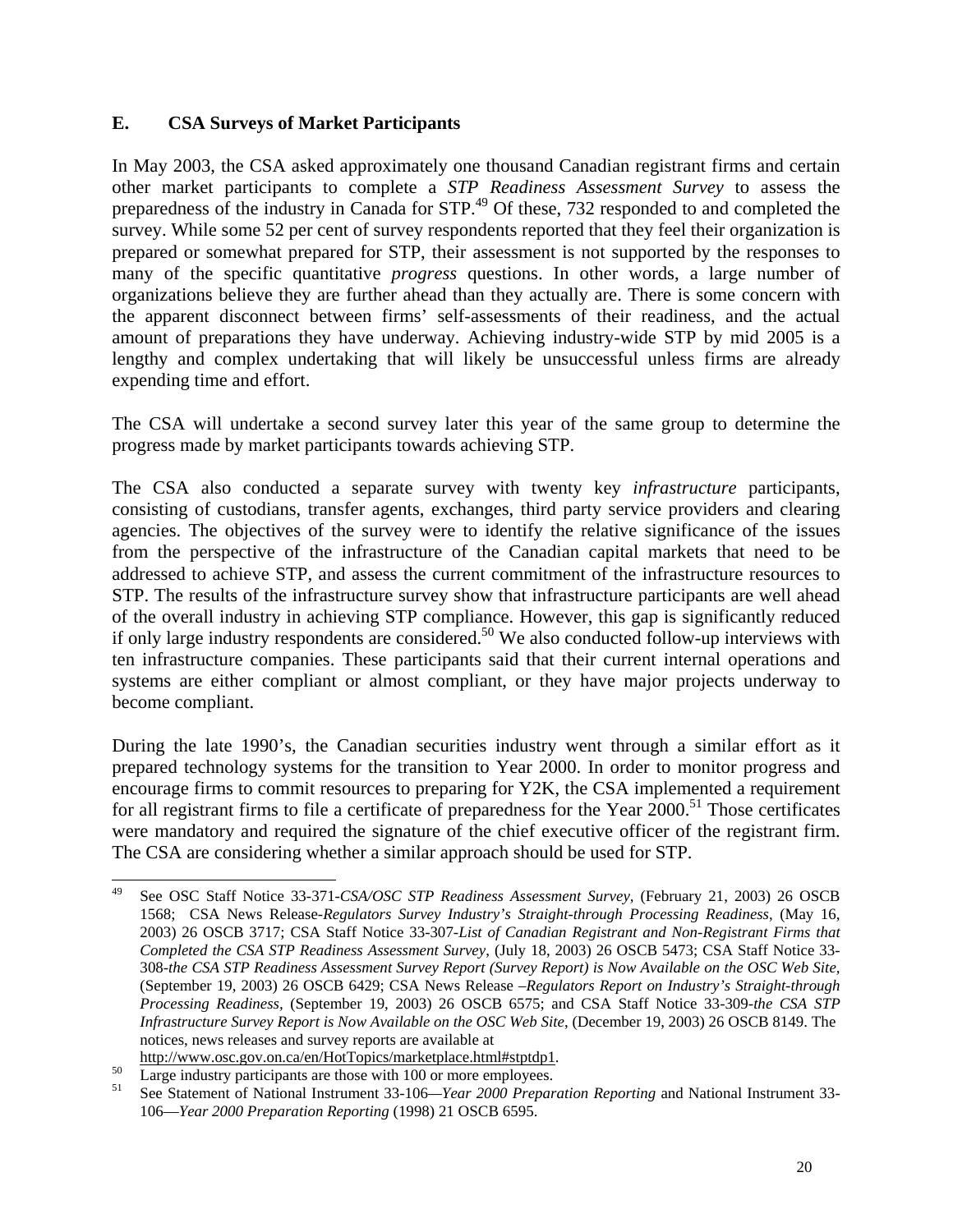**Question 1: If the CSA were to implement mandatory STP readiness certificates, what should be the subject matter of such certificates?**

### **F. Benchmarking the Canadian Industry's Efforts**

As part of our monitoring, we believe it is necessary to evaluate the industry's efforts to achieve STP and how it compares to the U.S. industry's similar efforts. The CSA STP Committee sent a letter on November 7, 2003 asking the CCMA to identify the key tasks in the critical path to STP, the goals for 2003 and 2004, and how they compare to the industry efforts of the U.S. The CCMA has indicated it will not be able to respond to the letter until the second quarter of 2004. The CSA believe that it is essential for the CCMA to identify a critical path, monitor its progress against the steps identified in the critical path, and compare its progress to the U.S. industry progress. The U.S. industry has indicated they will reconsider later this year whether to move to T+1. If the CCMA is unable to determine its progress, or if it determines that Canada is at least twelve months behind the U.S, the Canadian capital markets are unlikely to reach their STP goals at the same time as the U.S. markets.

**Question 2: Is it important to the competitiveness of the Canadian capital markets to reach STP at the same time as the U.S.? Please provide reasons for your answer. Are there any factors or challenges unique to the Canadian capital markets?** 

**Question 3: Should it be one of the CCMA's tasks to identify the critical path to reach specific STP goals? If so, what steps and goals should be included?**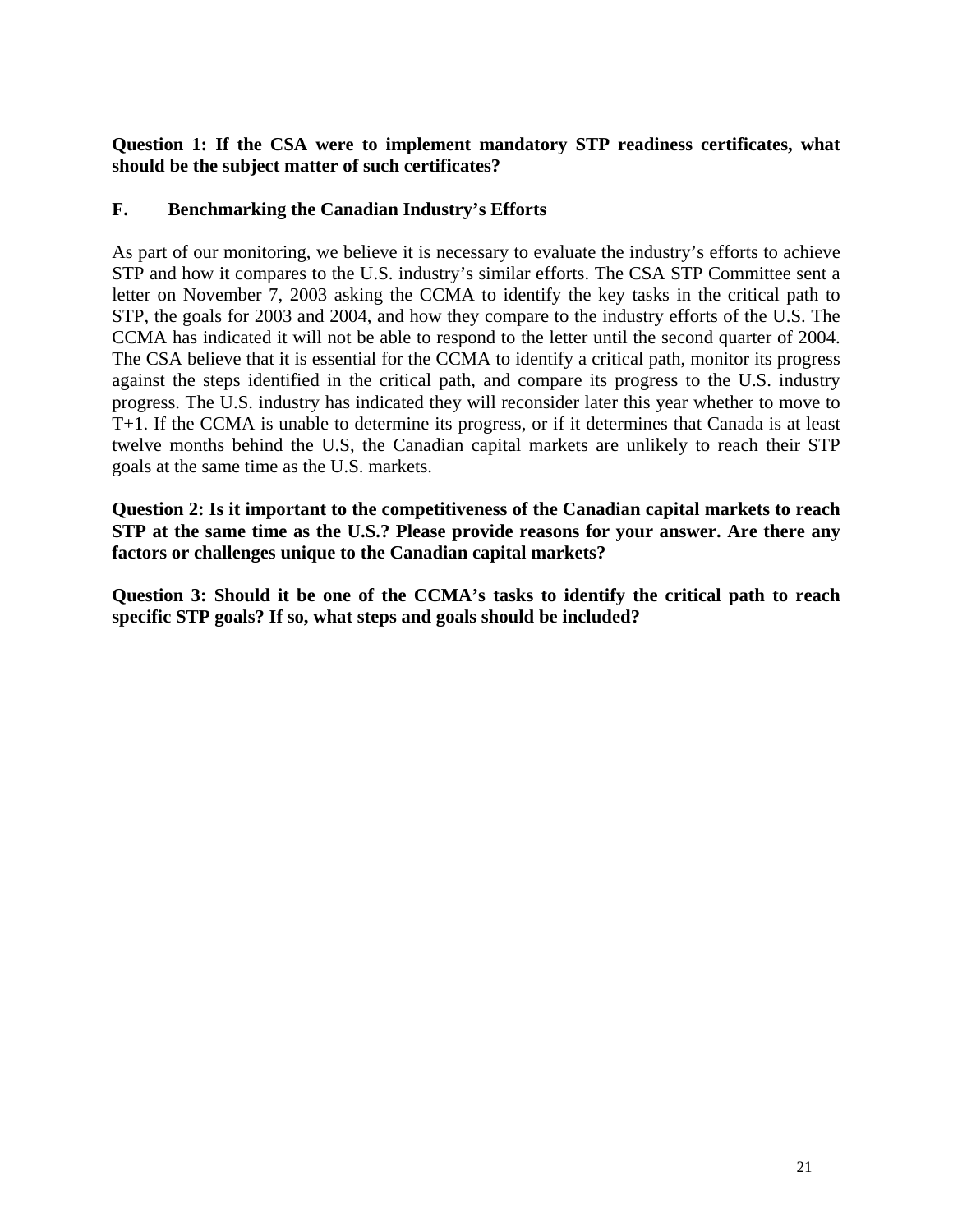## **PART III: MANDATING REQUIREMENTS – CSA RESPONSE TO INDUSTRY**

### **A. Introduction—Legal and Regulatory Barriers to STP**

The CCMA has made numerous submissions to the CSA, governments, government agencies, and other groups identifying key legal and regulatory measures that the industry believes are necessary to implement key STP goals and improve the efficiency and soundness of the Canadian securities clearing and settlement system. [52](#page-21-0) Although some of these measures are proposed new rules, many are amendments to existing rules, such as proposed amendments to NI 81-102 relating to investment funds, and to the definition of *security* in the Ontario, Alberta and British Columbia *Securities Acts*. These new measures and amendments are intended to facilitate the following six key STP initiatives in Canada:

1. Institutional trade matching - Improving the post-trade, pre-settlement processing of institutional trades, particularly the *confirmation and affirmation* process, whereby the details of a securities trade executed on behalf of an institutional investor are agreed upon by all relevant parties on the date the trade is executed (or T). This is also known as trade *comparison and matching* on T.

2. Corporate action reporting - Improving the process of disseminating *entitlement* (also known as *corporate actions*) *information* on publicly traded securities in a standardized or data-defined format received from issuers or offerors,<sup>53</sup> through intermediaries, to beneficial security owners.

3. LVTS for entitlement payments - Requiring issuers and offerors to make their *entitlement payments* (such as dividend, interest, redemption, repurchase or take-over bid payments) in funds transmitted by the Large Value Transfer System (LVTS), whenever such entitlement payments are being made to a clearing agency (or a nominee of the clearing agency) as a registered or bearer holder of publicly traded securities.

4. Improving client-name processing for investment funds - Improving the posttrade processing of investment fund transactions in the context of the *client name* business model as compared to the *nominee name* business model.

5. Dematerialization and immobilization – Furthering the *immobilization* and moving towards the *dematerialization* of publicly traded securities to reduce the physical

<span id="page-21-0"></span> $52$  Since 2000, the CCMA has written to many governments, governmental agencies, regulators, committees and other organizations, including the following: the CSA, and separately to each of the OSC, British Columbia Securities Commission, Commission des valeurs mobilières du Québec (now known as the Autorité des marchés financiers), Alberta Securities Commission, Manitoba Securities Commission, Nova Scotia Securities Commission, Prince Edward Island Securities Commission and Saskatchewan Securities Commission; the CPA; the Toronto Stock Exchange; the Wise Persons' Committee appointed by the Federal Government; the Five Year Review Committee appointed by the Ontario Ministry of Finance; the First Ministers' Inter-Provincial Securities Framework Initiative; the B.C. Provincial Treasury; the House of Commons Standing Committee on Finance; the Prince Edward Island Government; the New Brunswick Government; the Nova Scotia Government; and the Quebec Ministry of Finance. The CCMA and the CSA have also had several meetings

<span id="page-21-1"></span>since 2000 to discuss the STP and T+1 initiatives. 53 The term *offeror* is presumed to be within the meaning of s. 89(1) of the *Securities Act* (Ontario) (OSA).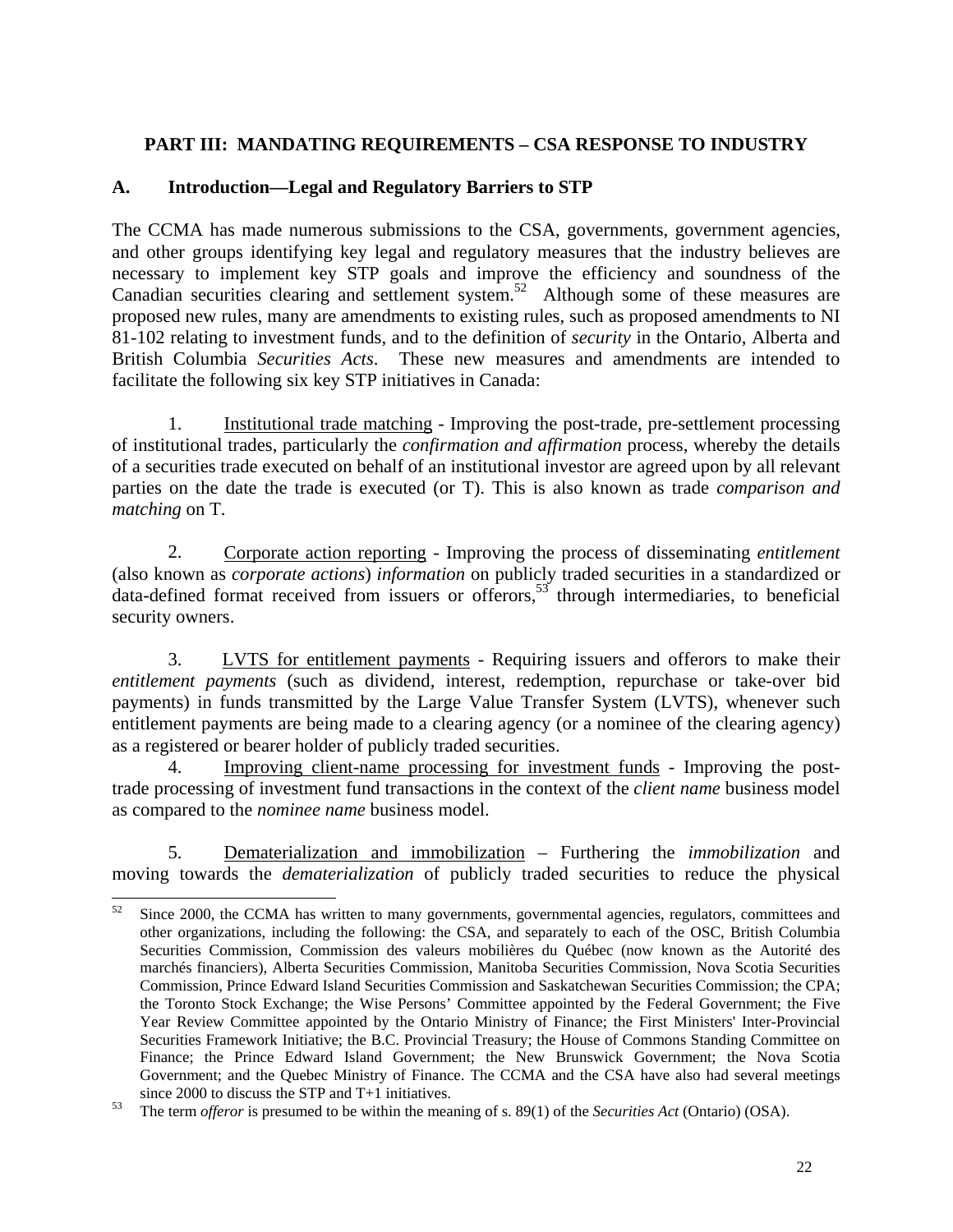movement of securities certificates in connection with the settlement of transactions in such securities among market participants.

6. Securities lending - Improving the processing of securities lending transactions, in particular, introducing electronic functionality for recalling loaned securities.

We discuss in the following sections of the Paper the CCMA's requests for regulatory or legal measures in the context of these six key initiatives.

# **B. Institutional Trade Matching on Trade Date**

Improving the post-trade, pre-settlement processing of institutional trades, particularly the confirmation<sup>54</sup> and *affirmation*<sup>55</sup> process, is critical to facilitating STP in Canada. In the confirmation and affirmation process, or *comparison and matching* process, the trade details (including terms of settlement) of a securities trade executed on behalf of an institutional investor are compared and agreed upon by all relevant parties before the trade is submitted for clearing and settlement at the CSD/CCP. The CCMA is suggesting that the confirmation and affirmation process be completed on T.

# *1. Current problems with institutional trade processing*

Institutional trades are much more complicated than retail transactions since they involve far larger amounts of money and securities, more parties, and more processing steps between the initiation of the order and final settlement. The CCMA's ITPWG has analyzed the current postexecution and pre-settlement activities of investment managers,<sup>56</sup> dealers, custodians and the Canadian Depository of Securities Limited (CDS), the primary parties involved in institutional trade processing. The ITPWG identified four key problem areas that result in delayed transaction processing and inefficiencies and contribute to increased settlement risk:

- inadequate technology;
- timing of activities (e.g., missing or late allocations, missing or late notices of execution);
- data integrity; and
- accounting (e.g., settlement by underlying allocations rather than by block).<sup>57</sup>

<span id="page-22-0"></span><sup>&</sup>lt;sup>54</sup> Confirmation is generally considered to be the process by which a dealer notifies its institutional customer (e.g. an investment manager) of the details of a trade and allows the customer to agree with or question the trade. See

<span id="page-22-1"></span>CCMA Glossary. 55 Affirmation is generally considered to be the process following confirmation of trade details between the dealer and institutional customer by which a trade is submitted, reviewed and corrected (if necessary) before it is submitted for settlement. See CCMA Glossary.<br>Investment managers is a term used by the industry to generally describe the *buy side* of the industry.

<span id="page-22-2"></span>Investment managers are also sometimes referred to as money managers. They provide investment advice to their clients and generally have discretionary authority over their clients' accounts. Some investment managers are registrants under provincial securities legislation.<br>
See ITPWG White Paper at 18 to 22.

<span id="page-22-3"></span>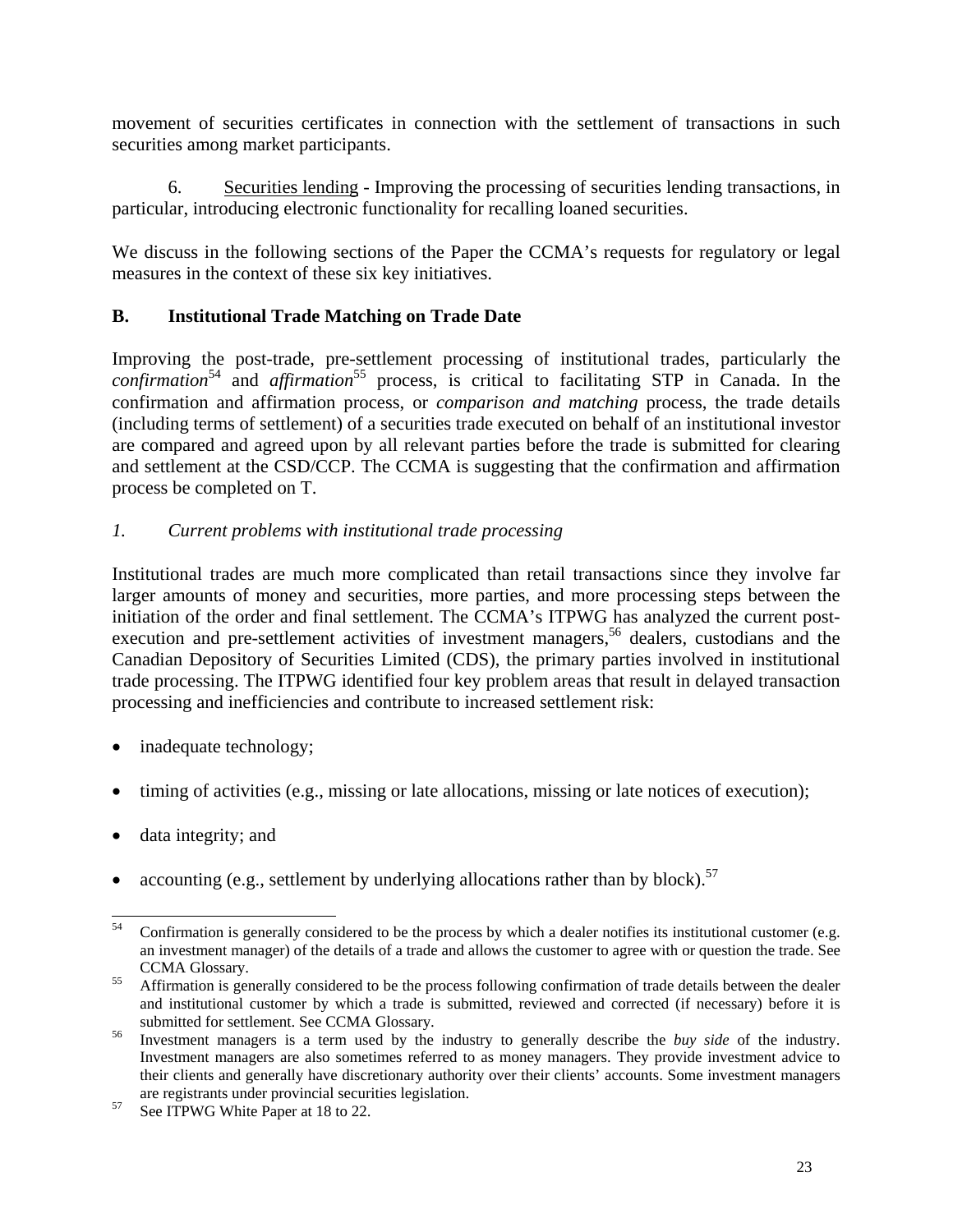#### (i) inadequate technology

According to the ITPWG, inadequate technology is the leading cause of the problems relating to institutional trade processing in Canada. Inadequate technology means too much reliance on manual processing, lack of real-time functionality, lack of standard interfaces and interoperability, and poor communication mechanisms. Many messages sent by investment managers and dealers are sent manually by telephone or fax.<sup>58</sup> Moreover, the recipient of these messages must manually re-key the information, which increases the likelihood of error, which in turn requires manual intervention to repair the error. Thus, the entire process to clear and settle a trade is delayed. Lack of real-time functionality is an issue that must be resolved. Most messages between the parties to an institutional trade are largely processed in batch, at the end of the day, rather than real-time or near real-time.

Currently, many of the parties use different communication protocols, which have different message standards and may not be inter-operable. Consequently, messages received by incompatible protocols have to be processed manually, resulting in a greater chance of error and processing delay. Further, the means of communication between many institutional parties are ineffective. For example, an investment manager does not have online access to CDS to monitor the status of his or her trade nor the ability to prevent a failed trade by correcting the settlement details online.<sup>59</sup> The investment manager must rely on the dealer or custodian, who has online access to CDS, to notify him or her of the failed trade verbally or by fax before he or she can correct the details.<sup>60</sup>

#### (ii) timing of activities

The second cause of problems in institutional trade processing relates to the timing of different steps in the trade process, specifically, missing or late notices of execution and missing or late allocations. According to the ITPWG, five per-cent of trades fail to settle in a timely fashion because the investment manager provides the allocations or block instructions to the broker relatively late.<sup>61</sup> This delay by the investment manager results in delaying the entire processing and settlement of the trade since the custodian will not process the trade until the custodian receives instructions from the investment manager. $62$ 

#### (iii) data integrity and accounting issues

As noted by the ITPWG, data integrity related issues and accounting issues are also problems in the current institutional processing environment. Incorrect data is the leading cause of all failed trades in the Canadian marketplace. In order for an institutional trade to be processed and settled

<span id="page-23-0"></span> <sup>58</sup> Specifically, almost all notices of execution are sent by telephone, approximately 20% of allocations are sent by telephone or fax, and most dealer confirmations, especially by smaller-sized dealers, are sent by mail (10 to 15%) or fax (40 to 60%). See ITPWG White Paper at 18.<br>
<sup>59</sup> ITPWG White Paper, at 19.<br> *ibid*, at 19.<br> *ibid*, at 19.<br> *ibid*, at 20.

<span id="page-23-1"></span>

<span id="page-23-2"></span>

<span id="page-23-3"></span>

<span id="page-23-4"></span>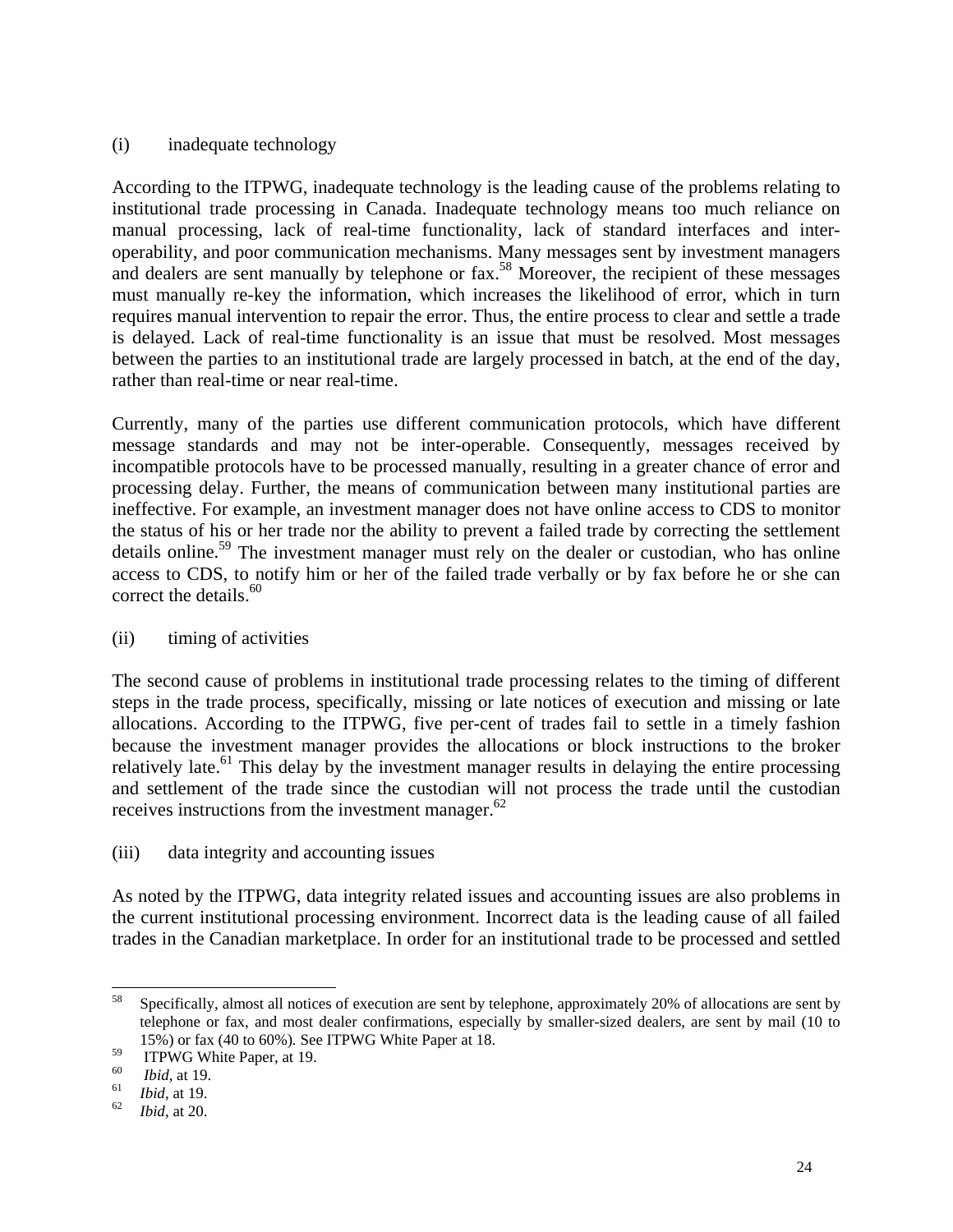by T+3, all trade details or *trade data elements*<sup>63</sup> must be agreed to by all relevant parties involved in the post-trade processing of the trade. The relevant parties must take ownership of the data elements for which they are responsible. According to the ITPWG, the investment manager sometimes will not provide certain data elements, such as security identifiers, making settlement virtually impossible unless the dealer or custodian commits the necessary time and resources required to telephone the investment manager to retrieve the missing data elements.<sup>64</sup> Further, there are no industry-wide tolerance standards on how to resolve incorrect or incomplete data. In addition, settlement by *allocations* rather than by *block* results in processing delays since the investment manager usually breaks down the block trade into client account allocations, which the dealer must input into CDS as separate trades, each with its own identifiers. The dealer must then cross reference these identifiers with the data provided by the investment manager. This step causes processing delays and increases the possibility that an incorrect identifier (data element) will be used, resulting in a manual intervention to correct this error.<sup>65</sup>

### *2. CCMA request to mandate matching on T*

The CCMA identified the need for the CSA to mandate market participants to complete confirmation and affirmation, or matching, on T as the most important regulatory initiative required to support the institutional trade processing milestones. According to the CCMA Best Practices and Standards White Paper, the ultimate goal of the CCMA is to achieve 99 per-cent industry-wide trade matching of domestic trades on trade date by June 2005. Currently, on average only 4.6 per-cent of domestic trades are confirmed and affirmed, or matched, on trade date as opposed to 23 per-cent in the United States.<sup>66</sup>

The CCMA has argued that a CSA rule is required for three reasons. First, there are currently no CSA rules or regulations that govern post-trade matching between all three parties to an institutional trade. Second, institutional trades have no formal mechanism or system that would facilitate trade comparison or matching. (This is in contrast to the different systems and processing and settlement practices that have evolved in Canada's capital markets for noninstitutional trades, such as: (1) *broker-to-broker* trades, frequently associated with retail trades of exchange-listed securities which are generally matched or *locked-in* at a stock exchange or other marketplace; (2) direct trades between two participants of CDS of non-exchange traded securities which are effectively matched through the facilities of CDS' trade confirmation and

<span id="page-24-0"></span> $63$  Essential trade details or data elements include security identifiers, dealer identifiers (e.g. executing dealer as opposed to clearing dealer), price, commission and client account number. Often these details do not match between what the dealer inputs to CDS and the instructions received by the custodian from the investment

<span id="page-24-1"></span>

<span id="page-24-3"></span><span id="page-24-2"></span>

manager.<br>
<sup>64</sup> ITPWG White Paper, at 21.<br>
<sup>65</sup> *Ibid*, at 22.<br>
<sup>66</sup> *CCMA June 2003 Report Card: Affirmation of Domestic Institutional Transactions.* The data excludes sameday-settled trades that settle through CDS (money market securities, etc.). It is intended that equities will be included in future report cards. Approximately 90 per-cent of institutional trades in the U.S. are currently affirmed on the date following trade date  $(T+1)$ . This contrasts with Canada, where an estimated 45 per-cent of trades are affirmed on T+1. See letter dated May 27, 2003 from CCMA Chair Tom MacMillan to CSA Chair Stephen Sibold (letter explaining why the CCMA believes that there should be securities commission rules requiring matching of trade details on trade date); available on the CCMA Website at www.ccma-acmc.ca.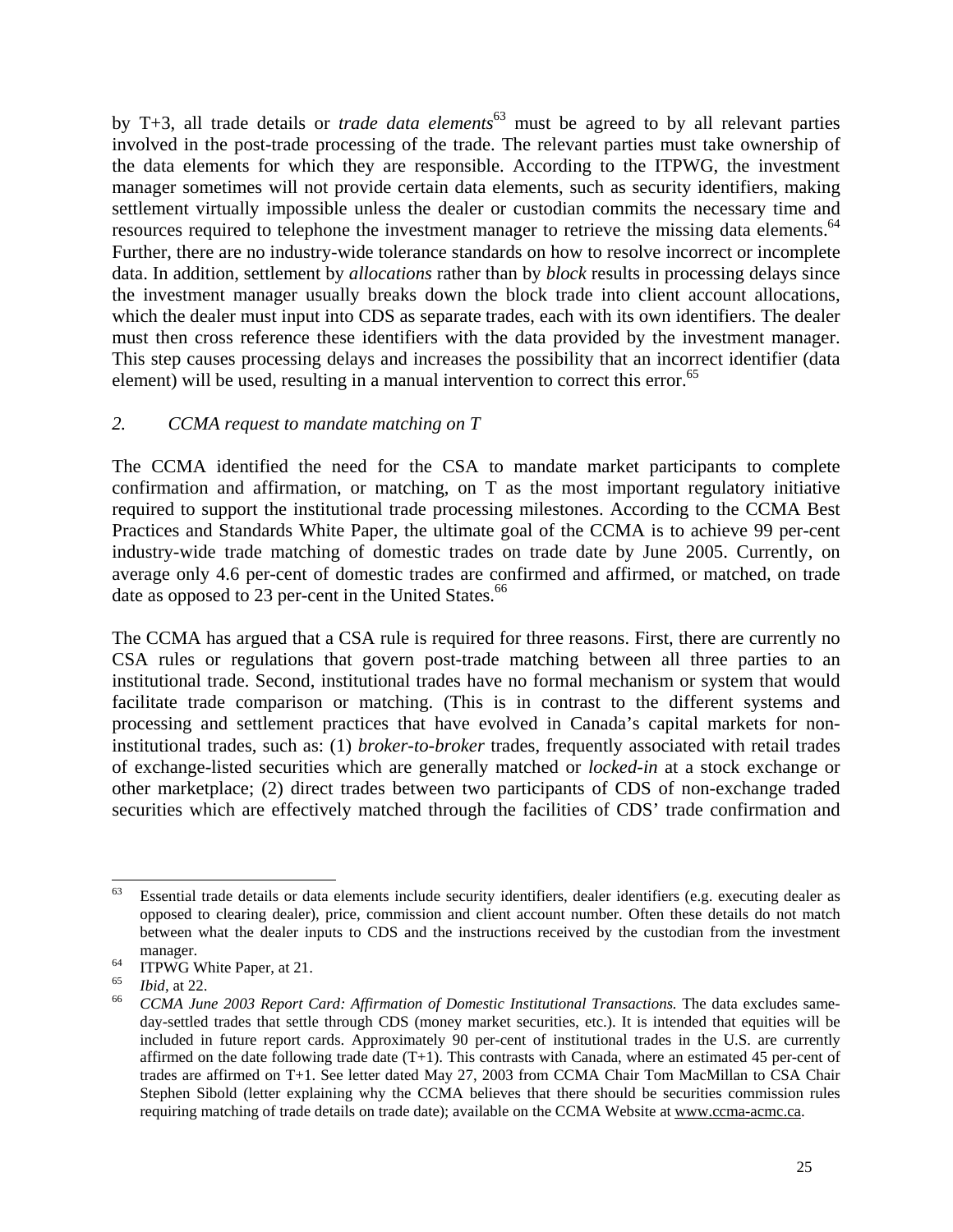affirmation system; $^{67}$  and (3) mutual and segregated fund transactions, where FundSERV $^{68}$  $^{68}$  $^{68}$ facilities provide a mechanism for matching, leading to the settlement of investment fund units for retail clients.) Third, the U.S. marketplace is further ahead in achieving the matching of institutional trades because of available trade comparison and matching systems such as the DTCC ID system.<sup>69</sup>

The CCMA has looked at the role of a utility that would provide centralized facilities for the confirmation and affirmation of institutional trades in the Canadian marketplace. The CCMA has concluded that a *Matching Utility* or  $MU^{70}$  is optional. Consequently, the CCMA has not requested a rule requiring the use of a MU. This view is reflected in the CCMA Best Practices and Standards White Paper, where the CCMA has identified best practices and standards under two alternative future state scenarios: one without connectivity to a MU and the other with connectivity to a MU.

## *3. CSA response: proposed National Instrument*

The CSA share the CCMA's view that the institutional post-trade processing inefficiencies are the most pressing operational efficiency concerns facing the Canadian capital markets today. The CSA are also concerned that insufficient progress has been made due to the lack of explicit objectives, implementation guidelines, regulatory direction, and business incentives to encourage market participants to adopt STP. Agreement of trade details or *trade data elements* must occur as soon as possible so that errors and discrepancies in the trades can be discovered early in the clearing and settlement process. Errors in recording trade details could result in inaccurate books and records, increased costs, and increased market risk and credit risk, which in turn could lead to systemic disturbances in the market. The CPSS-IOSCO report suggests that accurate verification of trades and matching settlement instructions is an essential precondition for avoiding settlement failures, especially when the settlement cycle is relatively short.<sup>71</sup> The CSA are proposing a rule that would require dealers and advisers involved in an institutional trade to ensure the details of the trade are confirmed and affirmed, or matched, no later than the close of business on T. The Proposed Instrument and Companion Policy are being published together with this Paper and are summarized below.

(i) Mandating trade matching

<span id="page-25-0"></span> <sup>67</sup> The IDA is proposing a rule that will require their members to confirm and affirm *broker-to-broker* trades in non-exchange traded securities within one hour of the execution of the trade through CDS' confirmation and affirmation system. See proposed IDA Regulation 800.49 (February 13, 2004) 27 OSCB 2038.<br>For more information on FundSERV, see www.fundserv.ca.<br><sup>69</sup> The DTCC ID system in the U.S. generally facilitated trade matching betwe

<span id="page-25-1"></span>

<span id="page-25-2"></span>dealer and custodian. The DTCC ID system was operated by the Depository Trust and Clearing Corporation (DTCC), which wholly owns the Depository Trust Company and National Securities Clearing Corporation, both registered clearing agencies in the U.S. The system, now known as the Omgeo OASYS TradeMatch system, is currently operated by Omgeo, a joint venture entity formed by DTCC and Thomson Financial in 2001. See Global Joint Venture Matching Services – US, LLC; Order Granting Exemption from Registration as a Clearing

<span id="page-25-3"></span>Agency, SEC Release No. 34-44188; File No. 600-32, April 17, 2001.<br><sup>70</sup> The CCMA has defined a MU as a software model that allows for seamless real-time matching of trade data from post-execution to transmission of a matched trade to settlement at a CSD/CCP. See CCMA Glossary. 71 CPSS-IOSCO report, at para. 3.10.

<span id="page-25-4"></span>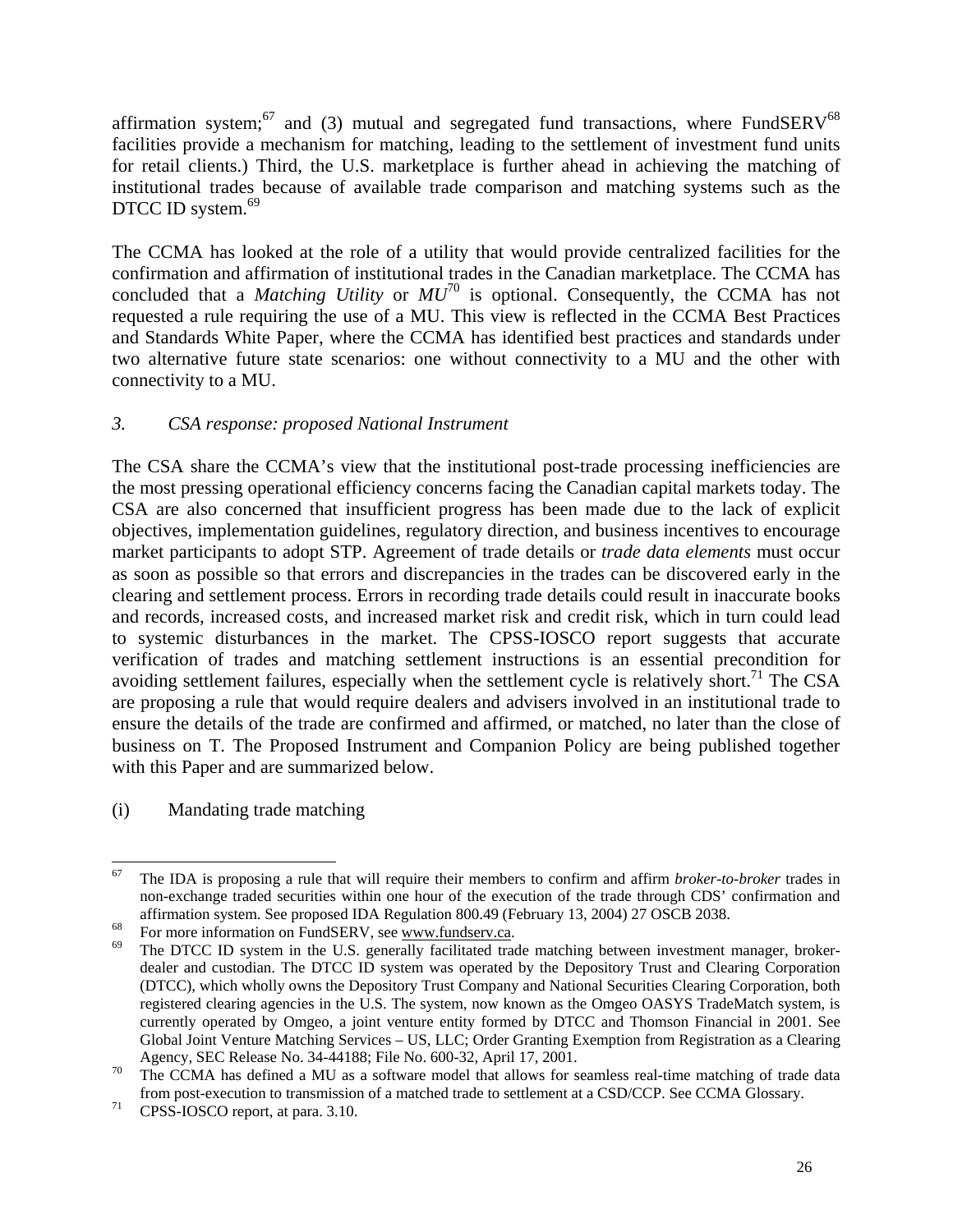The Proposed Instrument requires dealers and portfolio advisers (that is, advisers that have discretionary trading authority over client accounts) to take all necessary steps to match a trade as soon as practicable after the trade has been executed and in any event no later than the close of business on T.[72](#page-26-0) The *close of business* is not defined in the Proposed Instrument, but could be defined to provide greater certainty, such as 5:00 p.m. or 8:00 p.m. (the latest time at which CDS accepts end-of-day trade affirmations for the last batch settlement cycle of the day). To enable matching of trades executed on behalf of institutional clients on T, dealers, advisers and custodians will need to compare the trade data elements as soon as practicable after the trade is executed. We are recommending that the Proposed Instrument become effective on July 1, 2005.

The CSA have noted that certain existing SRO rules impose obligations on dealers to ensure prompt confirmation and affirmation of trades executed on behalf of institutional clients, including a requirement that dealers obtain agreement from their clients to facilitate prompt confirmation and affirmation of trades.<sup>73</sup> Since the SROs perform the lead compliance function for their members, they may be in a better position to monitor compliance with a trade matching rule.

**Question 4: Should the CSA require market participants to match institutional trades on trade date? Would amending SRO rules to require trade matching on T be more effective than the Proposed Instrument? Is the effective date of July 1, 2005 achievable?** 

**Question 5: Is a close of business definition required? Is so, what time should be designated as close of business?** 

The Proposed Instrument and Companion Policy provide guidance on what we mean by the process of *comparing trade data*. [74](#page-26-2) The Companion Policy states that the trade data elements are those identified in best practices and standards established by the industry, and include those trade data elements required to be included in customer trade confirmations pursuant to securities legislation<sup>75</sup> and the rules of the marketplace or  $SRO$ <sup>76</sup> Many of these items are also part of the CSA electronic audit trail requirements set out in National Instrument 23-101— *Trading Rules*. [77](#page-26-5) 

**Question 6: Should the Proposed Instrument expressly identify and require matching of each trade data element, or is it sufficient for the Proposed Instrument to impose a general requirement to match on T and rely on industry best practices and standards to address the details?**

**Question 7: Should the CSA rely on the best practices and standards established by the CCMA ITPWG?** 

<span id="page-26-0"></span>

<span id="page-26-2"></span><span id="page-26-1"></span>

<sup>&</sup>lt;sup>72</sup> Sections 3.1 and 3.3 of the Proposed Instrument.<br>
<sup>73</sup> See, for example, IDA regulation 800.31.<br>
<sup>74</sup> Section 1.2 of the Proposed Instrument and Section 1.5 of the Companion Policy.<br>
<sup>75</sup> See, for example, section 36

<span id="page-26-3"></span>

<span id="page-26-4"></span>

<span id="page-26-5"></span>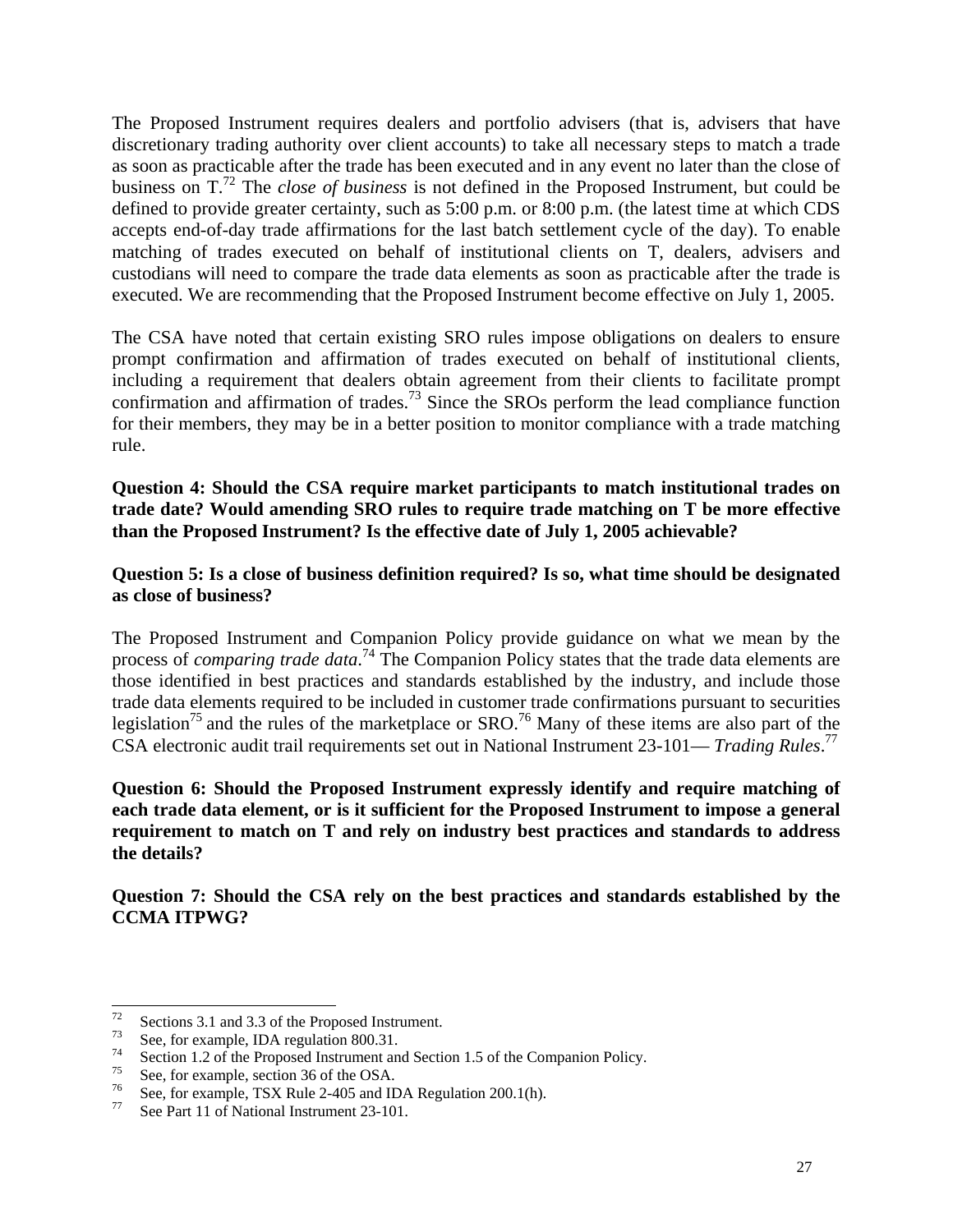The application of the Proposed Instrument is limited to depository eligible securities and excludes special terms trades, trades involving the distribution of a security, trades in mutual fund securities, and trades in securities settled outside of Canada.<sup>[78](#page-27-0)</sup>

**Question 8: The CSA seek comments on the scope of the Proposed Instrument. Have we captured the appropriate transactions and types of securities that should be governed by requirements to effect trade comparison and matching by the end of T and settlement by the end of T+3 (see the discussion below)? Have we appropriately limited the rule to** *public* **secondary market trades?** 

### (ii) Trade-matching compliance agreement

Dealers are required to enter into a *trade-matching compliance agreement* with each institutional client before they can open an account or execute trades on behalf of the institutional client on a delivery-versus-payment (DVP) or receive-versus-payment (RVP) basis.<sup>79</sup> The trade-matching compliance agreement is intended to require all institutional investors to match trades by the close of business on T.

Registered portfolio advisors are affected by the Proposed Instrument. Pursuant to the Proposed Instrument, a portfolio adviser who gives an order to a dealer to trade in a depository eligible security on behalf of one or more clients of the portfolio adviser must take all necessary steps to match the trade as soon as practicable after the trade has been executed and in any event no later than the close of business on  $T<sup>80</sup>$ . The Proposed Instrument prohibits a portfolio adviser from opening an account with or giving an order to a dealer to trade in a depository eligible security on behalf of one or more underlying clients pursuant to a DVP/RVP arrangement unless the portfolio adviser has entered into a trade-matching compliance agreement with the dealer.<sup>81</sup> These requirements of portfolio advisers are the mirror image of the requirements in relation to dealers. Because the Canadian securities regulatory authorities regulate portfolio advisers, the provisions directly require portfolio advisers to take all necessary steps to enable trades to be matched no later than the close of business on T. It is not necessary, in this case, to rely only on the terms of a trade-matching compliance agreement and the enforcement of contract law by a dealer. Institutional investors that are not registered or otherwise regulated by the securities regulatory authorities (such as pension funds and insurance companies) will be bound only by contract law through the trade-matching compliance agreement.

### **Question 9: Is the contractual method the most feasible way to ensure that all or substantially all of the** *buy side* **of the industry will match their trades by the end of T?**

The Proposed Instrument provides an exception to trade matching on T where corrections to trade data elements are required, provided the match takes place no later than the close of business on  $T+1$ .<sup>82</sup>

<span id="page-27-0"></span><sup>&</sup>lt;sup>78</sup><br>Section 2.1 and definition of *depository eligible security* in Section 1.1 of the Proposed Instrument.<br>Section 3.2 of the Proposed Instrument.<br>Section 3.3 of the Proposed Instrument.<br>Section 3.4 of the Proposed Inst

<span id="page-27-1"></span>

<span id="page-27-2"></span>

<span id="page-27-3"></span>

<span id="page-27-4"></span>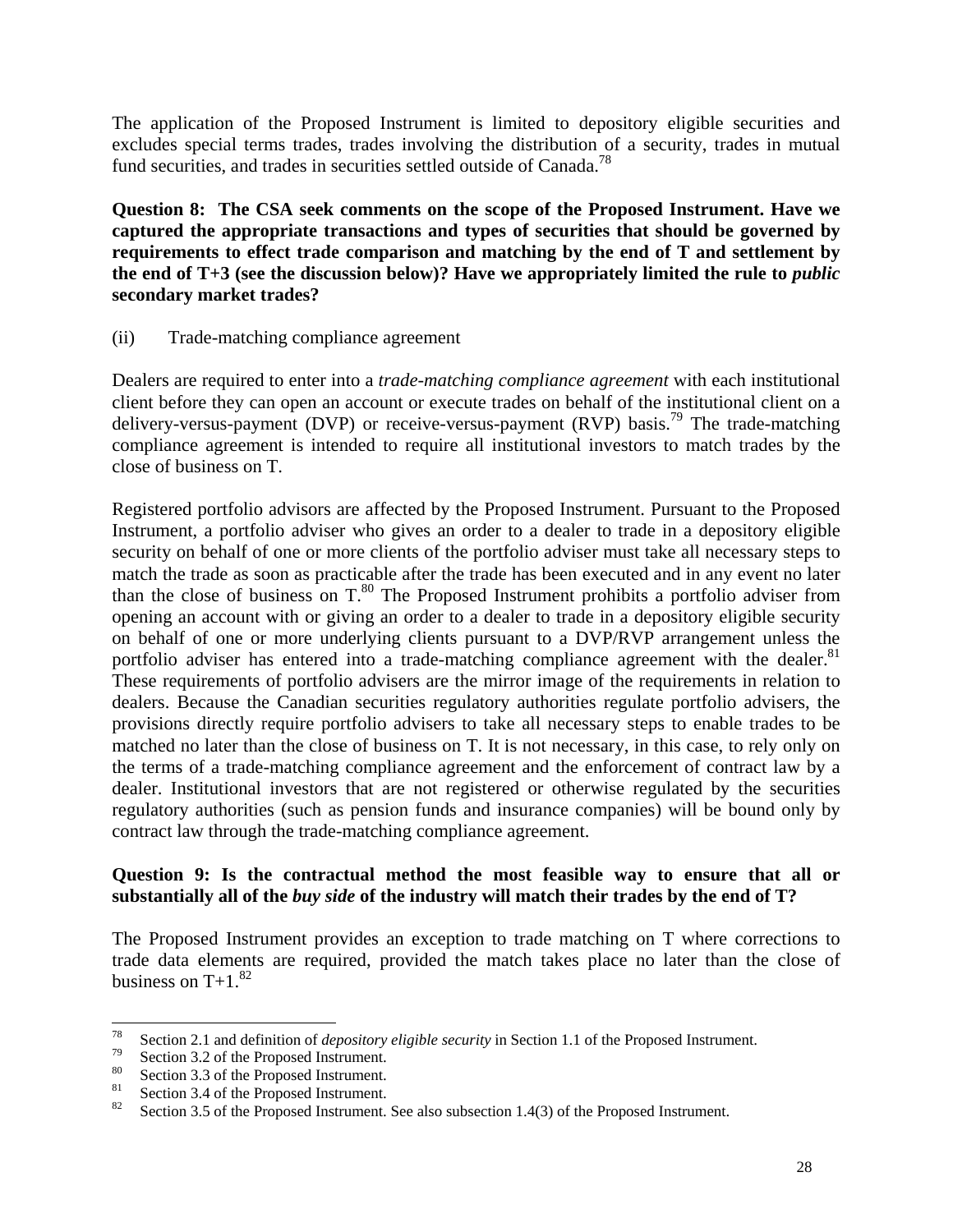**Question 10: Should an exception to the requirement to match a trade on T be allowed when parties are unable to agree to trade details before the end of T and are required, as a result, to correct the trade data elements before matching?** 

**Question 11: Should registrants be required to report all exceptions from matching by the close of business on T? If so, who should receive the report (e.g. recognized clearing agency, SROs, and/or securities regulatory authorities)?** 

(iii) Matching service utility

The Proposed Instrument allows for trade comparison and matching to be undertaken through facilities or services operated by a recognized clearing agency, a recognized exchange, a recognized quotation and trade reporting system, or a matching service utility.<sup>83</sup> A matching service utility or MU is defined in the Proposed Instrument as a person or company that provides centralized facilities for the process of comparing trade data and has filed required information, but does not include a recognized clearing agency, a recognized exchange, or a recognized quotation and trade reporting system.<sup>84</sup> A matching service utility is not meant to include a dealer who offers *local* matching services to its institutional clients.

Although we believe many institutional investors will want to use the central facilities of a matching service utility as a business necessity because they will find it difficult to operate in a STP environment in any other way, some institutional investors, particularly small ones, may be able to operate more efficiently using their existing or enhanced proprietary communication links. We believe that the mandatory use of a matching service utility remains an open issue.

**Question 12: Is it necessary to mandate the use of a** *matching service utility* **in Canada? If so, how would the appropriate centralized trade matching system be identified? Are there institutional investors or investment managers that may not benefit from being forced into a centralized trade matching system? Can STP trade matching be achieved without a matching service utility?** 

Commitment to participate in matching utility development and use is needed from all market participants and types of organizations involved in institutional trade processing.<sup>85</sup> The G-30 suggests that, with the adoption of standards for matching, complete inter-operability between matching utilities needs to be achieved to maximize the potential efficiency gains and encourage adoption and use of such utilities, particularly on the *buy side* where otherwise there will be continued reluctance to use a matching utility whose model may in time become redundant or not provide access to a full range of other market participants.<sup>86</sup>

<span id="page-28-0"></span><sup>83</sup> Section 3.6 of the Proposed Instrument.<br>
84 Section 1.1 of the Proposed Instrument.<br>
85 G-30 report, at 81.<br> *Bid.* 

<span id="page-28-1"></span>

<span id="page-28-2"></span>

<span id="page-28-3"></span>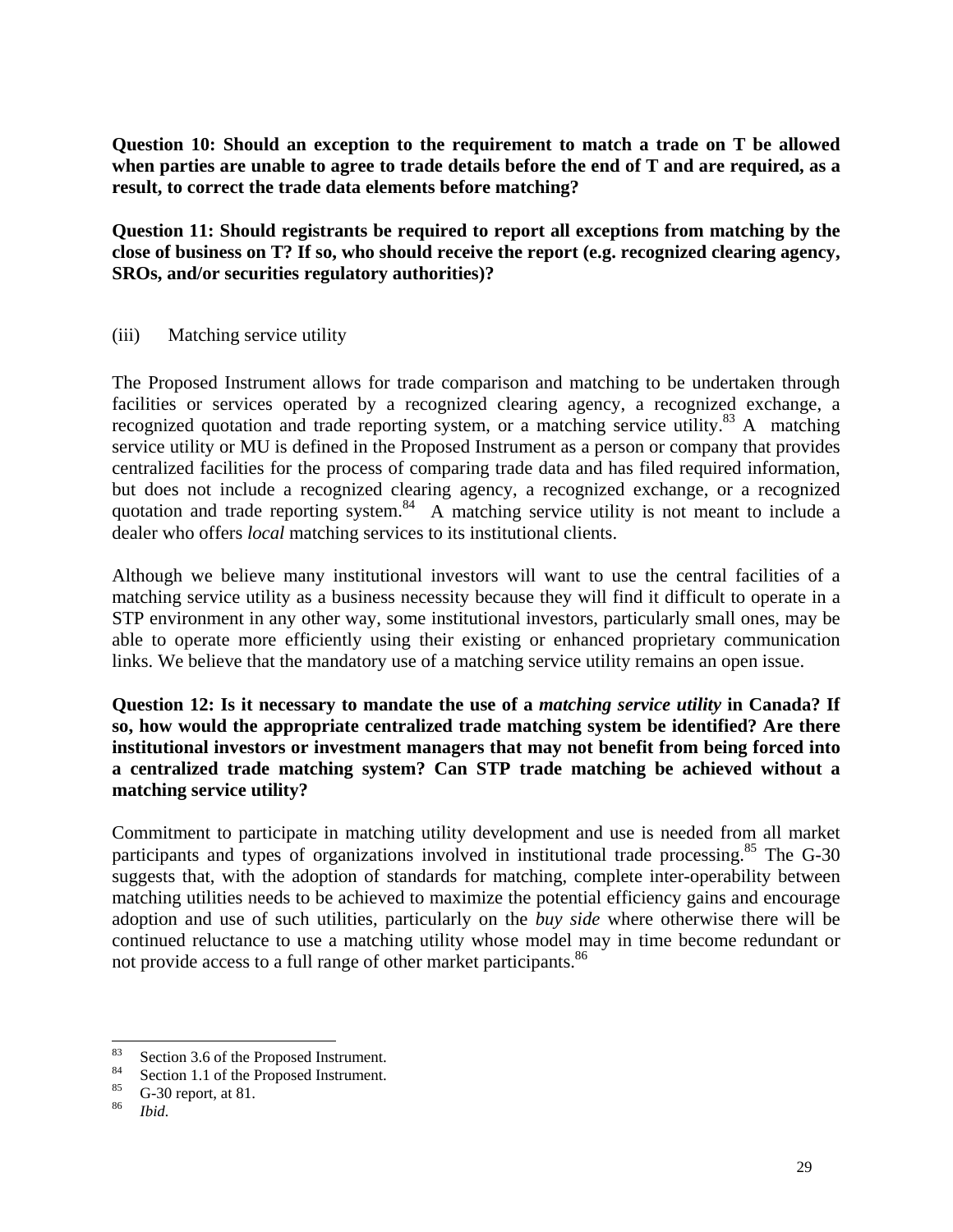The CCMA has identified the optional need for using a matching service utility. The CSA are of the view that matching service utilities should have the following characteristics:

- provide electronic connectivity among investment managers/portfolio advisers, dealers and custodians;
- provide an electronic means for each of these parties to enter trade details (including settlement instructions), correct details of trades and ultimately match trades in an entirely synchronous manner;
- when there is agreement on these details, they should submit the matched trade and trade details to a CSD/CCP;
- provide the ability to perform operations in real-time and near-real time via interactive and possibly batch means;
- inter-operate with other matching service providers in terms of connectivity (protocols e.g., ISO 15022), trade information details (messages, fields and format as defined in the CCMA Best Practices and Standards White Paper), and billing;<sup>87</sup>
- provide reporting of statistics on matching effectiveness to allow participants and regulators to determine bottlenecks by security type and by participant for possible enforcement measures and other regulatory purposes; and
- provide fair access to, and fair pricing for, their facilities and services for both their clients and non-clients who use central matching facilities of another entity.

### **Question 13: Should the scope of functions of a matching service utility be broader?**

(iv) Regulating matching service utilities

To the extent that a matching service utility offers its services to the Canadian capital markets, we propose that the matching service utility be required to comply with filing and reporting requirements that will allow the CSA to determine whether it would be contrary to the public interest for a person or company who has filed the information to act as a matching service utility. Ongoing filing and reporting requirements will allow the CSA to monitor the operational performance and management of risk, progress of inter-operability in the market, and any negative impact on access to the markets. Further, the matching service utility will report information relating to systems and operations (means of access, description of current and future capacity estimates, reasonable contingency plans, etc). We believe the filing and reporting requirements are appropriate to ensure minimal oversight, including (i) compliance with the

<span id="page-29-0"></span><sup>&</sup>lt;sup>87</sup> In practical terms, a firm should only need to belong to one matching service utility to process all Canadian trades, each participant should only be charged for one match per trade, and one matching service utility need ultimately transmit the final matched trade to the CSD/CPP.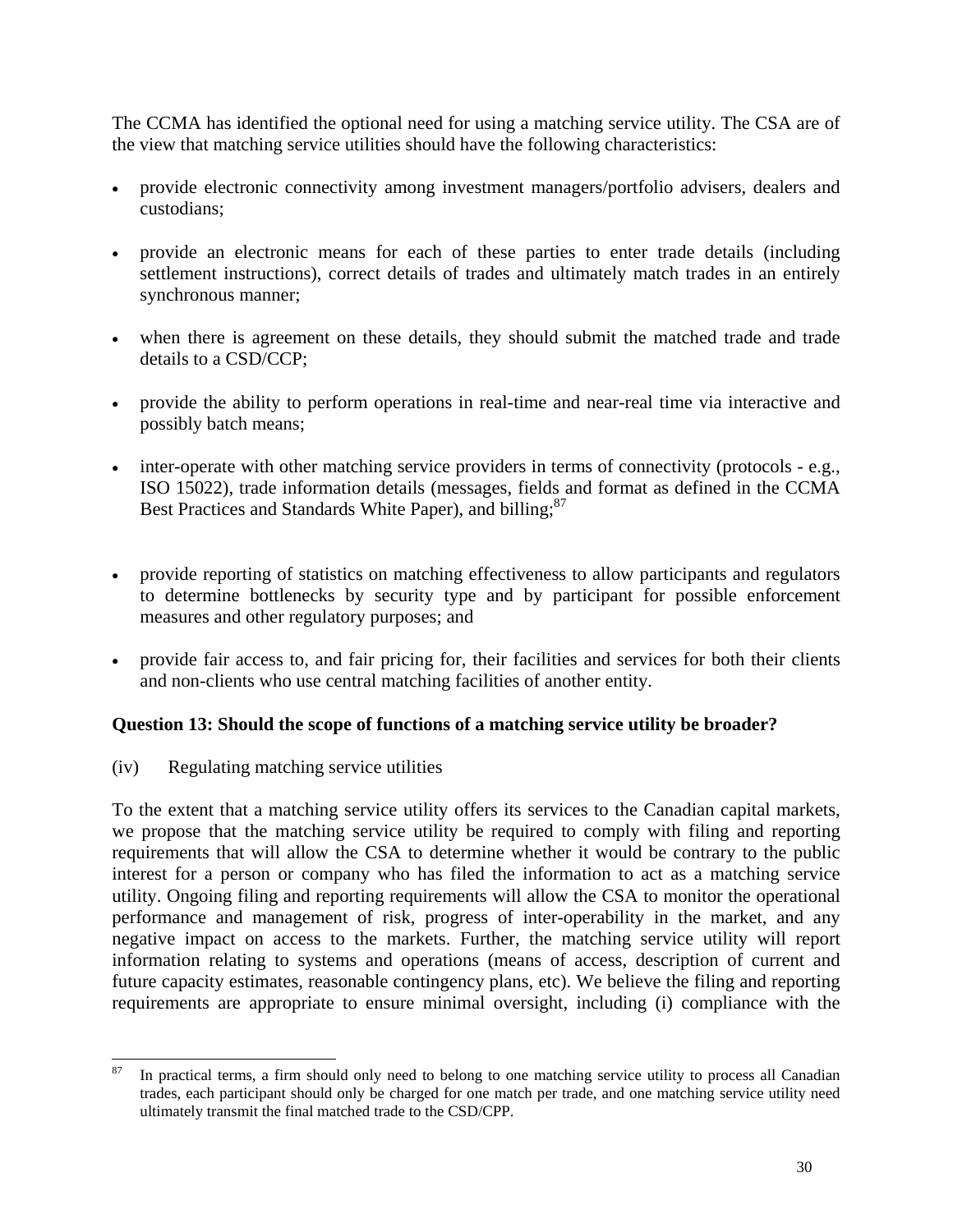Automation Review Program (ARP) of the Ontario Securities Commission (OSC)<sup>88</sup> and (ii) ensuring inter-operability with other matching service utilities.<sup>[89](#page-30-1)</sup>

As a critical infrastructure system involved in the clearing and settlement of securities transactions, the CSA believe a matching service utility operating in the Canadian markets raises certain regulatory concerns. Matching is a complex process that is inextricably linked to the clearance and settlement process. A central trade matching utility concentrates processing risk in the entity that performs matching instead of dispersing that risk among the dealers and their institutional customers. The CSA believe that the breakdown of a matching service utility's ability to accurately compare trade information from multiple market participants involving large numbers of securities transactions and sums of money could have adverse consequences for the efficiency of the Canadian securities clearing and settlement system. Accordingly, we believe that regulatory oversight of the operational risks inherent in the use of a matching service utility is necessary.

**Question 14: Are the filing and reporting requirements set out in the Proposed Instrument for a matching service utility sufficient, or should a matching service utility be required to be recognized as a clearing agency under provincial securities legislation?** 

**Question 15: Can the Canadian capital markets support more than one matching service utility? If so, what should be the inter-operability requirements?** 

## **C. Trade Settlement**

### *1. Mandating T+3*

In the U.S., a general requirement to settle transactions by  $T+3$  is set out in SEC Rule 15c6-1 (SEC T+3 Rule).<sup>90</sup> Similar measures were adopted by the SROs in Canada in 1995, when the SEC T+3 Rule was implemented.<sup>91</sup> The Proposed Instrument sets out a basic rule that will complement the SRO rules. A dealer who executes a trade in depository eligible securities must

<span id="page-30-0"></span> <sup>88</sup> The OSC Capital Markets Branch published its *Automation Review Program For Market Infrastructure Entities in the Canadian Capital Markets* (ARP) on October 18, 2002. See (2002) 25 OSCB 6789 and 6941. The OSC's ARP is intended to apply to *specified market infrastructure entities* that operate key technology systems in the Canadian securities markets. The ARP provides a framework for compliance with the general *systems capacity and integrity* requirements of certain regulated marketplaces, including Alternative Trading Systems, found in the various recognition orders and Part 12 of National Instrument 21-101 *Marketplace Operation* (2001) 24

<span id="page-30-1"></span>OSCB 11. 89 In the U.S., section 17A of the *Securities Exchange Act of 1934* (the 34 Act) requires matching service utilities to obtain registration as a clearing agency or request an exemption from registration as a clearing agency. Under the 34 Act, the scope of the definition of *clearing agenc*y is wide and includes anyone "…who provides facilities for comparison of data respecting the terms of settlement of securities transactions…". The SEC has confirmed that these words include the trade matching function and that any person performing such functions must apply to be registered, or to be granted an exemption from registration, as a clearing agency. The SEC notes that an entity that provides only *central matching services* would be eligible to apply for an appropriate exemption. See Securities Exchange Act Release No. 34-39829, '*Interpretation: Confirmation and Affirmation of Securities Trades; Matching*', April 6, 1998.

<span id="page-30-2"></span> $^{90}$  17 C.F.R. §240.15c6-1 (1995).

<span id="page-30-3"></span>See, for example, IDA Regulation 800.27.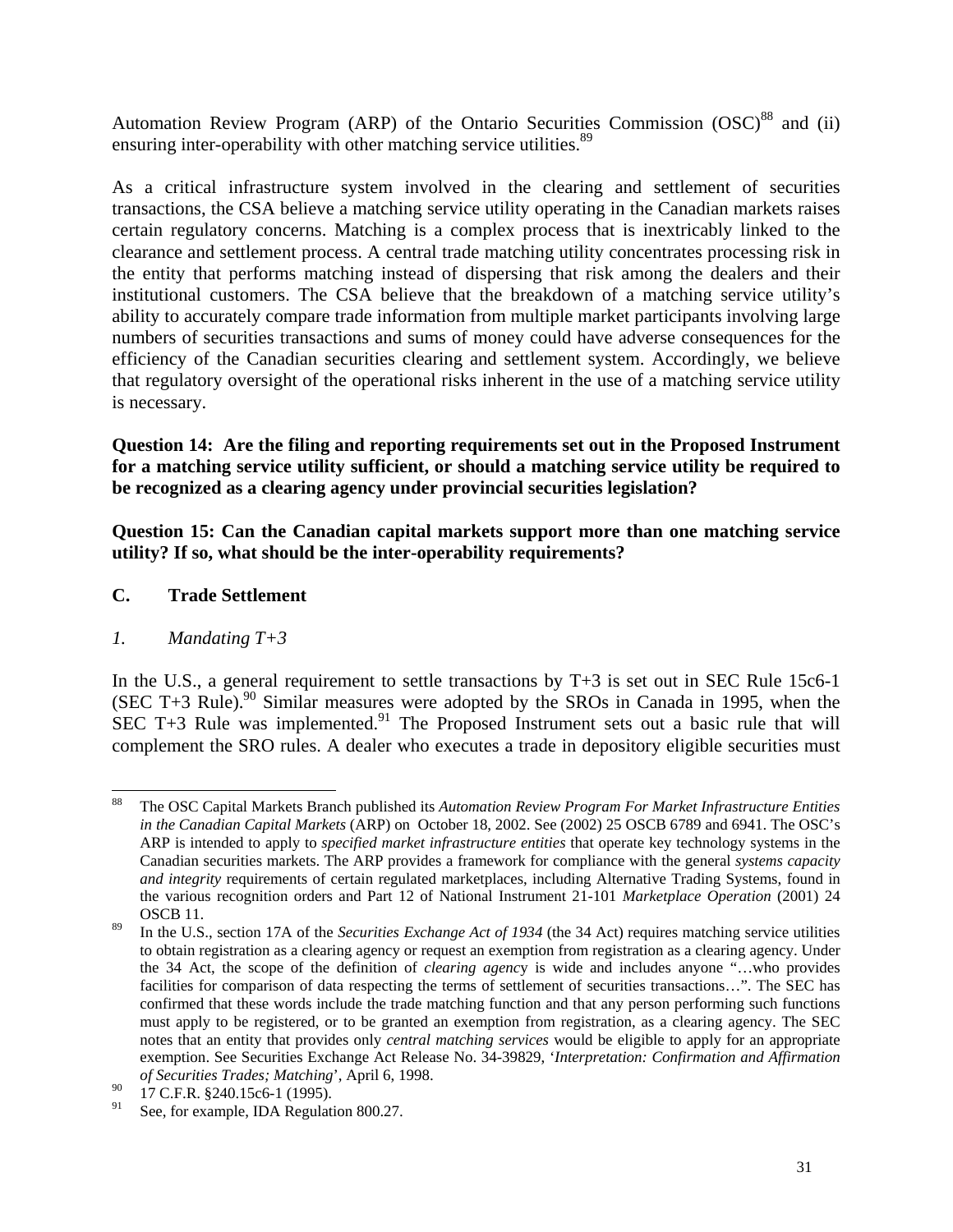take all necessary steps to settle the trade no later than the end of  $T+3$ .<sup>92</sup> This requirement is not necessarily limited to trades executed on behalf of institutional clients. Although current SRO rules already mandate a minimum T+3 settlement cycle period for most equity and long term debt securities, we believe a general T+3 settlement cycle rule in provincial securities legislation will strengthen the clearing and settlement system in Canada. The CPSS-IOSCO report recommends that, as a minimum standard applicable to all markets, final settlement of trades in securities should occur no later than  $T+3.^{93}$ 

The CCMA and the U.S. securities industry will be reconsidering the move to T+1 later this year. Such a move will depend on a number of factors, and in particular the extent to which the industries have become STP compliant. The CSA anticipate that, if the U.S. securities industry is prepared to move to T+1, the SEC will amend the SEC T+3 Rule to mandate a standard T+1 settlement cycle period. The SEC is currently seeking comment on the scope of the SEC T+3 Rule and the impact that a shorter settlement cycle would have on the operations and costs to market participants in the United States. The SEC Concept Release asks 14 specific questions on this important topic.  $94$ 

### **Question 16: Should the CSA mandate a T+3 settlement cycle? Should the CSA mandate a T+1 settlement cycle when the U.S. moves to T+1 and the SEC amends its T+3 Rule?**

*2. Mandating good delivery* 

The Proposed Instrument sets out a general *good delivery* rule that exists to some extent in current SRO rules.<sup>95</sup> The rule provides that a dealer is not permitted to grant DVP or RVP trading privileges to a client in respect of trades in depository eligible securities unless settlement of the trade is effected through the facilities of a recognized clearing agency.<sup>96</sup> Like the proposed T+3 rule, we believe a *good delivery* rule enshrined in provincial securities legislation will strengthen the clearing and settlement system in Canada.

# **D. Reporting of Entitlement Events (Corporate Actions) Into a Central Hub**

# *1. CCMA request for regulatory action*

The CCMA notes that the extensive use of manual and paper-based processes for entitlements leads to errors and delays. It highlights the lack of industry processing standards and best practices, and the challenges in communicating with numerous stakeholders in the entitlements processing chain within the indirect holding system, i.e., from issuer through intermediaries to investor and back.<sup>97</sup> Currently, there is no central *hub* that a dealer or other intermediary can access to obtain complete, accurate and timely entitlement information on all securities in Canada. A dealer or other intermediary may need to search for an obscure notice in a newspaper

<span id="page-31-1"></span><span id="page-31-0"></span>

<sup>&</sup>lt;sup>92</sup> Section 5.1 of the Proposed Instrument.<br><sup>93</sup> See CPSS-IOSCO report Recommendation 3: Settlement cycles. See also CPSS-IOSCO report, at para. 3.14.

<span id="page-31-2"></span> $^{94}$  SEC Concept Release, at 15-17.

<span id="page-31-3"></span>

<span id="page-31-5"></span><span id="page-31-4"></span>

<sup>&</sup>lt;sup>95</sup> See IDA Regulations 800.30C and 800.31.<br><sup>96</sup> Section 5.2 of the Proposed Instrument.<br><sup>97</sup> CCMA News Release, *CCMA Issues for Public Comment Corporate Actions White Paper to Reduce Risk, Error and Costs for Intermediaries and Investors*, October 22, 2002, at 1.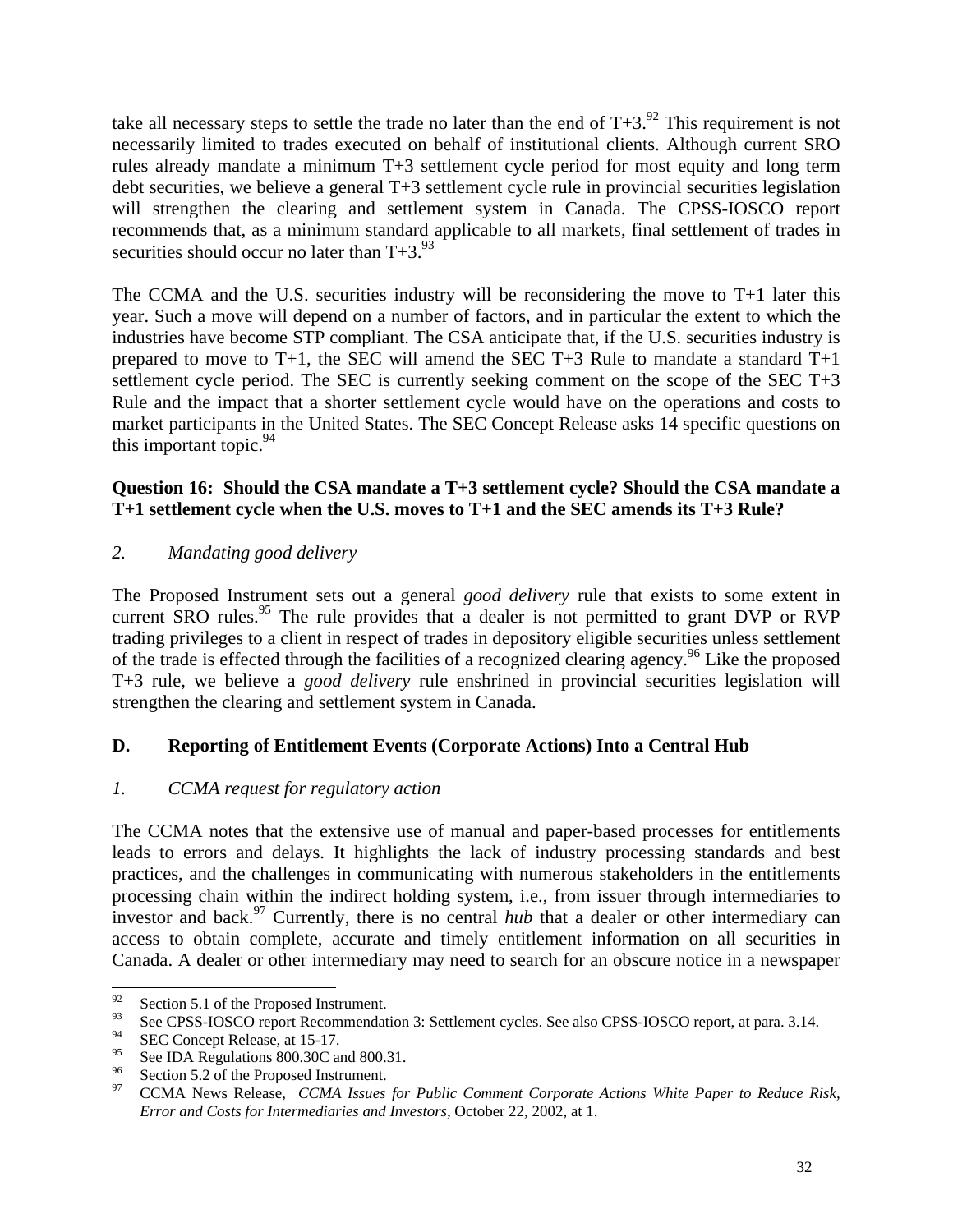in order to obtain entitlement information on a given security. Indeed, market participants in Canada must look to a range of sources in order to find entitlement information on a given security including: mailings from an issuer or their agent; announcements in newspapers; vendor data feeds; stock exchanges and the CSA System for Electronic Document Analysis and Retrieval (SEDAR) and System for Electronic Disclosure for Insiders (SEDI). According to the CCMA, the SEDAR and SEDI systems contain data on only 22 entitlement events out of a total of 65. To complicate the process even further, once entitlement information is received it must be interpreted and disseminated, received, understood and acted upon in a timely manner.<sup>98</sup>

The CCMA has requested that the CSA mandate the reporting of entitlement events by issuers or offerors in a standard format into a centralized hub.<sup>99</sup> The CCMA gave three reasons for this request. First, informed trading cannot occur without the parties to a trade being fully aware of impending corporate actions that may impact the price (e.g., when a security is subject to a call). Second, an entitlement hub will be critical if the U.S. and Canada decide to shorten the settlement cycle period to T+1. Third, Canada's global competitiveness may be compromised if entitlement processing is not improved.

The CCMA envisions entitlement reporting to a central *hub* in a field based format with reference numbers, supplemented by the ability of information providers to extract and disseminate the entitlement information from the field based format in the hub.<sup>100</sup> The creation of the hub would result in the electronic dissemination of all entitlement and corporate action information from issuers or offerors to beneficial holders, through intermediaries, via a central hub. Where elections from security holders are required, the hub would facilitate electronic communication of the election through intermediaries to the issuer's or offeror's transfer agent.<sup>101</sup>

### *2. CSA response*

Current CSA rules governing continuous disclosure obligations and general requirements to communicate information to beneficial security holders<sup>102</sup> do not cover the entire scope of entitlement events that should be reported. We recognize that entitlement processing in Canada must be improved. However, there are a number of outstanding questions with respect to the CCMA's request that remain largely unanswered.<sup>103</sup> The CSA raised concerns about how compliance with the rule would be accomplished and at what cost. For example, what infrastructure is required to implement this proposal and who will be responsible for the start-up

<span id="page-32-0"></span><sup>&</sup>lt;sup>98</sup> See letter from Tom MacMillan, Chair of the CCMA, dated July 18, 2003 to Stephen Sibold, Chair of the CSA; Equalible on the CCMA Web site.<br>
<sup>99</sup><br> *Ibid.*<br> *Ibid.*<br>
CCMA Best Practices and Standards White Paper, at 35.<br>
<sup>101</sup><br>
CCMA Best Practices and Standards White Paper, at 35.<br>
<sup>102</sup><br>
Some corporate action events are subject

<span id="page-32-1"></span>

<span id="page-32-2"></span>

<span id="page-32-3"></span>

<span id="page-32-4"></span>securities law, including the security holder communication procedures in National Instrument 54-101 *Communication with Beneficial Owners of Securities of a Reporting Issuer* and related Companion Policy. See

<span id="page-32-5"></span><sup>(2002)</sup> 25 OSCB 3361. 103 See letter from Doug Hyndman, CSA Chair, dated November 28, 2002 to Tom MacMillan, Chair of the CCMA (available at http://www.osc.gov.on.ca/en/HotTopics/currentinfo/tplus1\_csa-ccma-letter\_20021220.html); and reply letter from Mr. MacMillan dated July 18, 2003 to Stephen Sibold, Chair of the CSA, available on the CCMA Web site.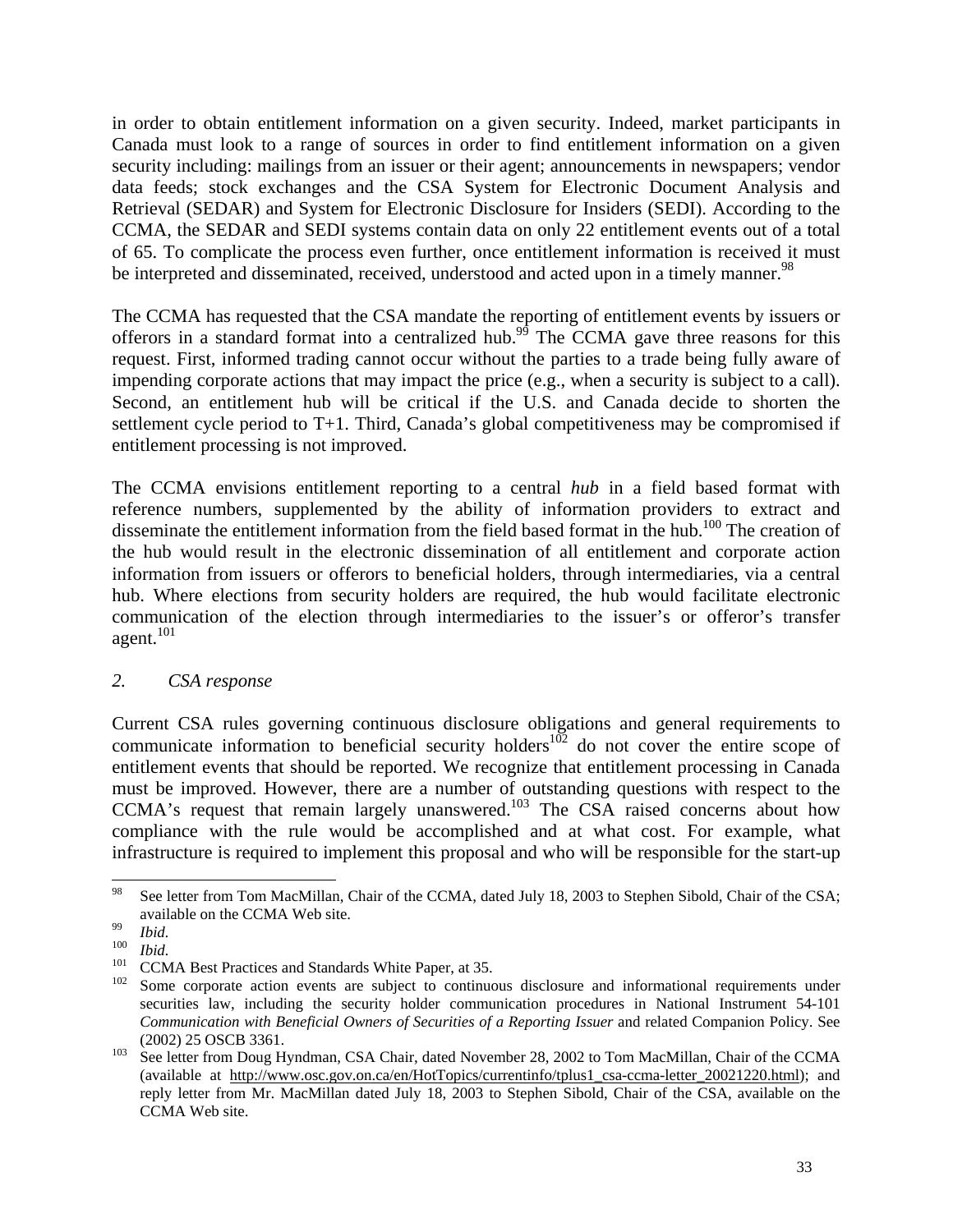costs and ongoing costs of this infrastructure? At this time, the CSA are not proposing to implement a rule to mandate the reporting of corporate actions, but will continue their dialogue with the CCMA to explore the options.<sup>104</sup> The CSA believe that the industry should provide a meaningful cost-benefit analysis to support the need for a rule and the development of a central hub.

**Question 17: Should the CSA require the reporting of corporate actions into a centralized** *hub***? If not, is it more appropriate for exchanges and other marketplaces to impose this requirement through listing or other requirements?** 

**Who should pay for the development and maintenance of the central** *hub***?**

**Question 18: Should the CSA wait until a** *hub* **has been developed by the industry before it imposes any requirements?** 

# **E. Payment of Entitlements Through the Large Value Transfer System**

# *1. CCMA request for regulatory action*

An entitlement payment is a payment made in respect of issued and outstanding securities to holders of such securities. Entitlement payments include interest payments made on debt securities, cash dividend payments or other similar distributions made on equity securities, payments made upon redemptions, repurchases, or maturities of securities, and payments made by offerors to take up securities under a take-over bid or other offer to purchase to a group of holders of securities.

According to the CCMA, the current method of payment of entitlements is inefficient, costly and poses a risk to CDS. Many issuers pay their entitlements by uncertified cheque or other forms of paper-based payment items. The problem with such payments is that there is no finality of payment, as they can be reversed if there are insufficient funds in the account on which the cheque or other paper-based item is drawn. If an entitlement payment is reversed, this could have a domino effect on other participants where the payment has already been used by the recipient to fund further investments or payments.

The CCMA believes that, in order to have finality of payment, issuers and offerors must make their entitlement payments in funds transmitted by the *Large Value Transfer System* or LVTS. LVTS, launched in 1999 by the CPA, is an electronic wire payment system that allows financial institutions and their customers to send large payments securely in real time, with complete

<span id="page-33-0"></span> $104$  In certain CSA jurisdictions, the authority to make a rule to require issuers and offerors to report entitlement events is not very clear. In December 2003, the CSA published in the context of its Uniform Securities Legislation (USL) Project a consultation draft of a *Uniform Securities Act* (USA). The USA expressly provides for rule-making authority to prescribe requirements to disseminate continuous disclosure and *other information* for security holders, including requirements in respect of *entitlement events*. See proposed s. 11.3(7)(ix) of the consultative draft USA (*CSA Notice and Request for Comment 11-404 Consultation Drafts of the Uniform Securities Act and the Model Administration Act* at (2004) 27 OSCB (Supp-1) and available on the OSC Web site at www.osc.gov.on.ca).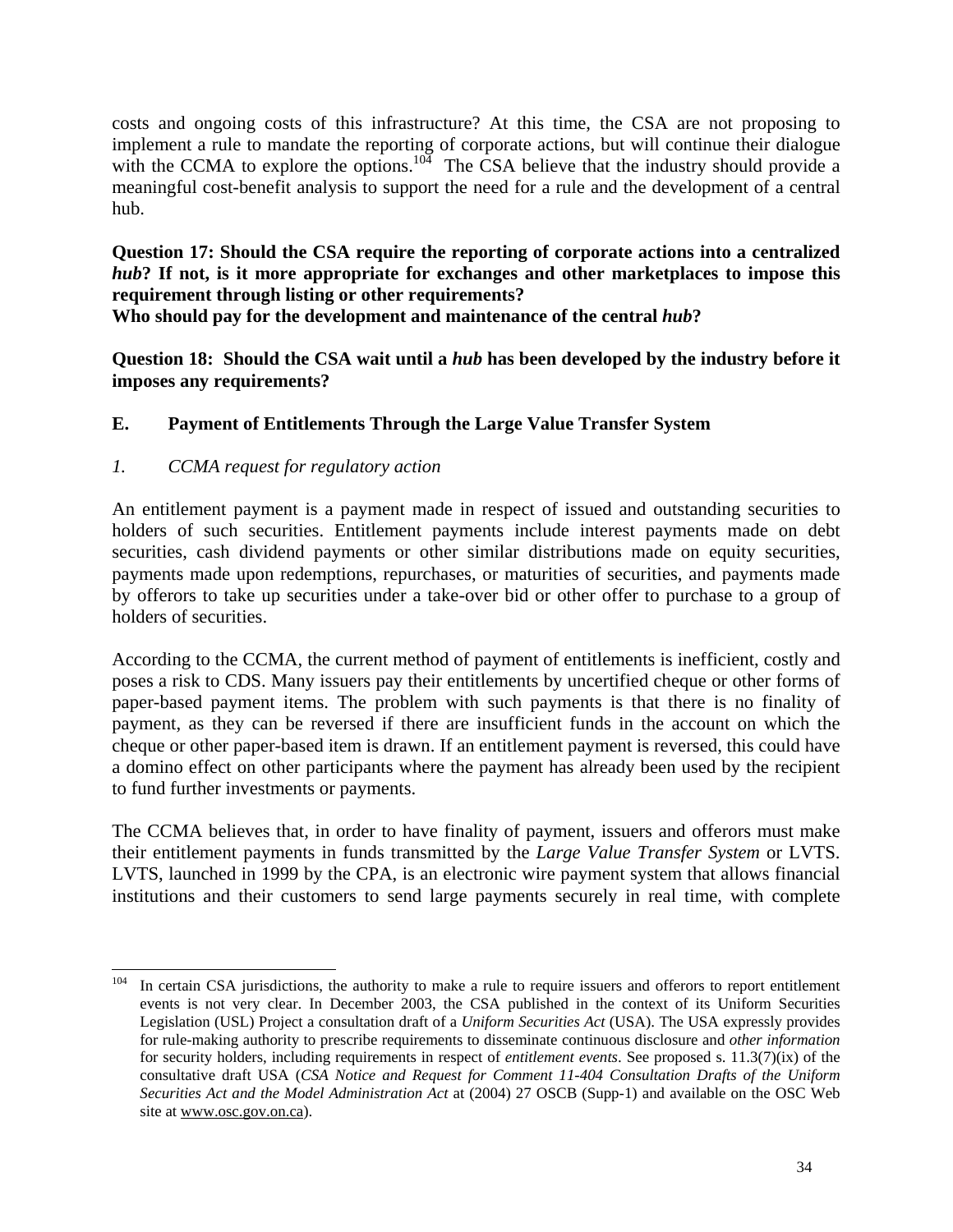certainty that payment will settle.<sup>105</sup> The CPA has recently taken steps to migrate more largevalue Canadian dollar payments to the LVTS in order to enhance the safety and soundness of Canada's payment system. A CPA rule change that became effective in August 2003 places a \$25 million ceiling on cheques, bank drafts and other paper-based payments that can be processed through the Automated Clearing Settlement System (ACSS), effectively moving a significant number of large-value payments to the LVTS.

The CCMA requested that the CSA mandate the payment of corporate entitlements to depositories by using final irrevocable LVTS funds[.106](#page-34-1) Essentially, the CCMA is requesting that a rule or regulation be adopted by securities regulators that would govern the method of cash payments made by an issuer or offeror, or any agent of an issuer or offeror, in respect of issued and outstanding securities. The rule would be limited to payments made to a *clearing agency* (or a nominee of the clearing agency<sup>107</sup>) as a registered or bearer holder of such securities. Payments made to other registered or bearer holders of such securities would presumably not be covered by the rule. The rule would require that payments to the clearing agency (or nominee) be made in funds transmitted by the CPA's LVTS by noon, Eastern Time, on payment date. In reality, such payments would be made through the payor's banker, who would likely be a direct LVTS clearer.

Although it is unclear from the CCMA's proposal, it is assumed that the scope of the rule would be limited to entitlement payments made in respect of securities issued by a *reporting issuer.*[108](#page-34-3)

### *2. CSA response*

We recognize the importance of using same-day, irrevocable final funds for payments into the CSD/CCP utility in Canada.<sup>109</sup> However, the securities regulatory authorities of most CSA jurisdictions may not have the authority to make a rule under current securities legislation to mandate the payment of corporate entitlements to clearing agencies in LVTS funds. For jurisdictions that do not have the rulemaking authority, it may be necessary to request from their applicable Ministry of Finance or other responsible ministry the enactment of a regulation, or

<span id="page-34-3"></span><span id="page-34-2"></span>

<span id="page-34-0"></span><sup>&</sup>lt;sup>105</sup> By 2001, the LVTS was processing an average of more than 14,000 payments a day totalling more than \$100 billion. For more information on LVTS, see the Bank of Canada Web site at www.bank-banque-canada.ca/ and the CPA Web site at www.cdnpay.ca.<br><sup>106</sup> Letter from Tom MacMillan, Chair of the CCMA, dated May 12, 2003, to Stephen Sibold, CSA Chair (the

<span id="page-34-1"></span>letter was in response to the questions on this matter in our November 28, 2002 letter to the CCMA), available

on the CCMA Web site at www.ccma-acmc.ca.<br>
<sup>107</sup> The bulk of registered securities deposited with CDS are registered in the name of CDS' nominee, CDS & Co.<br>
<sup>108</sup> In fact, it would be unnecessary for the rule to apply in government securities or commercial paper are required to be processed by an *Entitlements Processor,* who must be a CDS participant appointed by the issuer as fiscal agent. See CDS rules 2.5.1 and 2.5.5. Since CDS participants are bound by the CDS rules, the Entitlements Processor is obliged to make such entitlement payments in LVTS funds.

<span id="page-34-4"></span><sup>109</sup> See CPSS-IOSCO report, at paras. 3.47 to 3.52. Recommendation 10: *Cash settlement assets* in the report states: "Assets used to settle the ultimate payment obligations arising from securities transactions should carry little or no credit or liquidity risk. If central bank money is not used, steps must be taken to protect CSD members from potential losses and liquidity pressures arising from the failure of the cash settlement agent whose assets are used for that purpose."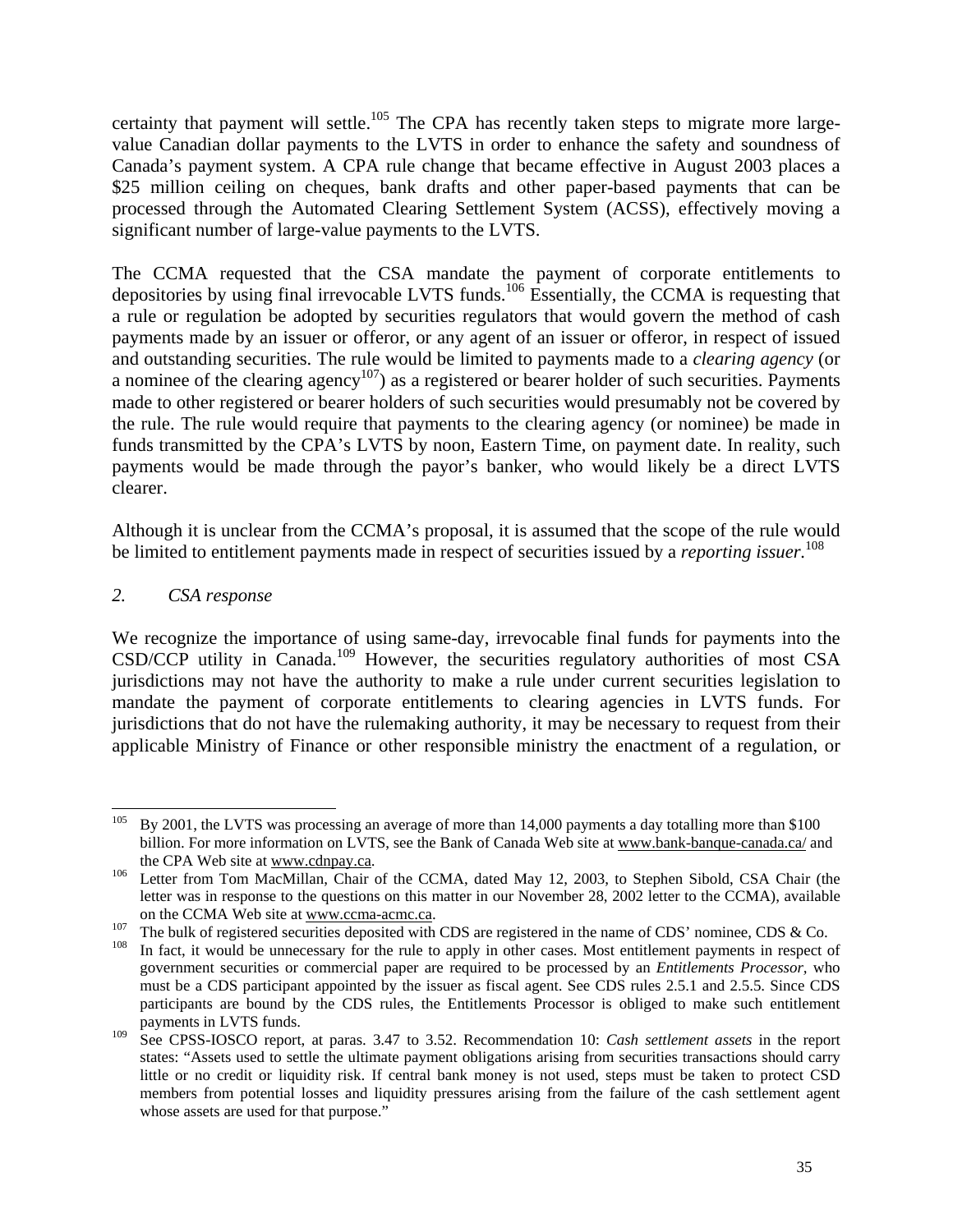cause a legislative amendment to the rule-making authority of the securities regulatory authority to address this area. [110](#page-35-0) 

Other options to address this area may include the following: (i) CDS could implement a rule or procedure that would effectively force all reporting issuers to agree to make their entitlement payments to CDS in LVTS funds before their securities are made eligible for deposit with  $CDS<sup>111</sup>$  and (ii) the CPA could amend its rules that currently restrict large value payments of \$25 million or more through the ACSS by lowering the \$25 million ceiling to, say, \$5 or 1 million.

**Question 19: Should the CSA require issuers and offerors to make their entitlement payments by means of the LVTS?** 

**Question 20: If there is a CSA requirement to make entitlement payments in LVTS funds, should the requirement apply only to payments in excess of a certain minimum value? If so, what should that minimum value be?** 

### **F. Modifying Investment Fund Transaction Processing Rules**

### *1. CCMA request for regulatory action*

The CCMA believes several issues need to be addressed to fully transfer processing of investment fund transactions from a manual environment to an electronic environment. They relate to: (1) the *client name* model that generally prevails in the investment fund industry; (2) electronic standards; (3) and money movements. The CCMA RTPWG's key recommendations are to:

- automate the processing of client name accounts through the use of *Documentation Agreements* and electronic trades;
- increase the use of the *FundSERV Net Settlement Messaging* (N\$M) service to transfer funds to settle investment fund transactions; and
- initiate transaction orders and rejects electronically on order date.<sup>112</sup>

These recommendations will streamline the processing and settlement of investment fund transactions among industry participants. To implement these recommendations, the CCMA is seeking specific legislative and regulatory changes, including amendments to the *Securities Act* of all the provinces, NI 81-102, OSC Policies 5.3 and 5.4 and ASC Policies 4.3 and 4.4.

<span id="page-35-0"></span><sup>&</sup>lt;sup>110</sup> The proposed USA expressly addresses this uncertainty. The USA permits the making of rules to prescribe "the methods by which cash entitlement payments may be made to a recognized clearing agency or nominee of it as registered or bearer holder of securities issued by a reporting issuer". See proposed s. 11.3(18) of the

<span id="page-35-1"></span>consultation draft USA. 111 CDS has suggested that this option is undesirable because it may have the unintended effect of discouraging immobilization of securities and increasing risk in the clearing and settlement system.<br><sup>112</sup> See RTPWG White Paper Addendum, at ii-iv.

<span id="page-35-2"></span>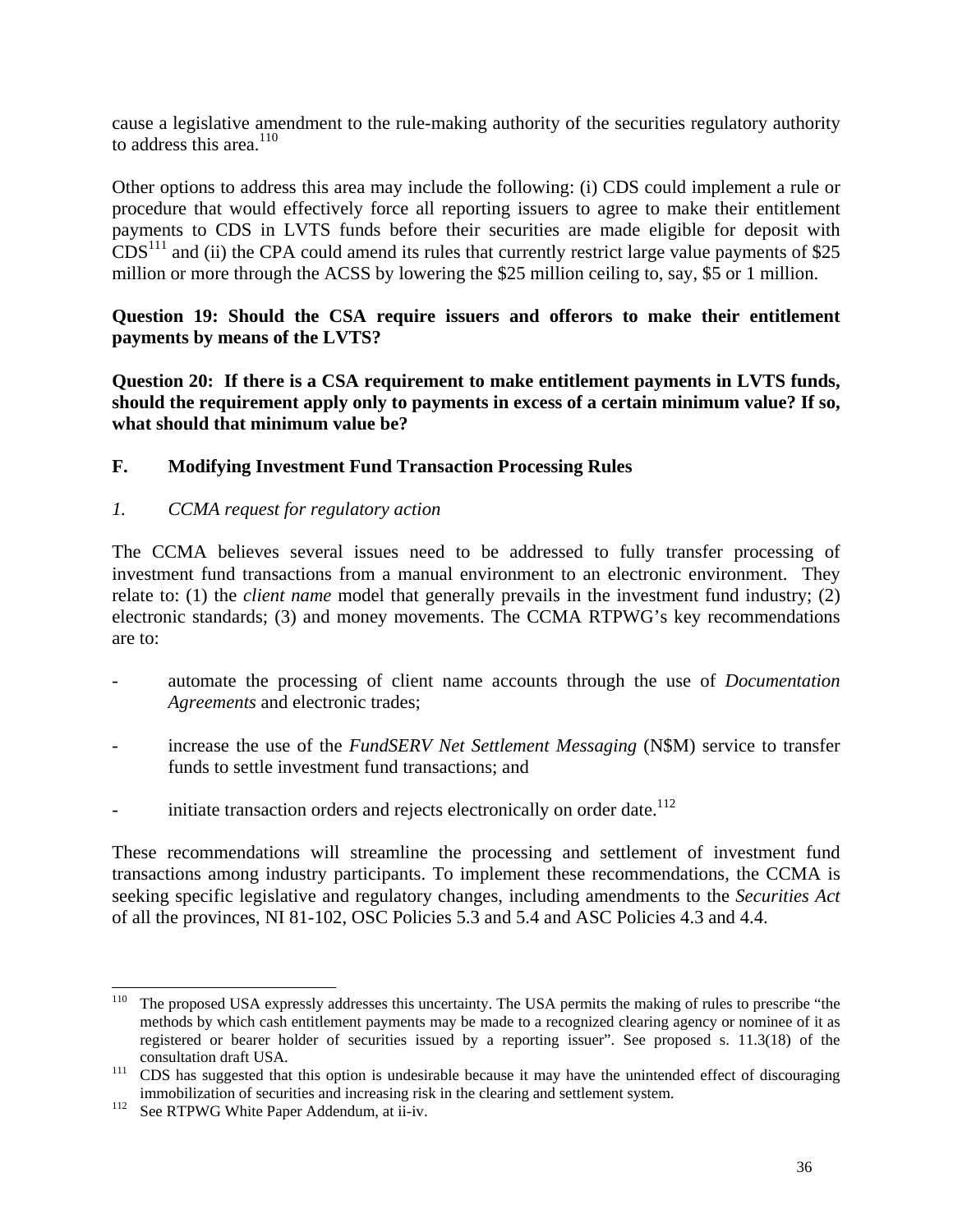#### (i) Client name issues

Today, it is estimated that 25 to 40 per cent of Canadian investment fund accounts are held in client name.<sup>113</sup> There are three major impediments to the processing of client name business in an STP environment:

- 1. *Reliance on receipt of documentation by fund companies to initiate or complete processing for the majority of transactions.* The documentation signed by the client is required because the securities are recorded as being held directly by the investor on the fund company records (client name).
- 2. *The practice of sending transactions directly to the fund company for processing as direct trades.* This is done because the distributor of a particular fund company does not support the placement of the order electronically or the distributor chooses to place the order manually simply because it is their business practice.
- 3. *Distributors send physical cheques to the fund companies for settlement.* The main reason for this is that some distributors do not have trust accounts or do not transmit funds electronically.

The RTPWG suggests that client name processing must become electronic<sup>114</sup> and that documentation exchanged between dealer and fund company must be minimized and, where possible, eliminated through the development and implementation of so called *Documentation Agreements*. According to the RTPWG, Documentation Agreements would allow the distributor to maintain the documentation on behalf of the fund company for transactions involving minimum liability and risk to the fund company, the fund or the client. However, this raises questions about the liability of the fund issuer in case of errors or fraudulent transactions, and its reluctance to rely on dealer indemnifications. The RTPWG suggests that under current provincial securities legislation, it is unclear *who owns the client*. At present, an advisor on a *front load* purchase acts as an agent for an investor. In contrast to *front load*, in *deferred load* purchases the advisor acts as an agent for the company. The RTPWG proposes that the advisor should always be seen as acting as the agent for the investor.

(ii) Electronic standards

The CCMA believes all transaction orders and rejects should take place electronically on the date the order takes place at the distributor in order to facilitate STP requirements. Fund companies

<span id="page-36-0"></span><sup>&</sup>lt;sup>113</sup> The prevalence of the *client name* model in the mutual fund industry may be partially due to the fact that most mutual fund dealers in Canada are currently not participating in an adequate investor protection coverage plan, similar to the Canadian Investor Protection Fund (CIPF). CIPF covers investors holding securities and cash through an investment dealer up to a maximum of \$1,000,000 per account for any combination of cash and securities. We understand that the MFDA is presently considering various alternatives for establishing a similar investor protection fund company. It is anticipated that it will cover customer's losses of mutual fund securities and cash balances that result from the insolvency of a MFDA member, up to a coverage limit of \$100,000 per

<span id="page-36-1"></span>customer or customer account or accounts.<br>
<sup>114</sup> RTPWG White Paper Addendum, at 25.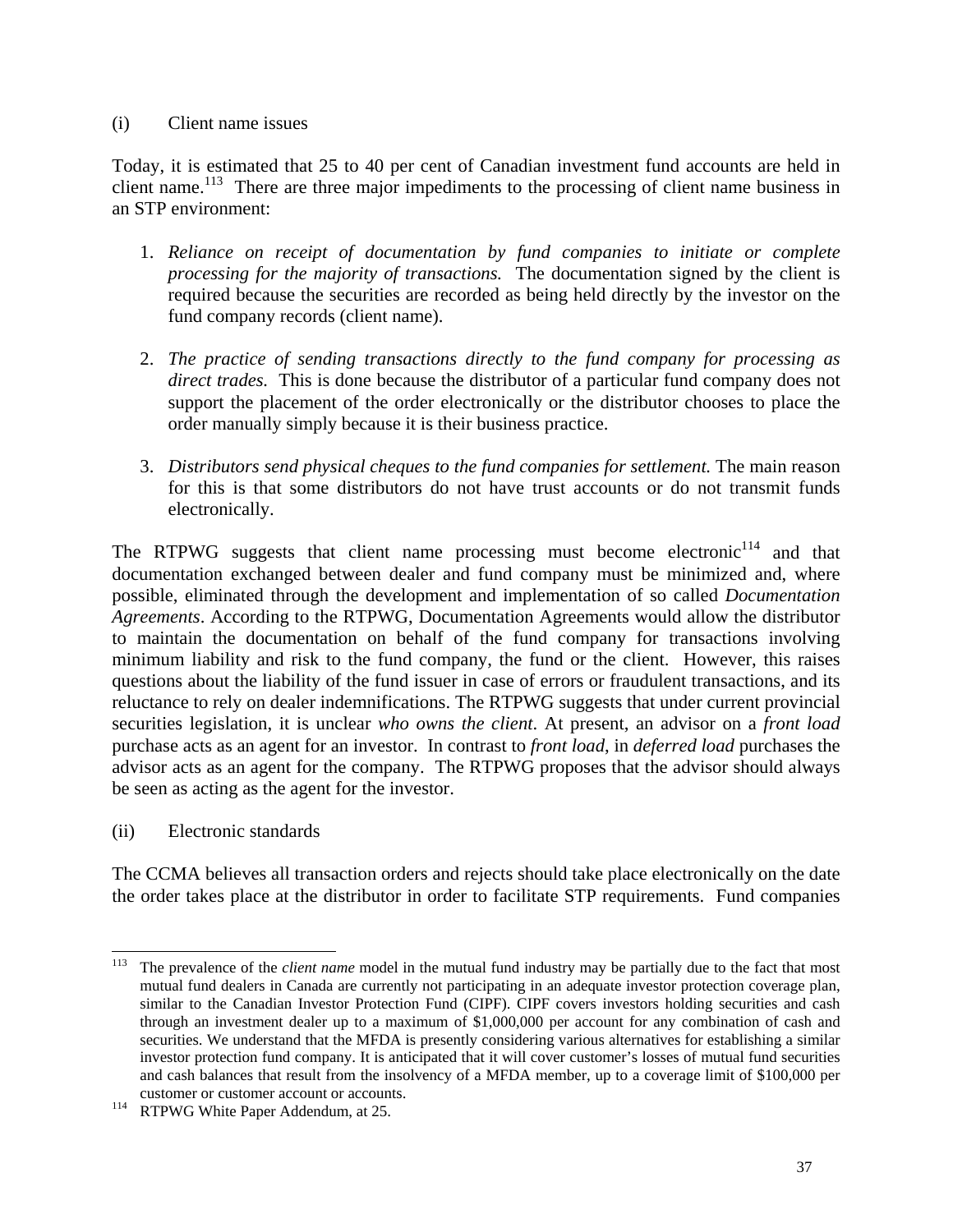must use the correct error code to reject a transaction to support timely correction and processing of the trade.

Most of the legislative or regulatory amendments in this area deal with such practical matters as altering the definition of *security* in securities legislation (to include references to the intangible *interest* in securities and not just the physical embodiments of securities, such as certificates, instruments and other title documents), avoiding the reliance on physical securities certificates, and removing the delivery requirements of originating trade documents from distributor to fund company.

### (a) altering the definition of *security*

The definition of *security* in the Ontario, Alberta and British Columbia *Securities Acts* may need to be amended since the structure and terminology in the various Acts focus more on the form of evidence of a security ("document, instrument or writing commonly known as a security") than on the underlying interest itself. The focus of the definition would need to be shifted equally towards the underlying interest itself. $^{115}$ 

### (b) avoiding reliance on physical certificates

In Ontario and Alberta, holders of units of non-redeemable income investment trusts and partnerships have a right to receive certificates evidencing their holdings. In order to achieve the *elimination of paper* objective, this right to receive the physical certificates would have to be altered. This would require an amendment to OSC Policies 5.3 and 5.4 and ASC Policies 4.3 and 4.4 by eliminating the requirement that the holders of units of *closed end* income investment trusts and partnerships are entitled to receive certificates evidencing their holdings. <sup>116</sup>

#### (c) removing delivery requirements

As stated above, in order to move to an STP environment, all transaction orders and rejects should take place electronically on the date the order takes place to facilitate STP.

Under NI 81-102, purchase orders may be sent to the dealers by same or next day courier or priority mail. Purchase orders would need to be made electronically in order to eliminate this reliance on paper. Similarly, redemption orders would need to be made by electronic means.

<span id="page-37-0"></span> <sup>115</sup> The USA defines *security* to include an "*interest,* record, share, unit or writing commonly known as a security." See proposed s. 1.2 of the consultation draft USA. <sup>116</sup> In addition, the CCMA identified the previous version of Multilateral Instrument 45-102 *Resale of Securities* as

<span id="page-37-1"></span>a barrier to STP because its legend requirements in effect required certification, thus forcing the use of paper certificates. The CSA subsequently released for public comment a revised Multilateral Instrument 45-102 *Resale of Securities* (New MI 45-102) on March 30, 2003, but did not address the legend issue. During the comment process, the CCMA suggested in a letter dated May 2, 2003 that the certification requirements in New MI 45-102, as initially published for comment, would create severe problems for STP and moving to a shorter settlement cycle should the Canadian industry decide to move to T+1. The CCMA suggested that DRS systems and nominee name book-entry options are an effective alternative to certification. In response to the comments received from the CCMA and other industry participants, the CSA broadened the language in section 2.5(2) of New MI-45-102 to accommodate electronic alternatives (including DRS or other electronic book-entry systems) to a paper certificate with a legend. New MI 45-102 was implemented on March 30, 2004 as a rule in British Columbia, Alberta, Manitoba, Ontario, Prince Edward Island, Nova Scotia, Newfoundland and Labrador; a commission regulation in Saskatchewan; and a policy or code in New Brunswick, the Northwest Territories, Nunavut and the Yukon. New MI 45-102 was not adopted in Quebec.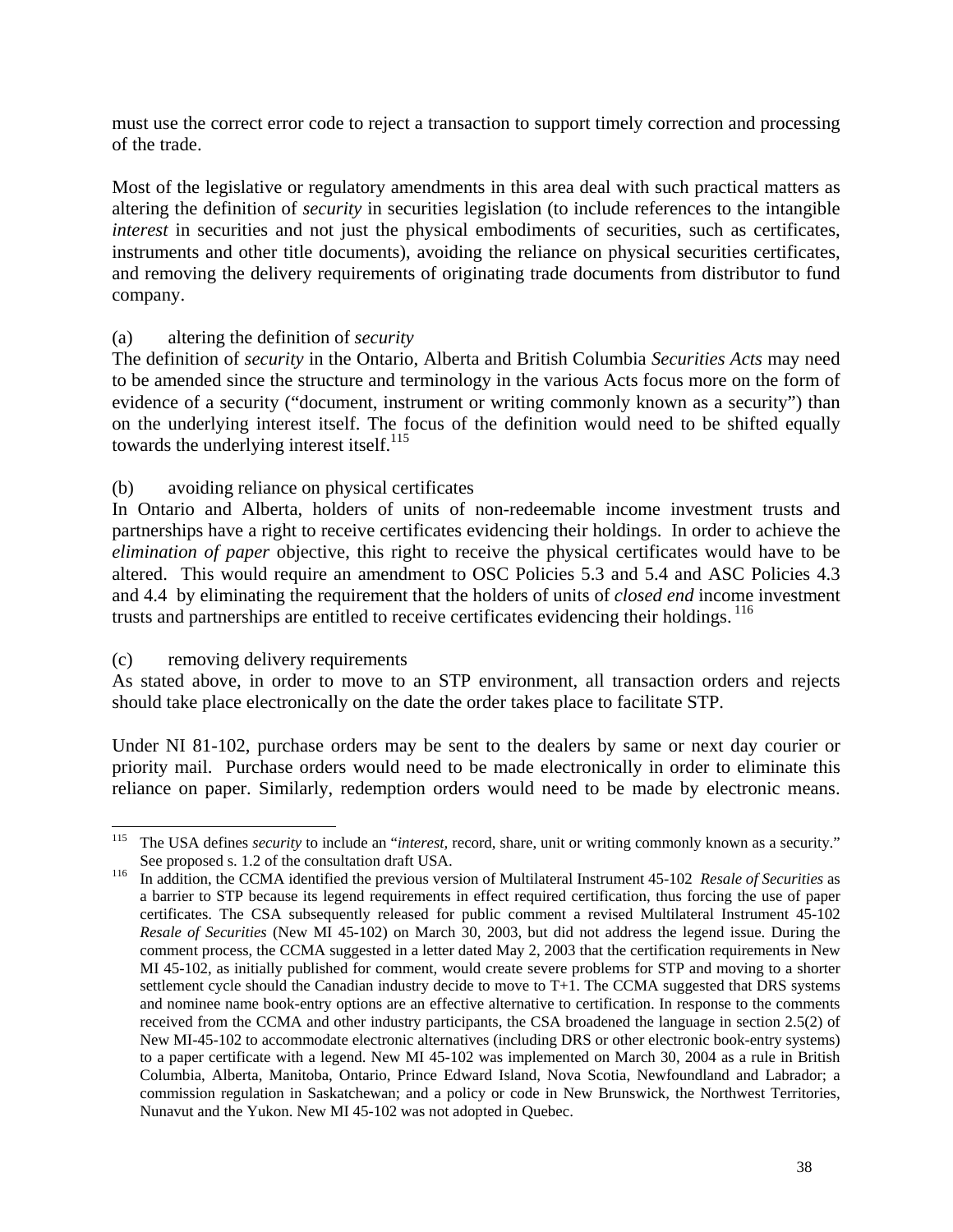Sections 9.1(1), 9.1(2), 10.2(1) and 10.2 (2) of NI 81-102 need to be amended to remove all references to same or next day courier or priority post. It may also be necessary to eventually amend sections 9.4(1) and 9.4(2) of NI 81-102 to shorten the current processing cycle of an investment fund transaction.<sup>117</sup>

### (iii) Money movement

According to the CCMA, the use of physical cheques in retail transactions must be greatly reduced and ultimately eliminated in order to move to an STP environment. FundSERV's N\$M service is seen as the most effective means to transmit funds supporting mutual fund trades. The RTPWG recommends consideration of the following two options to address those dealers unable to meet the minimum N\$M participation requirements (both designs are based on the dealer's acceptance, verification and keying of an investor's banking information at point-of-sale):

- 1. Send the transaction order directly to the fund company for complete processing.
- 2. Send the transaction order to FundSERV, where banking information is routed to the financial institution for confirmation, the order (without banking information) is sent to the fund company for processing, and funds are netted at FundSERV and forwarded to the fund company.

Unless prohibited under SRO rules and provincial securities regulation, the use of trust accounts by dealers as set out in section 11.3 of NI 81-102 may also facilitate the money movement process.

### *2. CSA response*

The CSA generally support the CCMA's STP initiatives for investment fund transaction processing, and will publish for comment in the near future proposed technical amendments to NI 81-102 and CP 81-102CP to facilitate the processing of investment fund transactions on a STP basis.<sup>118</sup> In addition, the OSC and ASC propose to amend OSC Policies 5.3 and 5.4 and ASC Policies 4.3 and 4.4 to remove the requirement for certain unincorporated closed-end investment funds to issue certificates to their security holders.

We agree with the CCMA that the retail securities market, specifically investment funds, must move towards STP to reduce risk and complexity of this market and avoid a loss of business while other segments of the market are settling transactions more rapidly. However, institutional trade processing is the current focus of regulatory action because it involves issues of a systemic nature. For the most part, the investment fund industry in Canada operates in a closed market. With a few exceptions, such as exchange traded funds, Canadian investors may

<span id="page-38-0"></span><sup>&</sup>lt;sup>117</sup> We may also need to consider amending section 9.2 of NI 81-102 relating to initial trade rejections and section 7.2 of National Instrument 81-104 (Calculation of net asset value (NAV)). <sup>118</sup> The Autorité des marchés financiers (Québec*)* emphasizes that, in Quebec, it may not be possible to impose a

<span id="page-38-1"></span>requirement that all transaction orders and rejects take place electronically under the current *Act to establish a legal framework for information technology* (Quebec).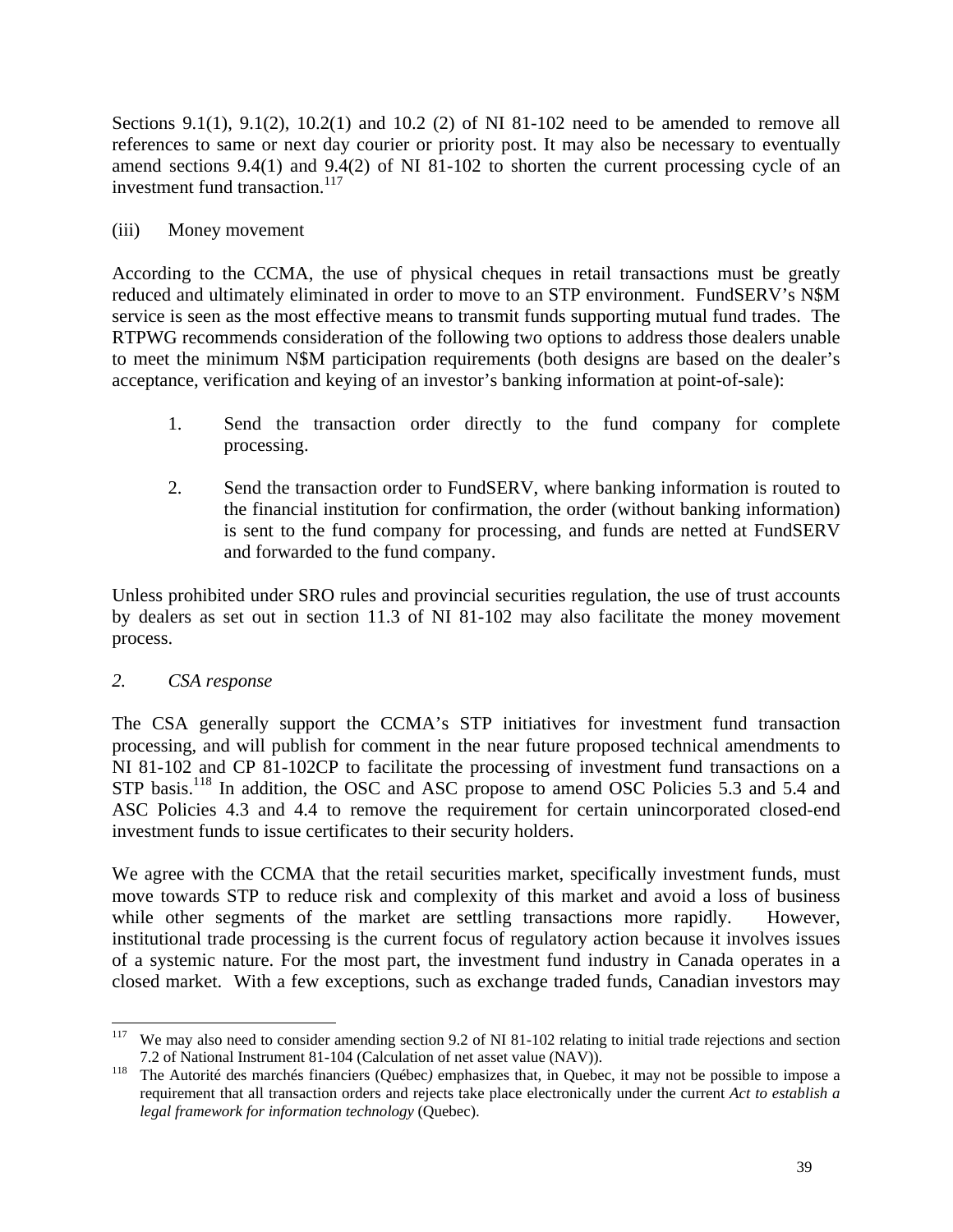only purchase Canadian funds that meet Canadian regulatory standards. There is less impetus for the investment fund industry to move to STP since it does not interact with other markets. The failure of a distributor or a mutual fund company would not necessarily spread to other market participants or market segments.

The investment funds industry in Canada also does not operate using a CSD/CCP. The distributors of non-exchange traded investment funds deal directly with the investment fund managers. With this business model, and the fact that approximately 40 per-cent of all transactions are manual, there remains a significant gap in achieving STP in the investment funds industry.

We support the industry's preference to maintain the client name model as an option for investors to hold their investment fund securities. Even in the equity and debt securities markets, where a vast majority of investors hold their securities in nominee name, investors have the option to hold or own their securities directly in client name with the issuer, whether in certificated or uncertificated form. Removing the ability of investors to hold or own their securities in a direct legal relationship with the fund issuer, and forcing them to hold or own their securities in nominee name only, would remove the investor's freedom to choose how to hold his or her personal investments.

The CSA propose to carefully review whether the use of Documentation Agreements and electronic payment processes will cause any investor protection or market efficiency concerns under securities regulatory law. We urge the industry to also carefully consider any implications under commercial, insolvency and privacy law with the use of Documentation Agreements and electronic alternatives for all market participants, particularly investors and fund companies.

**Question 21: Should the CSA consider implementing any additional rules to encourage and facilitate the investment funds industry to move towards an STP business model? If so, what issues should be addressed by the CSA?** 

### **G. Immobilization and Dematerialization of Physical Securities**

Ownership of securities has traditionally been evidenced by the possession of physical certificates. Physical certificates have also been used to record restrictions on trading of securities. Gradually, over the past several decades, there has been a movement towards using the electronic medium, particularly the *immobilization* of securities and the use of the indirect holding system, as a substitute to holding physical certificates. The DWG has identified a number of problems with the continued use of physical securities, including unnecessary costs resulting from the issuance, safekeeping, transfer and delivery of physical securities, and the costs associated with fraud and forgery.<sup>119</sup> The U.S. Securities Industry Association (SIA) has concluded that, in the U.S., the complete elimination of physical certificates for securities could save market participants more than U.S.\$200 million annually.<sup>120</sup>

<span id="page-39-1"></span><span id="page-39-0"></span>

<sup>&</sup>lt;sup>119</sup> DWG White Paper Addendum, at i.<br><sup>120</sup> See SIA letters dated March 24 and August 20, 2003 to the SEC's Division of Market Regulation regarding the immobilization and dematerialization of physical securities (SIA Letters to SEC re: Certificates); available on the Web site of the SIA at www.sia.com/stp/pdf/PhysSecCostAnalysis.pdf.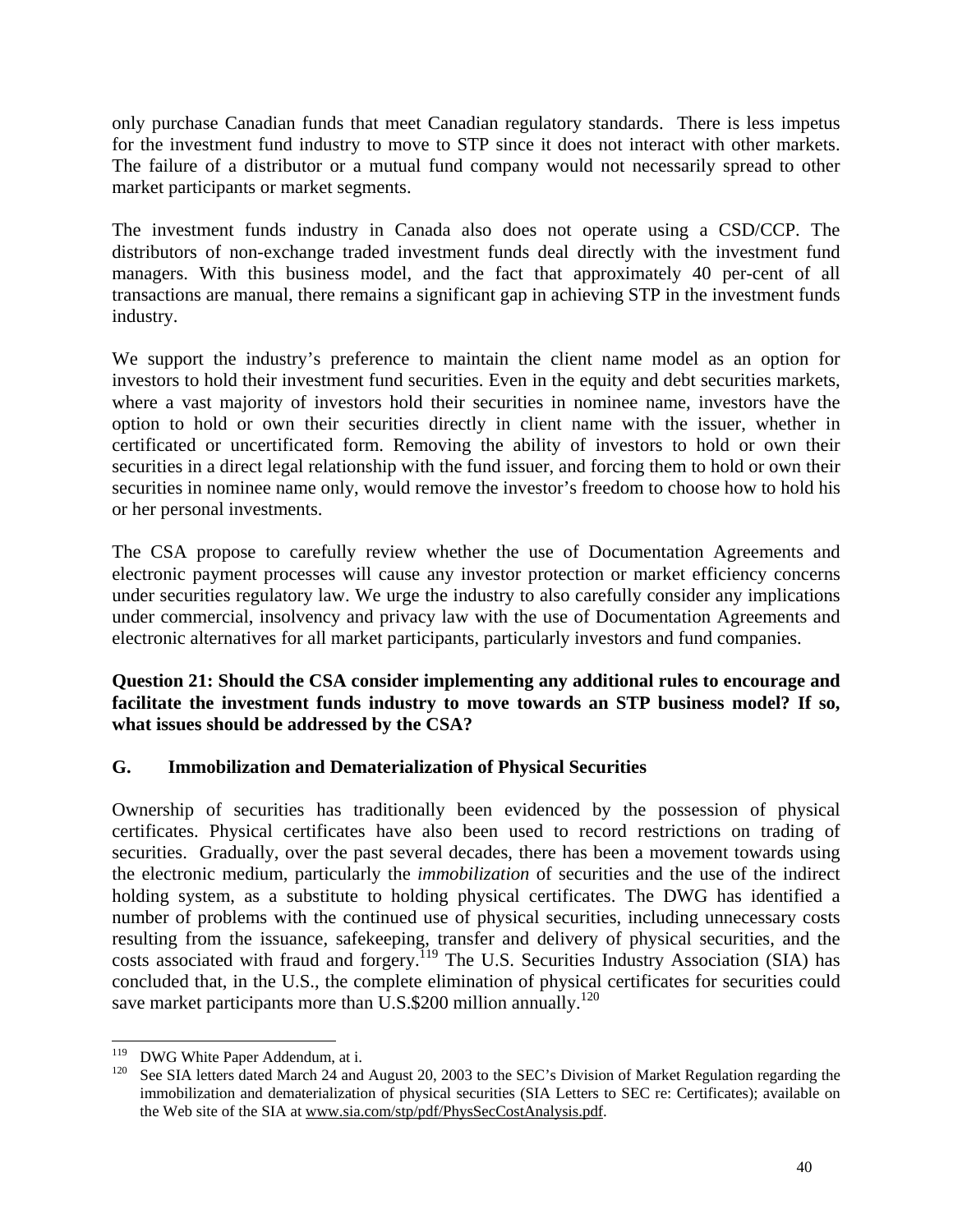As noted above, most problems associated with physical certificates in Canada have been alleviated through immobilization of securities with a central securities depository, such that they are transferred electronically by book-entries on the records of the central securities depository, the participants of the central securities depository, and other intermediaries further down the chain of the indirect holding system.<sup>121</sup> The majority of trades in Canada today do not involve physical certificates—less than 0.03 per-cent of the value of trades originates with physical securities.<sup>122</sup> Despite that, according to the DWG "there are approximately 20 to 30 million" certificates held by over five million investors holding in excess of \$200 billion that are still held in physical form". $123$ 

The concept of the complete elimination of physical certificates is referred to as *dematerialization*. It is important to emphasize the distinction between dematerialization and immobilization.<sup>124</sup> While immobilization merely reduces the physical *movement* of certificates, dematerialization refers to the *elimination* of physical certificates entirely. Dematerialization is claimed by its proponents to be one of the main ways in which efficiency in the industry can be increased. This is a particularly relevant and important consideration within the context of STP in Canada.

### *1. CCMA request*

As noted in Part II, the SIA and the CCMA announced in 2002 that they would focus on implementing STP before trying to implement T+1. In response to this shift in focus, the CCMA stated:

While dematerialization of certificates was not critical to achieving  $T+1$ settlement of institutional and retail transactions, it is critical to truly achieving straight-through processing as the handling of paper securities is by its nature manual, with the associated risks and costs that manual handling implies. Moreover, dematerialization of securities supports industry-wide STP of trading and settlement and contributes to the competitiveness of Canadian capital markets. [125](#page-40-4) 

Both the CCMA and SIA are promoting the advantages of dematerialization. However, the SIA appears to be pushing towards *complete* dematerialization<sup>126</sup> of securities issued by public corporations incorporated in those U.S. states that currently do not permit it (e.g. Delaware), $127$ while the CCMA's recommendations to reform provincial company legislation do not go so far

<span id="page-40-0"></span><sup>&</sup>lt;sup>121</sup> In Canada, physical certificates would be held by or on behalf of, or uncertificated securities would be registered in the name of, CDS & Co., a nominee of CDS. See the CSA USTA Consultation Paper, at 16.<br>
<sup>122</sup> DWG White Paper, at 2.<br>
<sup>123</sup> DWG White Paper Addendum, at 9.<br>
<sup>124</sup> For a description of the distinction between t

<span id="page-40-1"></span>

<span id="page-40-2"></span>

<span id="page-40-3"></span>

<span id="page-40-5"></span><span id="page-40-4"></span>

USTA Consultation Paper, at 19-20.<br><sup>125</sup> DWG White Paper Addendum, at ii.<br><sup>126</sup> Complete dematerialization means that a security holder would not be entitled to request a certificate to

<span id="page-40-6"></span>evidence his or her securities of the issuer.<br><sup>127</sup> See the SIA Letters to SEC re: Certificates.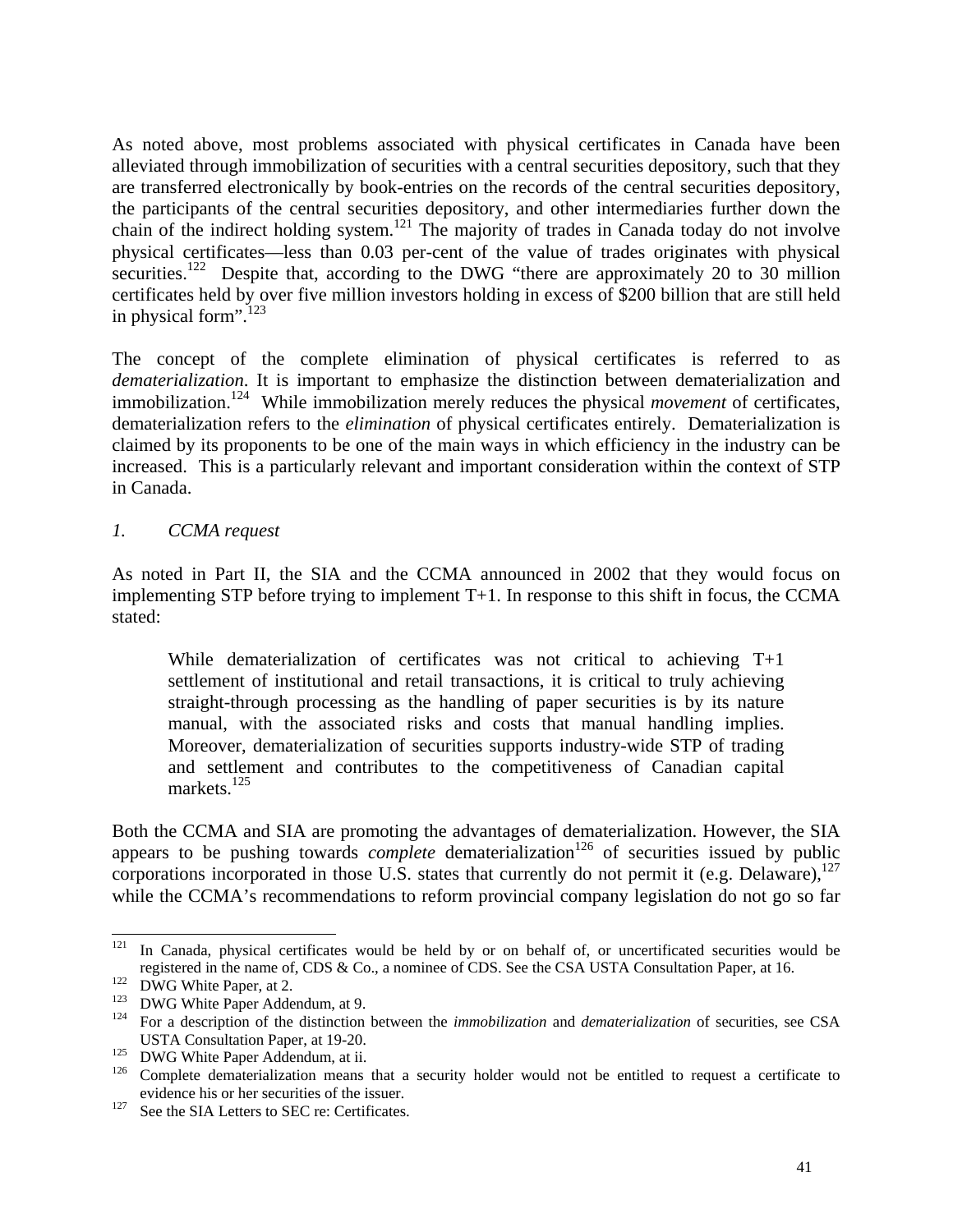as to recommend removing the right of an individual to request a physical certificate from a corporate issuer. $^{128}$ 

The DWG is advocating the creation of DRS systems in Canada. A DRS is a system that enables an investor to electronically move its securities held in direct registration and uncertificated form back and forth between the issuer (or transfer agent) and the investor's dealer. A DRS provides an investor with a third alternative method of holding or owning securities.<sup>129</sup> Essentially, Canadian DRS systems operated by transfer agents would allow investors to register eligible securities electronically directly with the transfer agent.<sup>130</sup> In the DWG White Paper Addendum, the CCMA states that the DRS is a suitable solution for efficient electronic *alternative to nominee registration*. [131](#page-41-3)

### *2. CSA response*

Greater immobilization and the move to dematerialization of publicly traded securities are consistent with international standards $132$  and should be encouraged. We believe the Proposed Instrument will encourage market participants to further immobilize physical securities, $133$ although at this time we do not propose to require all new issues of publicly traded securities to be made depository eligible.<sup>134</sup> The CPSS-IOSCO report suggests that investors that insist on holding certificates should bear the costs of their decisions.<sup>135</sup>

<span id="page-41-0"></span> <sup>128</sup> Not all provinces have corporate law provisions similar to section 54 of the *Business Corporations Act* (Ontario) and section 49 of the *Canada Business Corporations Act,* which expressly allow corporations to issue to a security holder a *non-transferable written acknowledgement* of the holder's ownership of securities of the company (the holder always has the right to obtain a certificate upon request). The CCMA is lobbying to reform certain provincial company law statutes that currently do not expressly permit security holders to own their securities in *uncertificated* form. In late 2003, the Province of British Columbia passed a new provincial *Business Corporations Act* to replace the existing B.C. *Company Act*. Section 107 of the new Act allows a B.C. incorporated company to issue *non-transferable written acknowledgements* instead of certificates*.* The new legislation came into force on March 29, 2004. With respect to reform of company law statutes in Quebec, Prince Edward Island and New Brunswick, see CCMA letters, respectively, to (i) the Minister of Finance, Government of Quebec, dated December 12, 2003, (ii) the Director, Consumer, Corporate and Insurance Division, Government of P.E.I., dated October 28, 2003, and (iii) the Director, Corporate Affairs, Government

<span id="page-41-1"></span>of New Brunswick, dated October 16, 2003; available on the CCMA Web site. 129 The other two methods are (i) holding a physical certificate or (i) holding securities in *street name* or nominee name book-entry form through an account maintained on the investor's behalf by a securities intermediary—the indirect holding system.<br><sup>130</sup> In the U.S, DTCC would expand its central DRS, while in Canada, each transfer agent proposes to operate an

<span id="page-41-2"></span>

<span id="page-41-4"></span><span id="page-41-3"></span>

independent DRS.<br><sup>131</sup> DWG White Paper Addendum, at 26.<br><sup>132</sup> See CPSS-IOSCO report, at paras. 3.27 to 3.31. Recommendation 6: *Central securities depositories (CSDs)* in the report states: "Securities should be immobilized or dematerialized and transferred by book entry in CSDs to

<span id="page-41-6"></span><span id="page-41-5"></span>

the greatest extent possible".<br>
<sup>133</sup> See Section 5.2 of the Proposed Instrument.<br>
<sup>134</sup> All new issues of publicly traded securities in the U.S. must be made depository eligible. See SEC Order Approving on an Accelerated Basis Changes Regarding Depository Eligibility Requirements, Exchange Act Release No. 34,35798, 60 Fed. Reg. 30909 (1995) (order approving self-regulatory organization rules on new issue depository eligibility), as cited in J.S. Rogers, "Policy Perspectives on Revised U.C.C. Article 8", (1996)

<span id="page-41-7"></span><sup>43</sup> U.C.L.A. Rev. 1431, at 1445.<br><sup>135</sup> CPSS-IOSCO report, at para. 3.31.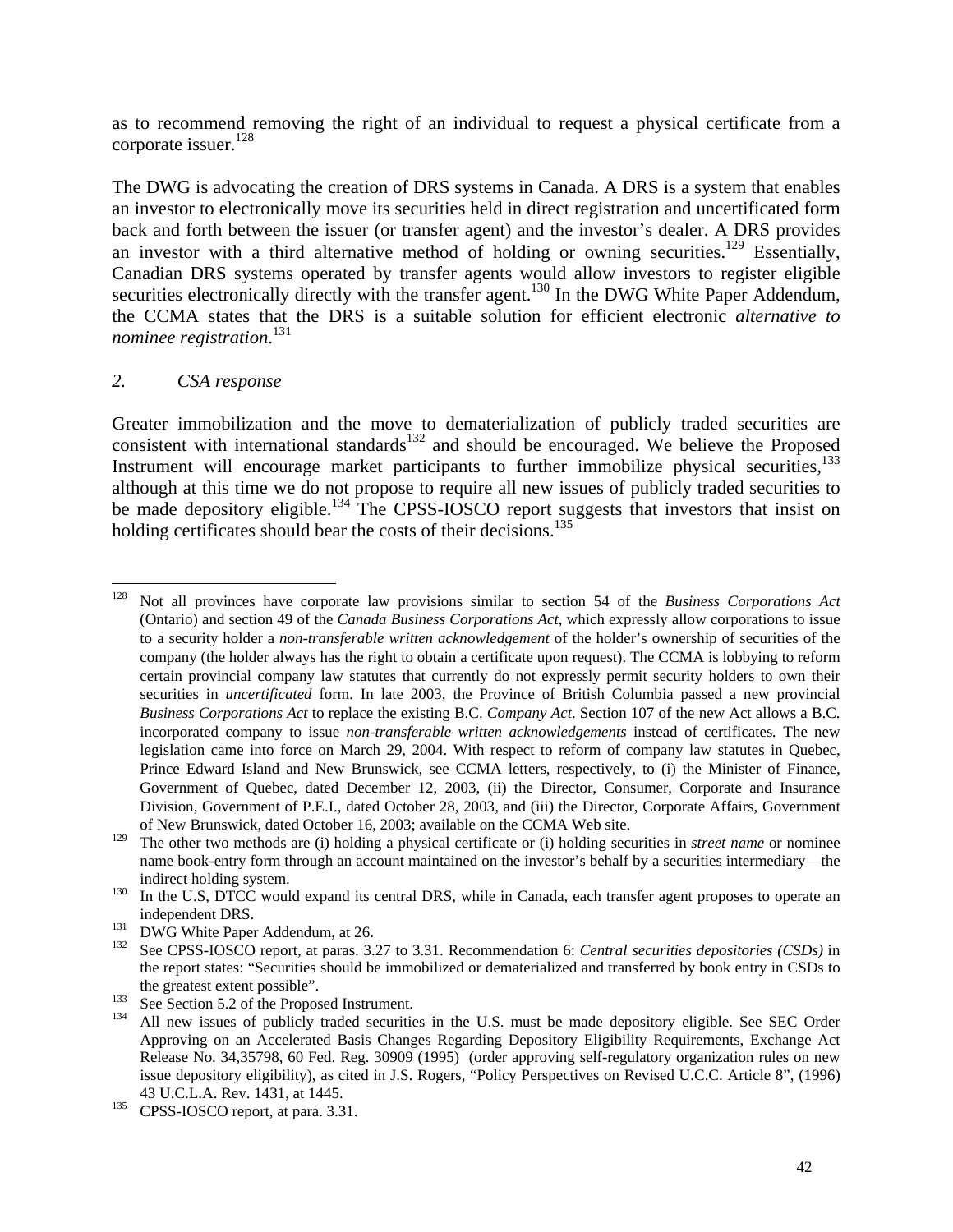### **Question 22: Should the CSA develop rules that require the immobilization and, to the extent permitted by corporate and other law, dematerialization of publicly traded securities in Canada?**

Like other critical infrastructure systems involved in the clearing and settlement of securities transactions and the safeguarding of securities, the CSA believe DRS systems operating in Canada raise certain regulatory concerns. Transfer agent operated book-entry systems, including DRS systems, pose different and potentially increased risks to investors. For example, increased reliance on the records of transfer agents may place additional burdens on transfer agents and could increase the risks to investors arising from substandard transfer agent systems and performance. The evidence of legal ownership of uncertificated securities for a wide spectrum of investors who wish to hold their securities directly from the issuer (the direct holding system) would rest largely on the systems operated or used by transfer agents. To the extent that transfer agents in Canada operate or use DRS systems or other transfer agent operated systems in the Canadian capital markets, the CSA propose that such systems be subject to minimal oversight by the regulators[.136](#page-42-0) We propose to require such transfer agent-operated systems to be approved by the regulators and subject to oversight, including compliance with the OSC's ARP.<sup>[137](#page-42-1)</sup>

### **Question 23: To the extent DRS systems operate in Canada, should a securities regulatory authority regulate transfer agents that are operating or using such DRS systems?**

### **Question 24: Should there be separate DRS systems and should they be required to be inter-operable?**

### *3. CSA USTA project*

A critical factor in supporting further immobilization and dematerialization of securities in the marketplace is the need to modernize in Canada the commercial law rules that govern the property rights that exist whenever securities are bought, sold, or used as collateral. Current Canadian law is out of date and fundamentally flawed in several ways. First, it fails to deal adequately with modern securities market practices, particularly the holding and transfer of securities through the indirect holding system.<sup>138</sup> Second, it is found in a confusing array of

<span id="page-42-0"></span><sup>&</sup>lt;sup>136</sup> The USA expressly provides for rule-making authority to regulate "... any person that operates a system or network of systems used by market participants for the clearance and settlement of securities transactions, the maintenance of securities accounts, and the safeguarding of securities, including, without limitation, any system or network of systems operated or used by, (i) a transfer agent and registrar for securities of a reporting issuer for the registration of transfer of uncertificated securities and the recording of ownership and safeguarding of those securities, and (ii) a dealer, adviser and custodian for the clearance and settlement of securities transactions, the maintenance of securities accounts, and the safeguarding of securities." See proposed s. 11.3(17) of the consultative draft USA.<br><sup>137</sup> In the U.S., section 17A of the 34 Act requires a transfer agent to register with the SEC or a bank regulatory

<span id="page-42-1"></span>agency. Transfer agents also must comply with detailed SEC regulations. See SEC Rules 17Ab2-1 to 17Ad-21T. The SEC rules address such matters as the timely issuance and cancellation of certificates, record-keeping practices, and the safeguarding of securities and cash. In addition, the SEC regulates the DRS operated by DTCC for some 600 issuers and their transfer agents as part of its mandate to promote an efficient and safe national securities settlement system.<br><sup>138</sup> It is also ill prepared to support full dematerialization of securities and DRS systems because current rules are

<span id="page-42-2"></span>inadequate to govern the direct holding, transfer and pledging of uncertificated securities.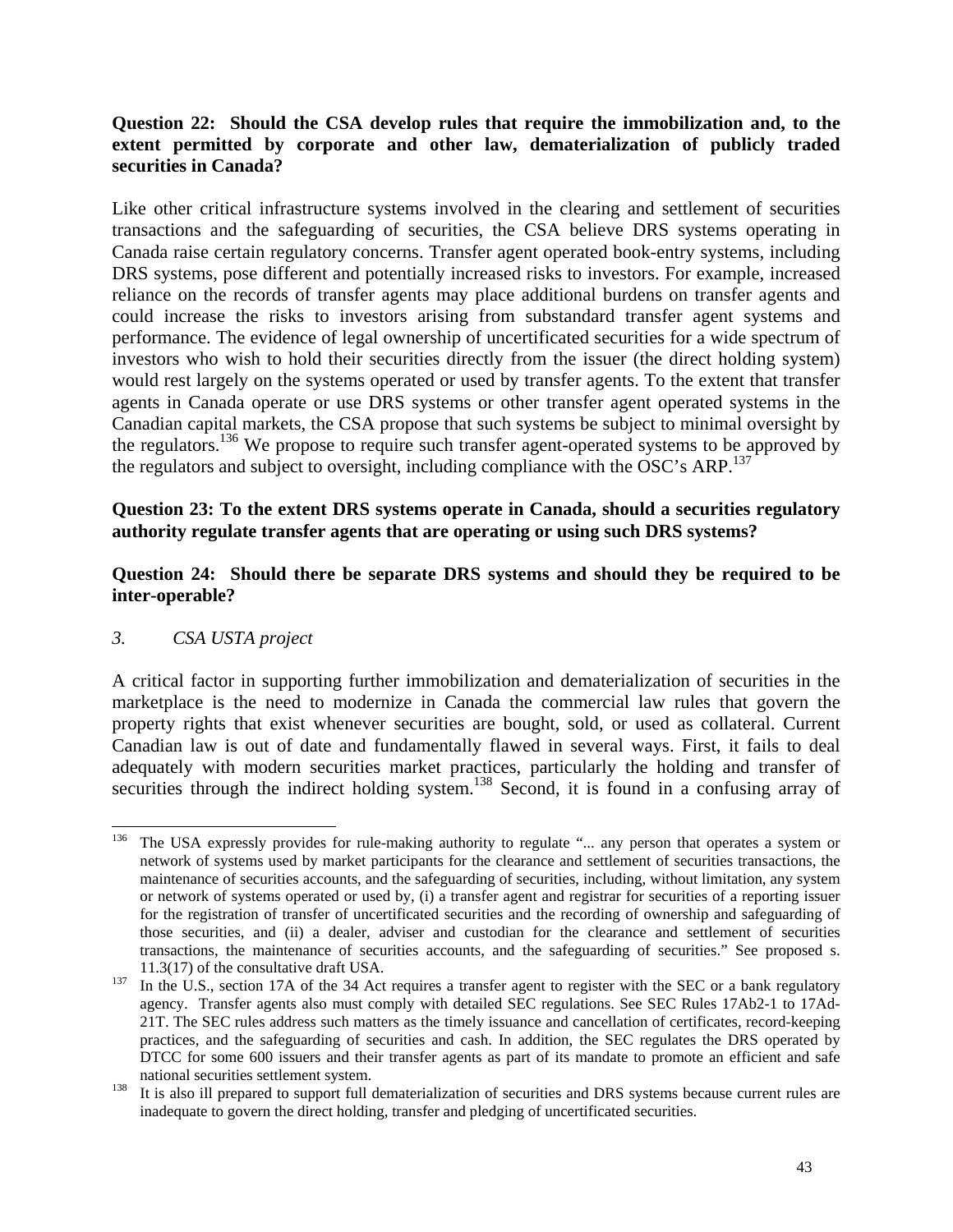provincial and federal statutes that do not cover the entire scope of securities traded in the markets. Third, in stark contrast to the United States where all 50 states have enacted commercial law on a uniform word-for-word basis, it is non-uniform throughout Canada.

On August 1, 2003 the CSA released for public comment a comprehensive proposal to modernize Canadian commercial and property-transfer law governing the holding, transfer, and pledging of securities. The proposal consists of several documents, including a consultative draft of a provincial *Uniform Securities Transfer Act* (USTA) with detailed Comments,<sup>139</sup> modeled on Revised Article 8 of the U.S. Uniform Commercial Code. The CCMA and the industry in general are seeking the implementation in Canada of modern uniform legislation like the USTA to improve the legal framework supporting the Canadian securities clearing and settlement system. The USTA proposal was developed by a Task Force of the CSA as a joint project with the Uniform Law Conference of Canada.

### **H. Securities Lending**

## *1. CCMA's request*

The SLWG defines securities lending as the temporary loan of securities for cash, or other nearcash assets of an equivalent or greater value, for collateral purposes, with a contractual obligation to re-deliver a like quantity of the same securities at a future date.<sup>[140](#page-43-1)</sup>

The SLWG identified significant challenges in their white paper with current securities lending market practices, including the use of manual processes and reliance on paper (e.g., currently approximately 99 per-cent of loans recalled by lenders are communicated by fax and phone—an error prone and inefficient process)<sup>141</sup>. The SLWG also identified as problems, incomplete standards and best market practices, the lack of incentives and compliance mechanisms, and inconsistent rules and regulations among Canadian jurisdictions. Furthermore, no single body brings borrowers and lenders together to facilitate improvements in securities lending transactions[.142](#page-43-3) 

The SLWG recommended a number of solutions to improve securities lending processing. They suggest removing manual and paper-based steps, identifying and agreeing on desirable standards and market practices, ensuring an effective legal regulatory framework, promoting communications among industry stakeholders, and working to harmonize where possible with the U.S. $^{143}$ 

<span id="page-43-0"></span><sup>&</sup>lt;sup>139</sup> The USTA proposal also includes proposed conforming amendments to Ontario and Alberta Business Corporation Acts and Personal Property Security Acts, a Consultation Paper, and tables of concordance. For more information on the USTA proposal, see *Canadian Securities Administrators' Uniform Securities Transfer Act Task Force-Invitation for Comments Notice,* (2003) 26 OSCB 5819. The notice and materials are available on the OSC Website at <u>http://www.osc.gov.on.ca/en/HotTopics/usta.html#open.</u><br>
<sup>140</sup> SLWG White Paper, at iv.<br> *Ibid.*, at v. 142 *Ibid.*, at v and vi.<br>
<sup>143</sup> *Ibid.*, at vi.

<span id="page-43-1"></span>

<span id="page-43-2"></span>

<span id="page-43-3"></span>

<span id="page-43-4"></span>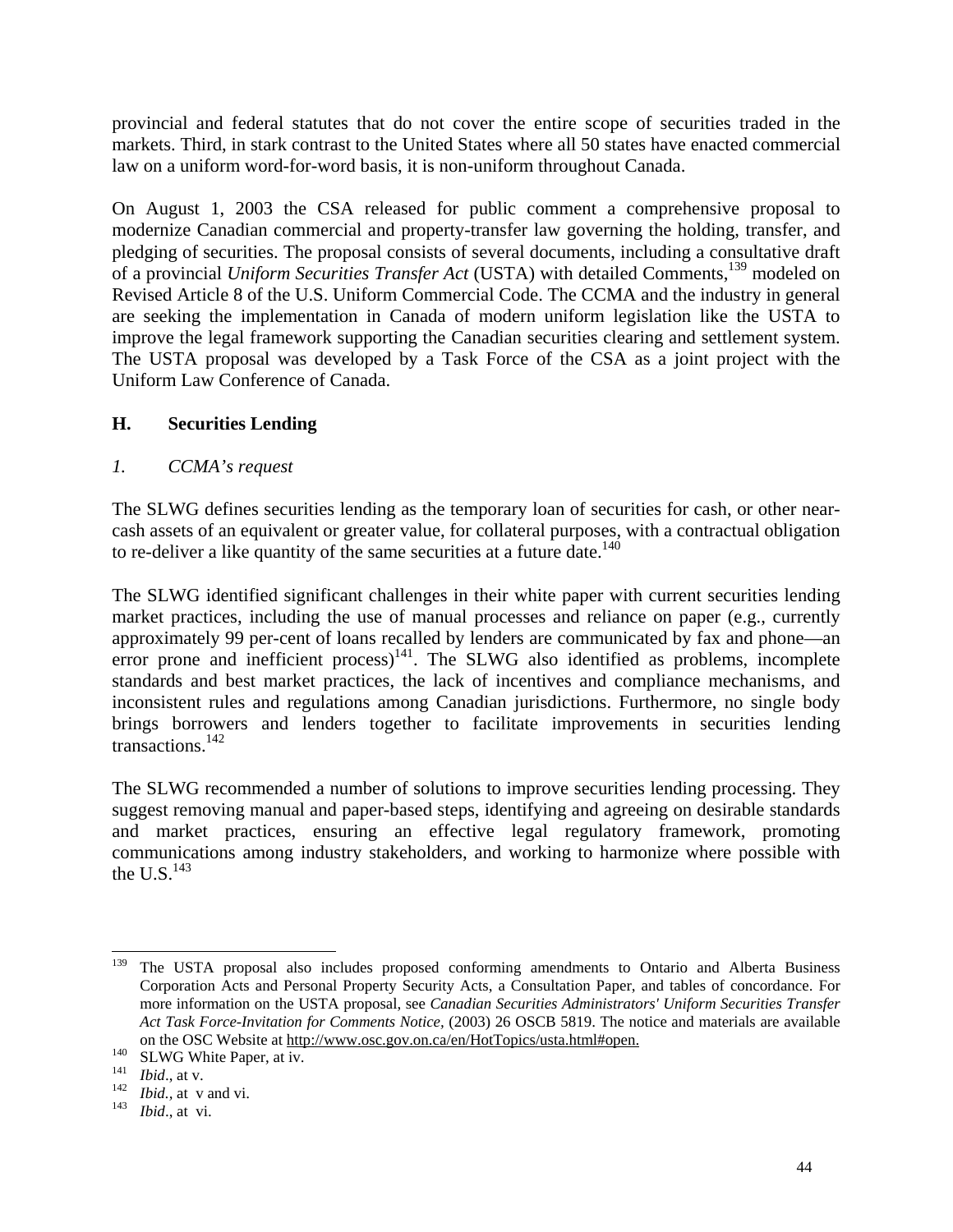### *2. CSA response*

At this time no regulatory action is being requested, so the CSA will focus its role on monitoring developments in this area. We note, however, that international minimum standards suggest that impediments to the development and functioning of securities lending markets should, as far as possible, be removed.[144](#page-44-0) We believe this includes the need to promote the automation of the processing of securities lending transactions, possibly even encouraging the development of centralized lending facilities in the Canadian capital markets.<sup>145</sup>

### **I. Protection of Customer Assets in the Indirect Holding System**

Dealers and custodians holding securities in custody for investors must have appropriate accounting and safekeeping procedures and robust systems to safeguard securities.<sup>146</sup> While not directly addressed by the industry's STP initiatives, we highlight this issue because of the growing reliance on book-entry ownership systems to evidence property interests in securities and the emphasis on furthering the immobilization and dematerialization of securities. We have already discussed our concerns with unregulated DRS systems operating in Canada in the context of the direct holding system.

While certain regulations exist under current Canadian securities legislation governing the segregation of funds and securities held by dealers,<sup>147</sup> there are no comprehensive CSA rules that are substantively comparable to the SEC rules in the U.S. on segregation of customer assets.<sup>148</sup> Comparable Canadian regulatory provisions dealing with the segregation of fully paid or excess margin securities and the segregation of funds are found in SRO rules.<sup>149</sup> The basic element of an appropriate segregation rule is that a dealer or other securities intermediary must promptly obtain and thereafter maintain all fully-paid and excess margin securities carried for the account of customers.[150](#page-44-6) Dealers and other intermediaries should be required to verify on a daily basis the securities required to be segregated according to established procedures. In the event that a segregation deficiency exists, including securities purchased but not delivered within a certain period of time, then the dealer must promptly take steps to obtain such securities through a buy-in procedure or otherwise.<sup>[151](#page-44-7)</sup>

<span id="page-44-0"></span>

<span id="page-44-2"></span><span id="page-44-1"></span>

<sup>&</sup>lt;sup>144</sup> CPSS-IOSCO report, at para. 3.24.<br>
<sup>145</sup> *Ibid.* 2008 CPSS-IOSCO report Recommendation 12: Protection of customers' securities: "Entities holding securities in custody should employ accounting practices and safekeeping procedures that fully protect customers'

<span id="page-44-3"></span>securities. It is essential that customers' securities be protected against the claims of a custodian's creditors."<br>See, for example, Regulations 116 to 122, R.R.O. 1990, Reg. 1015, enacted under the OSA. However, pursuant

<span id="page-44-4"></span>to Regulation 122, these provisions may not be applicable to SRO members.<br><sup>148</sup> For example, see SEC Rule 15c3-3 (also known as the *Customer Protection Rule*).

<span id="page-44-5"></span><sup>149</sup> See, for example, IDA By-Law 17.3, Regulation 1200 *Clients' Free Credit Balances*, and Regulation 2000

<span id="page-44-6"></span>*Segregation Requirements.*<br><sup>150</sup> See, in the U.S., § (b)(1) of 17 CFR 240.15c3-3 and, in Canada, IDA By-laws 17.3, 17.3A and 17.3B. This obligation is met by holding securities either directly (physical possession or direct registration on the issuer's register) or indirectly (through securities accounts maintained with upper-tier intermediaries, including a

<span id="page-44-7"></span>clearing agency).<br>
<sup>151</sup> See, in the U.S., § (d)(2) of 17 CFR 240.15c3-3 and, in Canada, IDA Regulation 2000.9.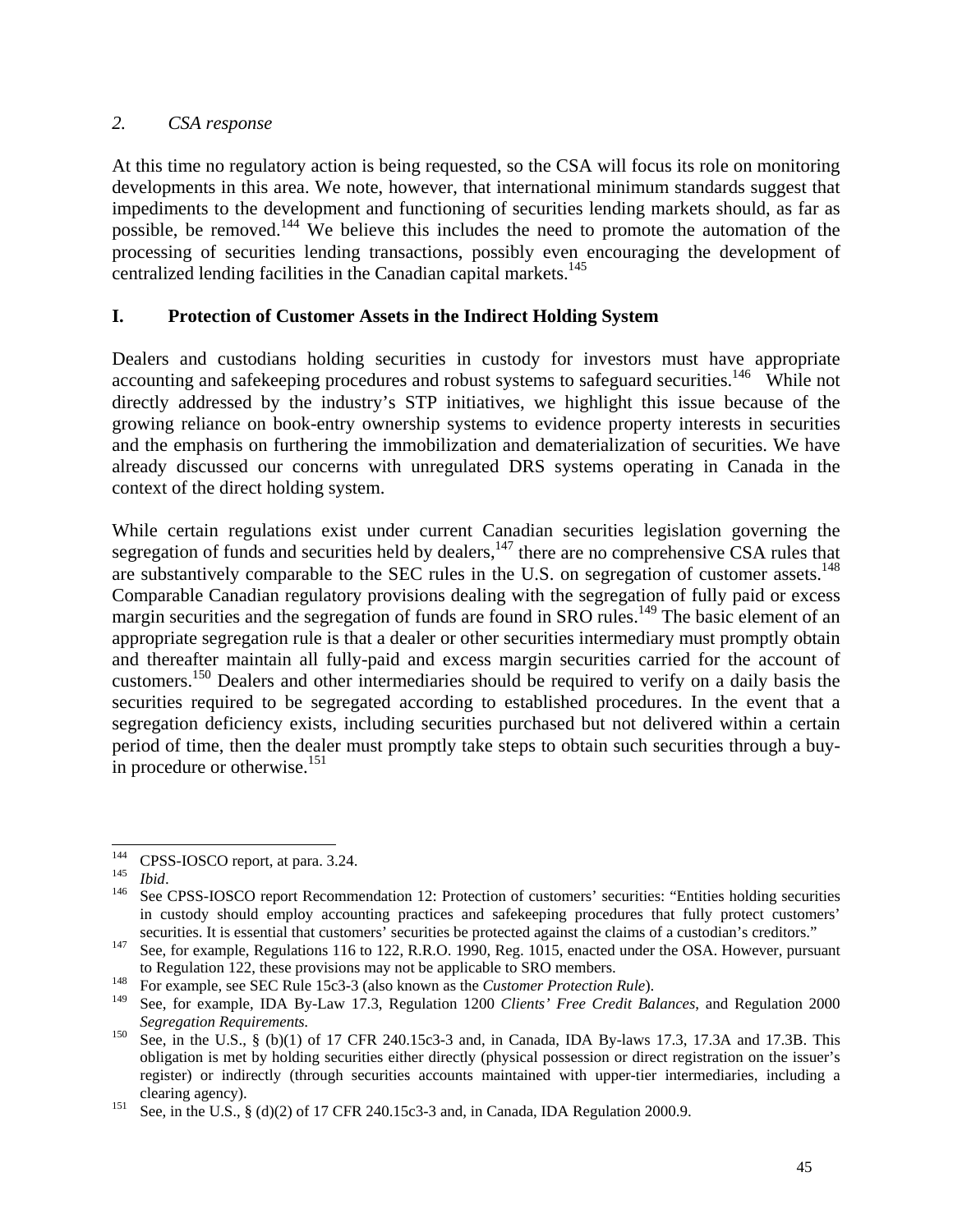Generally, in view of the greater reliance on securities intermediaries to hold securities, we believe it may be appropriate at this time to consider the role of the CSA to develop comprehensive rules governing the segregation of funds and securities by dealers and custodians involved in holding securities in the clearing and settlement system. Such rules would form part of provincial securities legislation, would complement existing federal bankruptcy and insolvency rules governing dealer insolvencies,<sup>152</sup> may enhance the operation of investor protection fund schemes like the Canadian Investor Protection Fund,<sup>153</sup> and may generally enhance the overall safety and efficiency of the Canadian securities clearing and settlement system. International standards suggest that it is important for domestic regulatory and supervisory authorities to enforce effective segregation of customer assets by securities intermediaries[.154](#page-45-2)

In addition, like our proposal to oversee the use of DRS systems, it may be appropriate for such rules to provide for some oversight by the CSA of the systems used or operated by dealers and custodians for the clearance and settlement of securities transactions, the maintenance of securities accounts, and the safeguarding of securities.<sup>155</sup>

**Question 25: Is it sufficient for the Canadian capital markets to rely solely on existing SRO segregation rules? Or, given the growing reliance on the indirect holding system, should the CSA consider an active role in developing comprehensive rules on segregation of customer assets?** 

<span id="page-45-1"></span><span id="page-45-0"></span>

<sup>&</sup>lt;sup>152</sup> See Part XII of the *Bankruptcy and Insolvency Act* (Canada).<br><sup>153</sup> CIPF covers investors up to a maximum of Cdn\$1,000,000 per account for any combination of cash and securities, which appears to compare favourably with the U.S. Securities Investor Protection Corporation (SIPC). We understand that SIPC covers up to U.S.\$500,000 in assets, but imposes a limit of up to \$100,000 for cash. As a result, it is possible that the risk of holding a credit balance in a securities account maintained with a

<span id="page-45-3"></span><span id="page-45-2"></span>

Canadian dealer is less than that with a U.S. broker-dealer.<br>
<sup>154</sup> See CPSS-IOSCO report, at para. 3.62.<br>
<sup>155</sup> The USA expressly provides for rule-making authority in this area. See proposed s. 11.3(17)(ii) of the consultation draft USA. It should be noted that the systems of CSD/CCP utilities in Canada, such as those of CDS, are already subject to rigorous regulation and oversight.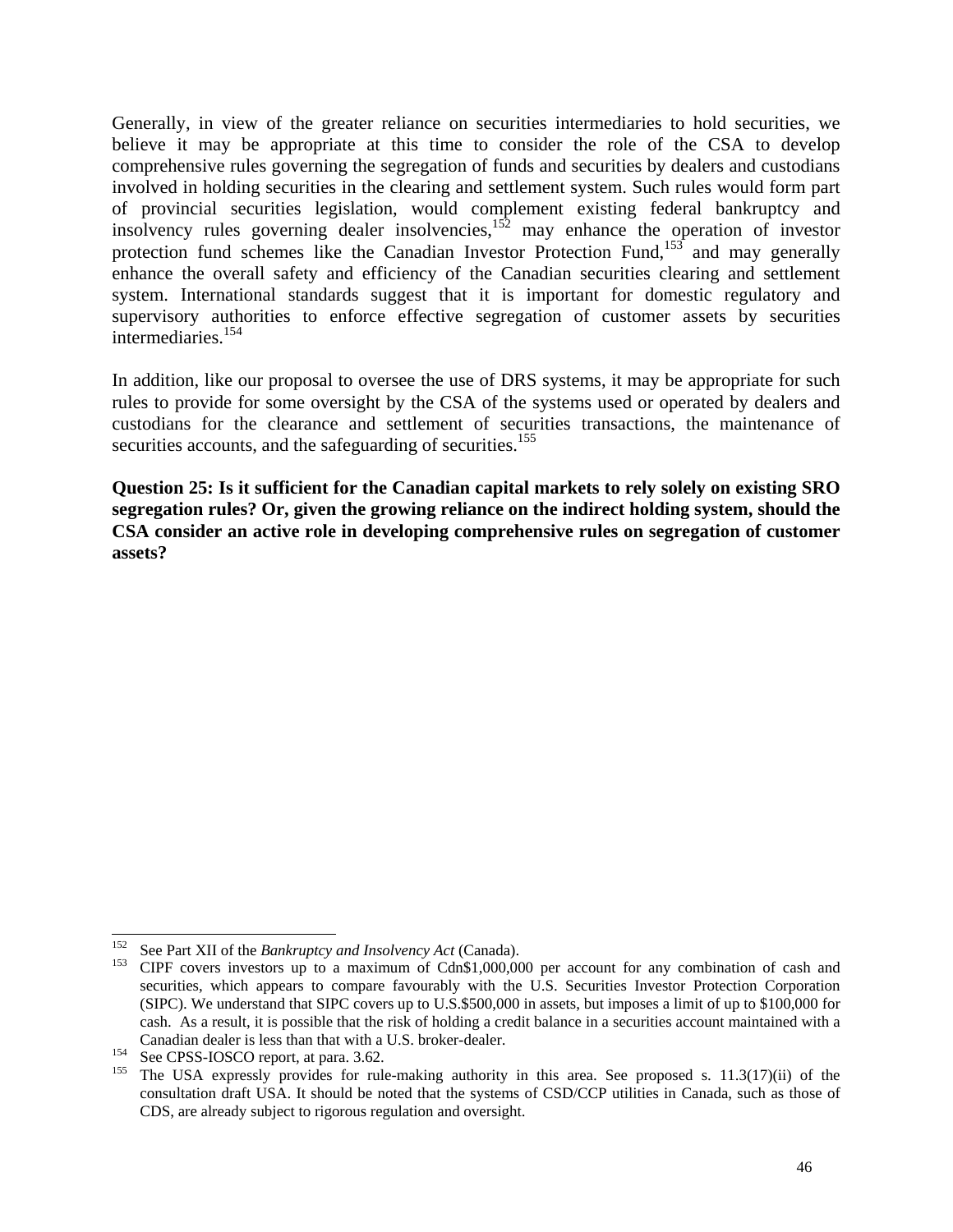### **PART IV: CONCLUSION AND REQUEST FOR COMMENTS**

As noted in this Paper, the continued success of Canada's capital markets depends on the ability of our markets to compete on a global scale. In order to compete globally, we must improve the clearing and settlement process in Canada, including improvements to operational systems and processes and reforms to applicable laws and regulation. The implementation of STP will achieve the key objectives of reducing firm and systemic risk as well as improving the operational efficiency of our securities clearing and settlement system.

Implementing STP on an industry-wide basis will require changing business processes, identifying common technology, setting standards, and building interfaces and utilities.

The CSA surveys have raised concerns about the degree of STP preparation and readiness of market participants. Market participants are reluctant to invest in upgrading back-office systems and improving processes without industry co-ordination because it is difficult to justify the investment solely on an individual return-on-investment basis. The decision to invest will make sense if all market participants make a concerted effort to act together. We believe that market participants will be prepared to invest in and implement STP within their firms with the proposals set out in this Paper.

The CSA agree that it is necessary to take regulatory action and, with the Proposed Instrument, propose to require dealers and institutional investors to match institutional trades as soon as practicable after a trade is executed, and in any event no later than the close of business on T. The purpose of the Proposed Instrument is to provide a framework in provincial securities legislation for ensuring more efficient post-trade processing of trades in publicly traded securities.

Achieving industry-wide STP by mid-2005 is a lengthy and complex undertaking that will likely not be achieved unless market participants are already expending time, resources and effort. All market participants and regulators must work together to implement STP in Canada by mid-2005.

You are encouraged to comment on any aspect of the Paper, the Proposed Instrument and Companion Policy. In particular, you are asked to respond or otherwise comment on the specific questions set out in the Paper and reproduced below. Your submissions should be sent in accordance with the instructions set forth in the accompanying notice published by each CSA jurisdiction with the Paper.

Question 1: If the CSA were to implement mandatory STP readiness certificates, what should be the subject matter of such certificates?

Question 2: Is it important to the competitiveness of the Canadian capital markets to reach STP at the same time as the U.S.? Please provide reasons for your answer. Are there any factors or challenges unique to the Canadian capital markets?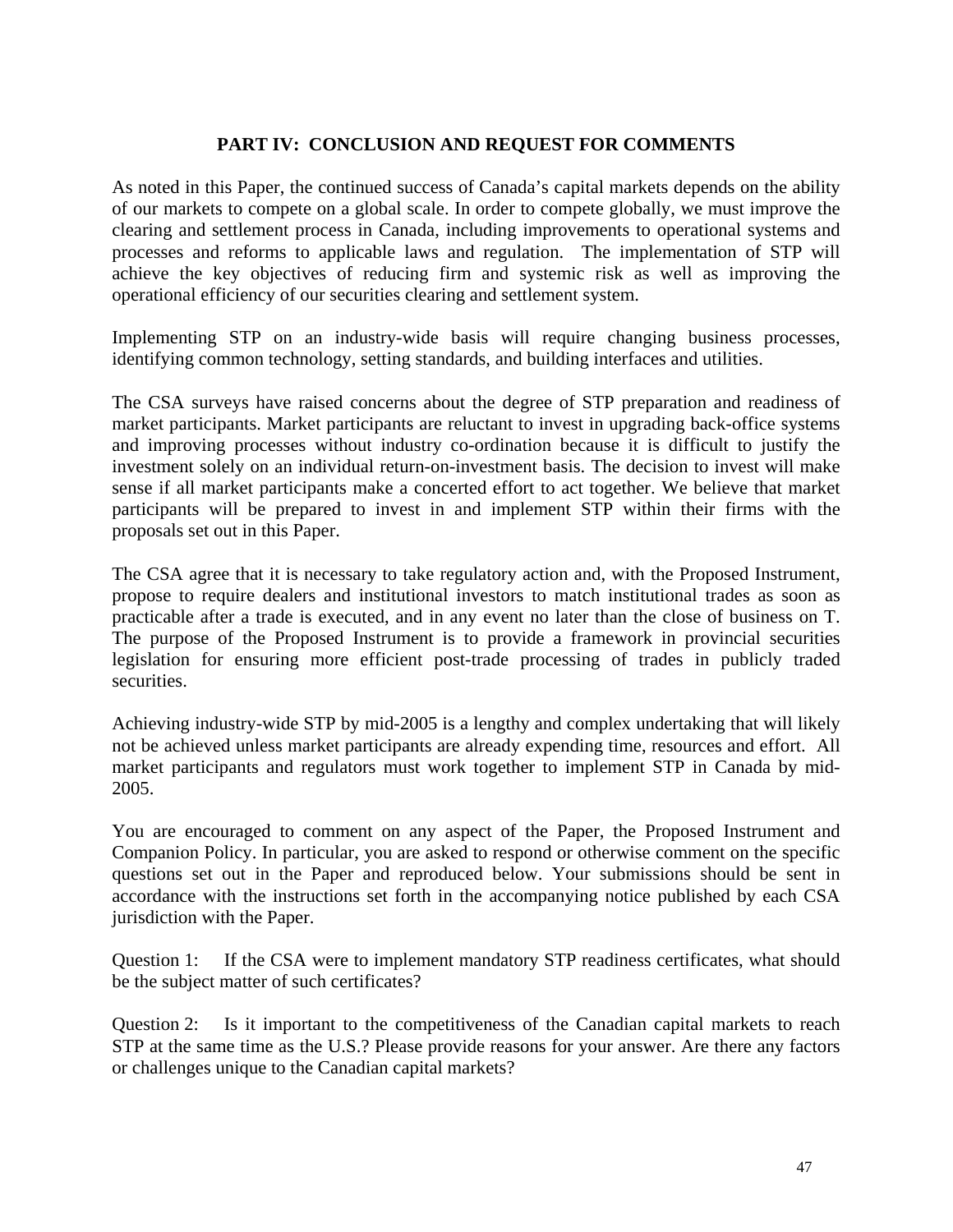Question 3: Should it be one of the CCMA's tasks to identify the critical path to reach specific STP goals? If so, what steps and goals should be included?

Question 4: Should the CSA require market participants to match institutional trades on trade date? Would amending SRO rules to require trade matching on T be more effective than the Proposed Instrument? Is the effective date of July 1, 2005 achievable?

Question 5: Is a close of business definition required? If so, what time should be designated as close of business?

Question 6: Should the Proposed Instrument expressly identify and require matching of each trade data element, or is it sufficient for the Proposed Instrument to impose a general requirement to match on T and rely on industry best practices and standards to address the details?

Question 7: Should the CSA rely on the best practices and standards established by the CCMA ITPWG?

Question 8: The CSA seek comments on the scope of the Proposed Instrument. Have we captured the appropriate transactions and types of securities that should be governed by requirements to effect trade comparison and matching by the end of T and settlement by the end of T+3? Have we appropriately limited the rule to *public* secondary market trades?

Question 9: Is the contractual method the most feasible way to ensure that all or substantially all of the *buy side* of the industry will match their trades by the end of T?

Question 10: Should an exception to the requirement to match a trade on T be allowed when parties are unable to agree to trade details before the end of T and are required, as a result, to correct the trade data elements before matching?

Question 11: Should registrants be required to report all exceptions from matching by the close of business on T? If so, who should receive the report (e.g. recognized clearing agency, SROs, and/or securities regulatory authorities)?

Question 12: Is it necessary to mandate the use of a *matching service utility* in Canada? If so, how would the appropriate centralized trade matching system be identified? Are there institutional investors or investment managers that may not benefit from being forced into an automated centralized trade matching system? Can STP trade matching be achieved without a matching service utility?

Question 13: Should the scope of functions of a matching service utility be broader?

Question 14: Are the filing and reporting requirements set out in the Proposed Instrument for a matching service utility sufficient, or should a matching service utility be required to be recognized as a clearing agency under provincial securities legislation?